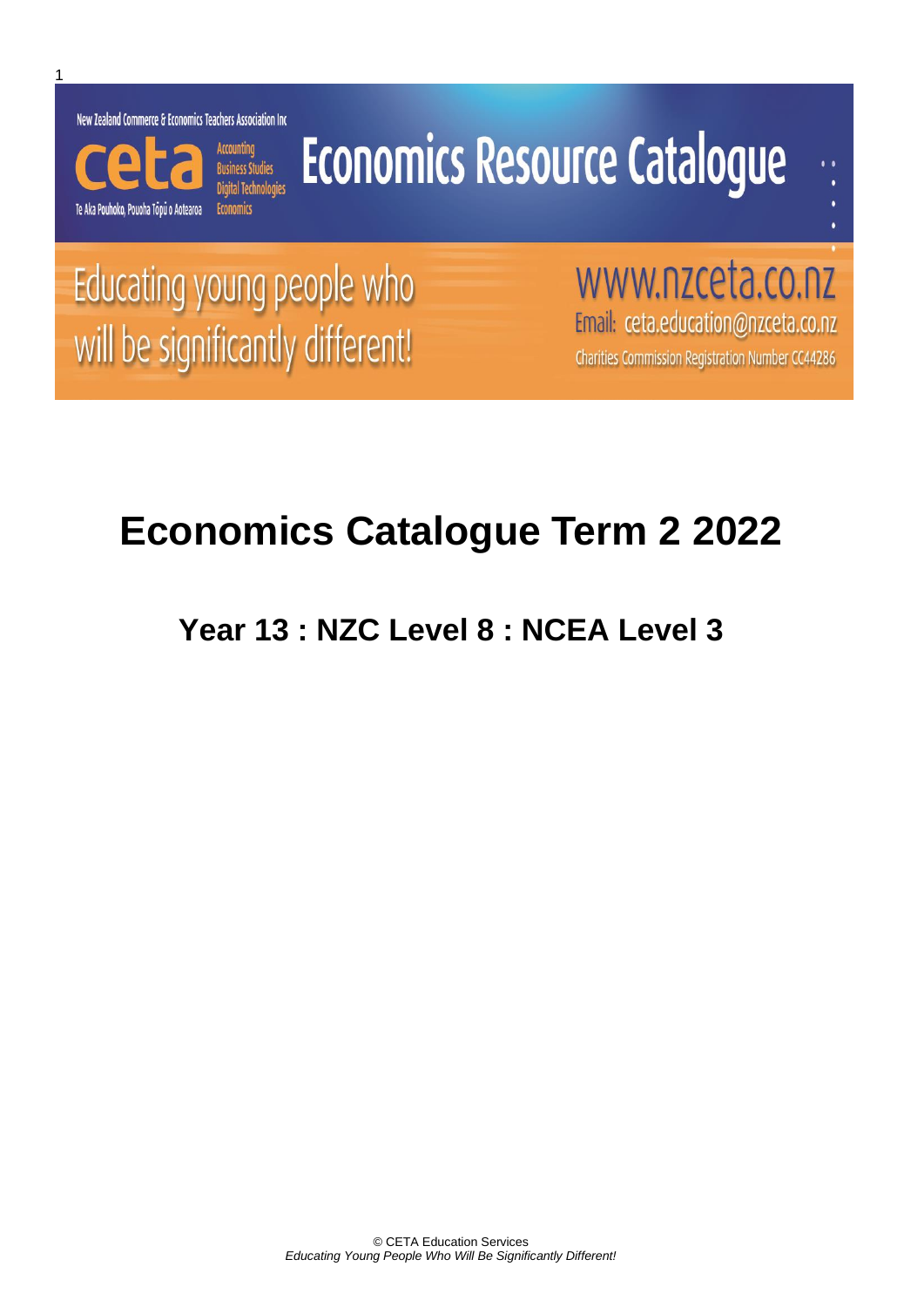## **NZCETA SALES POLICY**

#### **Please note that all CETA resources are produced using Microsoft Windows XP.**

#### **Ordering Resources from NZCETA**

This catalogue details all the resources CETA has currently for sale.

All prices are GST inclusive.

Only use the correct order form. Orders will be accepted via email or post – no telephone orders are acceptable. If payment is not attached, a school order number must be given.

When ordering resources from the CETA catalogue, write the name and number of the resource in the blank space provided at the end of the order form. Resources are delivered to purchasers either online or via USB key drive with the exception of booklets which can be ordered as hardcopy. Posters are available in hardcopy only. Preference must be indicated on the Order Form

When an order is received CETA prepares a Tax Invoice, including the CETA GST number. If payment accompanies the order, the invoice is stamped 'Paid', if not it is stamped "Payment Due within Seven Days". The invoice is sent with the order.

**Members' Differential:** to take advantage of the differential we offer to CETA members, it is essential that you complete the appropriate section on the order form with your membership number. To receive this differential the order must be made by a member and not on behalf of another person, or by quoting another member's number. We know that members appreciate this differential, and we are keen to continue our policy, but we must ensure that it is not abused, or it will be necessary to reconsider.

#### **Delivery of Resources**

Resources are delivered either online or via courier. **Sales and Distribution Fee**: A flat fee is payable on all orders to cover processing and courier costs. Please remember to include this in the order total. **Courier Service**: The courier service CETA uses requires all mail to be addressed to a street address. For this reason, it is essential to supply a school street address on all resource material orders.

#### **Payment for Resources**

Any items purchased on credit must be paid no later than the  $20<sup>th</sup>$  of the month following purchase. It is essential to indicate what the payment is for, example "resources", "PD", "subs – name of member". All prices include GST.

#### **Moderation/Evaluation**

All CETA resources are checked prior to being offered for sale by experienced subject experts to ensure their accuracy, appropriateness, and suitability. Please note that this is not an official NZQA moderation.

#### **NZCETA Copyright**

A copyright statement has been included in the CETA Newsletter for a number of years. We wish to emphasise this statement as we know some people have breached Copyright and NZCETA wishes to make it clear that it will not hesitate to take-action if this continues. Reference can be made to The Copyright Act 1994, Section 44 (revised in January 1998) regarding educational establishments. The purchasing of a resource is not gaining prior permission. Please note the following statement which appears on all NZCETA resource materials.

#### **Copyright Statement**

Resources are marked with symbol © All rights reserved. No part of publications which have the copyright statement may be reproduced, stored in a retrieval system or transmitted in any form by any means, electronic, mechanical, photocopying, recording or otherwise, without prior permission of the copyright owner – NZCETA, PO Box 95, Oamaru. Permission is given for this resource material to be reproduced by the purchaser for their own classroom use only. If any person copies any copyright materials without permission of NZCETA, then that

**CETA Use of copyright materials: CETA has** obtained permission from NZQA to use, where appropriate, Achievement Standards Criteria and Unit Standards Criteria, as well as NZQA produced NCEA resources to support CETA produced resources. Links with The New Zealand Curriculum where appropriate are indicated by *NZC Links*

person has infringed copyright, has broken the

#### **Should you have any queries, please do not hesitate to contact NZCETA.**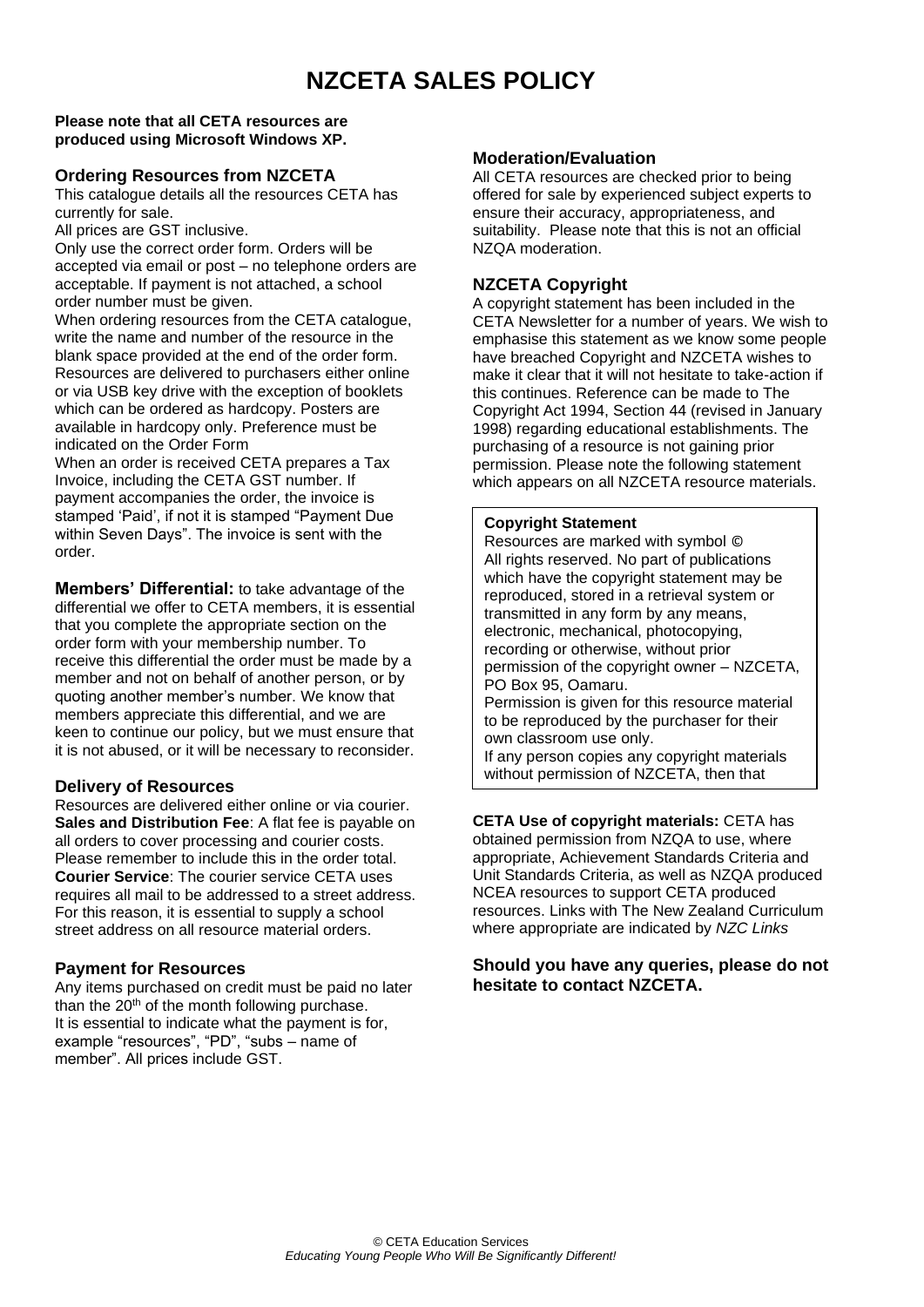## **Year 13 Economics Catalogue**

#### **NB Resource Codes: ECO = Economics; IC = Integrated Curriculum/Cross Curricular**

| <b>All Levels</b>                                                                                                                          | 1                 |
|--------------------------------------------------------------------------------------------------------------------------------------------|-------------------|
| <b>Curriculum &amp; School Programmes Economics Resources</b><br>Developing Language Skills in Economics                                   | 1<br>$\mathbf{1}$ |
| <b>Resources for All Levels</b>                                                                                                            | 2                 |
| Learning Strategies for Economics                                                                                                          | $\overline{c}$    |
| The Circular Flow of Income                                                                                                                | $\overline{c}$    |
| <b>Economics Mystery Tour</b>                                                                                                              | $\overline{c}$    |
| The Survival Game                                                                                                                          | $\overline{c}$    |
| <b>Economics Graphs</b>                                                                                                                    | 3                 |
| Movements & Shifts on Demand Curves                                                                                                        | 3                 |
| Year 13 - Curriculum Level 8 - NCEA Level 3                                                                                                | 4                 |
| <b>General Resources</b>                                                                                                                   | 4                 |
| <b>Exchange Rates</b>                                                                                                                      | 4                 |
| Role of Government                                                                                                                         | 4                 |
| Equilibrium of the Firm                                                                                                                    | 4                 |
| <b>Economics Quick Quizzes</b>                                                                                                             | 4                 |
| 10 Challenges Associated with Elasticity                                                                                                   | 5                 |
| Hunt for Work - A Game about Employment                                                                                                    | 5                 |
| Investigating Strategies for Lowering Unemployment                                                                                         | 5                 |
| Revision Cards Government Interventions to Correct Market Failure<br><b>Economics Calculations PowerPoint Pack</b>                         | 5                 |
| <b>Fiscal Policy</b>                                                                                                                       | 5                 |
| <b>Possibility Curve Activities</b>                                                                                                        | 6<br>6            |
| <b>Production Trader Simulation Game</b>                                                                                                   | 6                 |
| <b>Economics Bingo Games</b>                                                                                                               | 6                 |
| Simulations                                                                                                                                | 6                 |
| <b>Flipping Macroeconomics</b>                                                                                                             | 7                 |
| Year 13 Graphing Skills                                                                                                                    | 8                 |
| Comprehensive Economics Models L8/L3 Templates                                                                                             | 9                 |
| <b>Teaching &amp; Learning Packs</b>                                                                                                       | 10                |
| Market Efficiency?                                                                                                                         | 10                |
| Theory of the Firm                                                                                                                         | 10                |
| Micro Economic Concepts                                                                                                                    | 11                |
| Government Intervention to Correct Market Failure                                                                                          | 12                |
| Macro Economics - "The Big Picture"                                                                                                        | 12                |
| <b>Mini-progress Resources</b>                                                                                                             | 14                |
| Allocative Efficiency Mini-Progress Interactive                                                                                            | 15                |
| <b>Interactive Resourcessa</b>                                                                                                             | 15                |
| Interactive Resource Pack - to Support External Assessment For NCEA Level 3 Economics                                                      | 15                |
| Interactive Resource Supporting Efficiency of Market Equilibrium                                                                           | 15                |
| Interactive Resource Supporting Allocative Efficiency                                                                                      | 16                |
| Interactive Resource Supporting Efficency of the Market                                                                                    | 16                |
| Interactive Resource Supporting Market Structures & Marginal Analysis                                                                      | 17                |
| <b>Interactive Resource Supporting Micro-Economic Concepts</b>                                                                             | 18                |
| <b>Interactive Resource Supporting Externalities</b>                                                                                       | 19<br>20          |
| Interactive Resource Supporting Macro-Economic Influences<br>Interactive Resource Supporting Internal Factors influencing NZ Macro-Economy | 21                |
| It's Revision Time AS 3.1                                                                                                                  | 22                |
| It's Revision Time AS 3.2                                                                                                                  | 22                |
| It's Revision Time AS 3.5                                                                                                                  | 22                |
|                                                                                                                                            |                   |
| <b>Student Activities for Reinforcing Understanding &amp; for Consolidation &amp; Review</b>                                               | 23                |
| Reinforcing Market Equilibrium for AS 91399 (3.1)<br>Reinforcing Market Efficiency @ Level 3 for AS 91399 (3.1)                            | 23<br>23          |
| Reinforcing Understanding Market Efficiency Using Marginal Analysis for AS 91400 (3.2)                                                     | 24                |
| © CETA Education Services                                                                                                                  |                   |
|                                                                                                                                            |                   |

*Educating Young People Who Will Be Significantly Different!*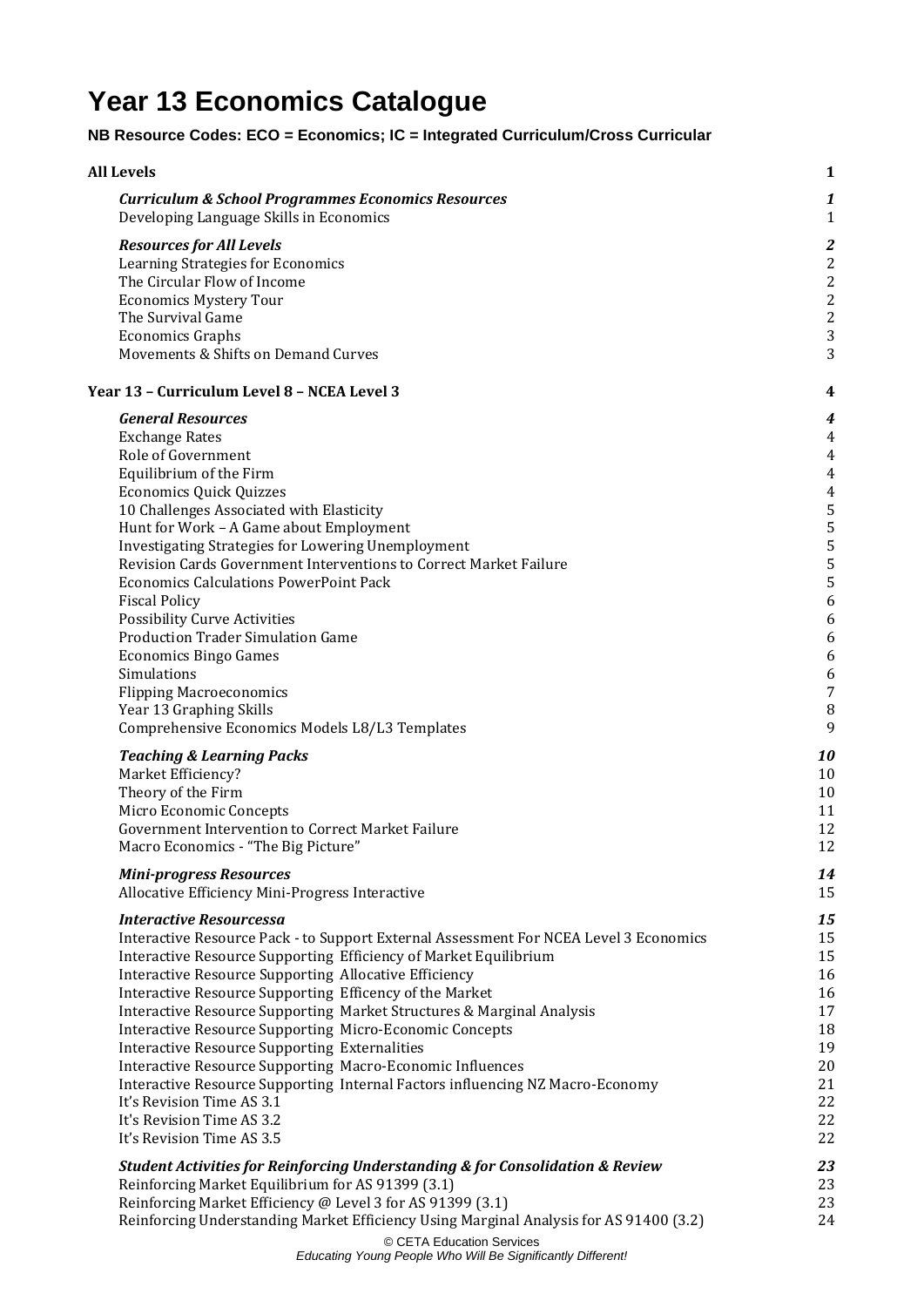| Reinforcing Understanding Marginal Analysis for AS 91400 (3.2)              | 25 |
|-----------------------------------------------------------------------------|----|
| Reinforcing Micro-Economics Concepts for AS 91401 (3.3)                     | 27 |
| Reinforcing Macro-Economics Goals for AS 91403 (3.5)                        | 27 |
| Achievement Standards Assessment Packs                                      | 29 |
| Practice Assessment Pack for External Achievement Standard 91399 (3.1) No 1 | 29 |
| Practice Assessment Pack for External Achievement Standard 91399 (3.1) No 2 | 30 |
| Practice Assessment Pack for Internal Achievement Standard 91400 (3.2) No 1 | 30 |
| Practice Assessment Pack for Internal Achievement Standard 91401 (3.3) No 1 | 32 |
| Practice Assessment Pack for Internal Achievement Standard 91402 (3.4) No 1 | 32 |
| Practice Assessment Pack for External Achievement Standard 91403 (3.5) No 1 | 33 |
|                                                                             |    |
| <b>CETA Practice Exams</b>                                                  | 35 |
| 2021 NCEA Level 3                                                           | 35 |
| 2020 NCEA Level 3                                                           | 35 |
| 2019 NCEA Level 3                                                           | 35 |
| 2018 NCEA Level 3                                                           | 35 |
| 2017 NCEA Level 3                                                           | 35 |

[2017 NCEA Level 3](#page-38-1) 35<br>2016 NCEA Level 3 35 [2016 NCEA Level 3](#page-38-2) 35<br>2015 NCEA Level 3 35

[2014 NCEA Level 3](#page-39-0) 36<br>2013 NCEA Level 3 36

[2012 NCEA Level 3](#page-39-2) 36<br>2011 NCEA Level 3 36 [2011 NCEA Level 3](#page-39-3) 36<br>2010 NCEA Level 3 36 [2010 NCEA Level 3](#page-39-4) 36<br>2009 NCEA Level 3 36

[2015 NCEA Level 3](#page-38-3)

[2013 NCEA Level 3](#page-39-1)

[2009 NCEA Level 3](#page-39-5)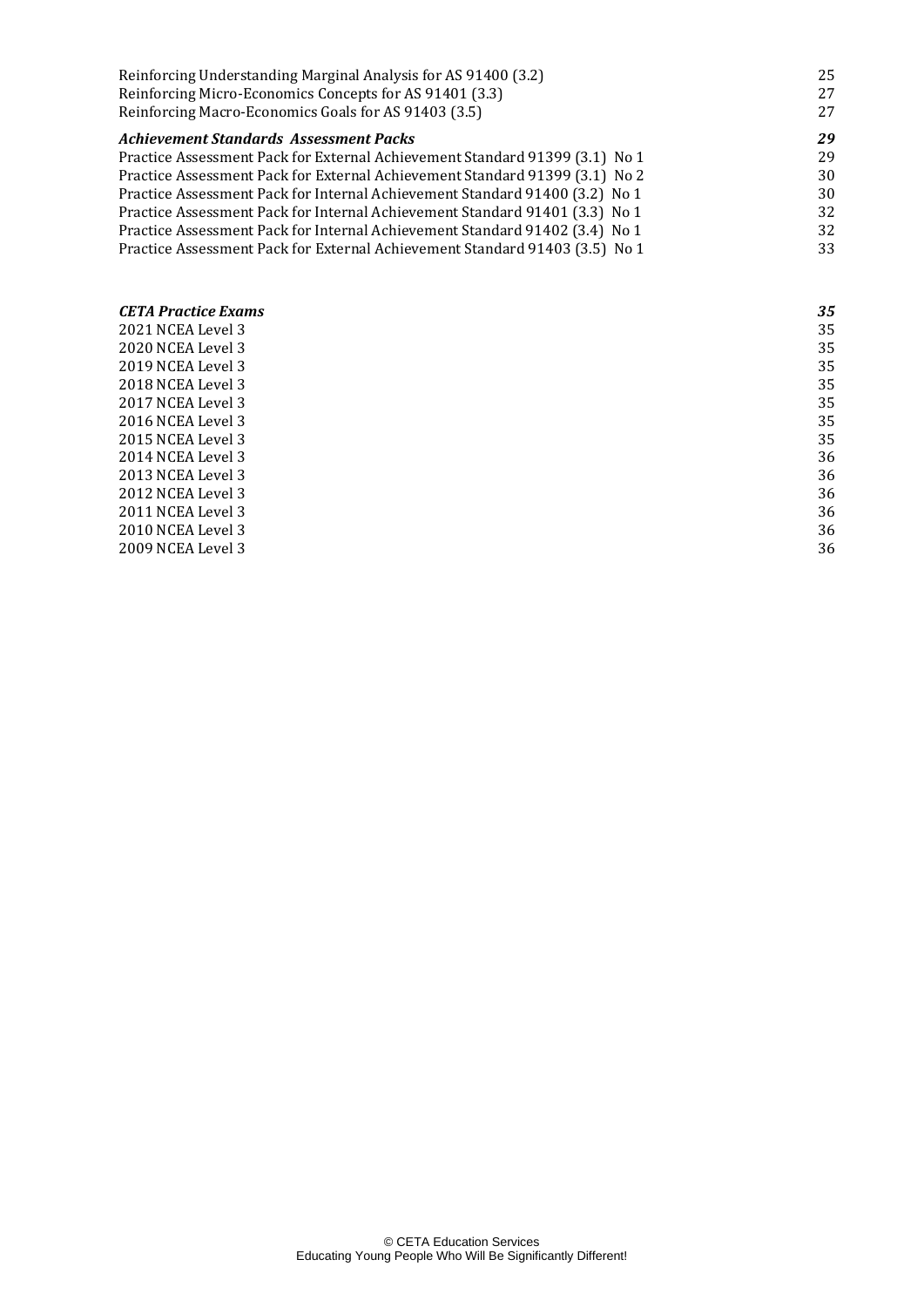## <span id="page-4-0"></span>All Levels

## **Curriculum & School Programmes Economics Resources**

<span id="page-4-1"></span>

| <b>Title and</b><br><b>Keywords</b>                         | Code            | <b>Price</b> | <b>Description/Contents</b>                                                                                                                                                                                                                                                                                                                                                                                                                                                                                                                                                                  |
|-------------------------------------------------------------|-----------------|--------------|----------------------------------------------------------------------------------------------------------------------------------------------------------------------------------------------------------------------------------------------------------------------------------------------------------------------------------------------------------------------------------------------------------------------------------------------------------------------------------------------------------------------------------------------------------------------------------------------|
| <b>Developing</b><br><b>Language Skills</b><br>in Economics | EB <sub>5</sub> | \$50.00      | This comprehensive booklet is to support the teaching of Economics<br>and is useful for ESOL/NESB students and is a valuable resource for<br>a wide range of students in their development of language skills. It is<br>designed to help teachers integrate English language with concepts<br>and skills used in an Economics context. The general aim is to<br>compliment and reinforce students' knowledge, skills, and<br>communicative competence, as well as providing activities designed<br>to develop students' competence in handling text and enhance their<br>own writing skills. |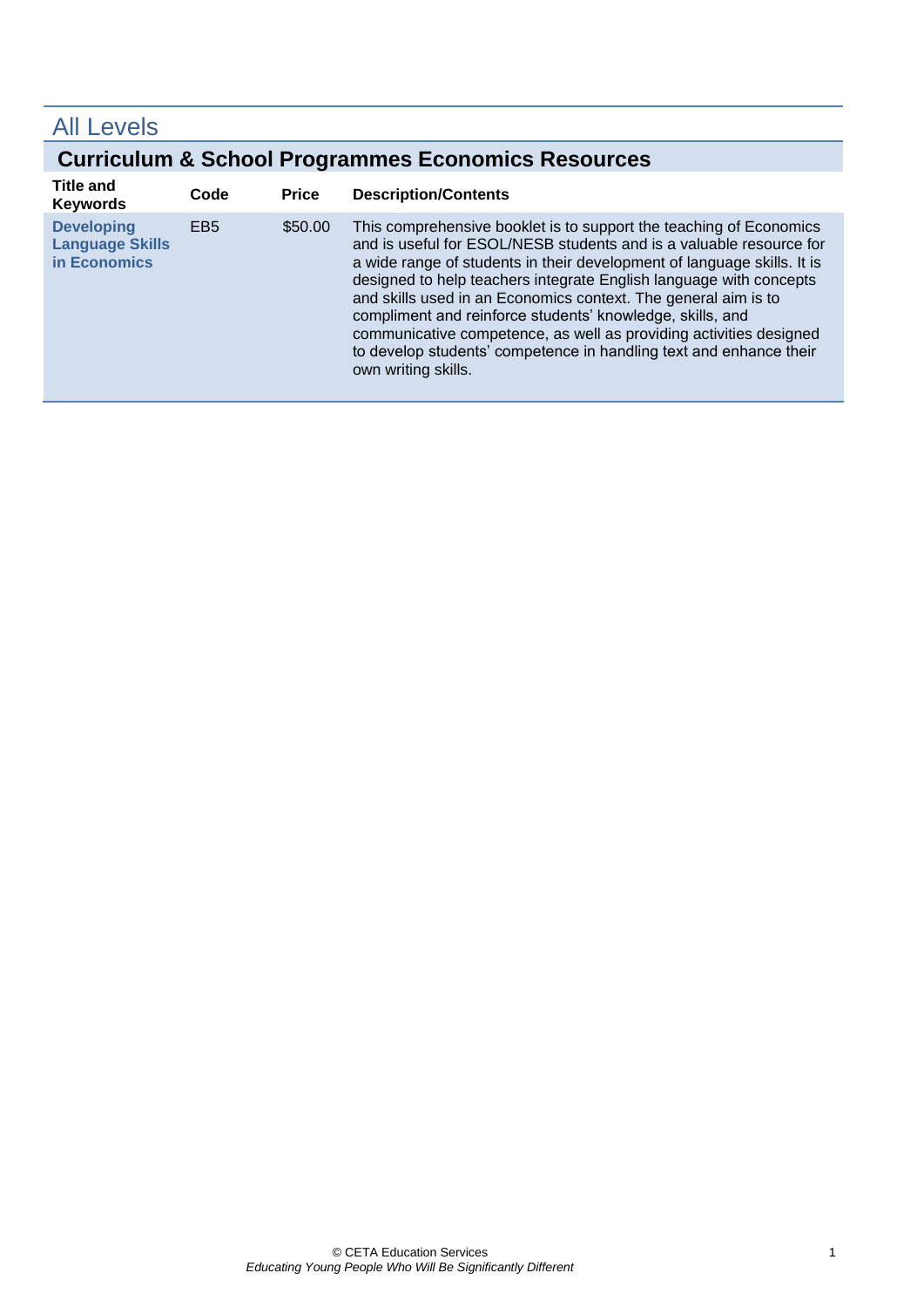## <span id="page-5-0"></span>**Resources for All Levels**

<span id="page-5-4"></span><span id="page-5-3"></span><span id="page-5-2"></span><span id="page-5-1"></span>

| Title                                                                                                                            | Code             | Price   | <b>Description/Content</b>                                                                                                                                                                                                                                                                                                                                                                                                                                                                                                                                                                                                                                                                                                                                                                                                                                                                                                                                         |
|----------------------------------------------------------------------------------------------------------------------------------|------------------|---------|--------------------------------------------------------------------------------------------------------------------------------------------------------------------------------------------------------------------------------------------------------------------------------------------------------------------------------------------------------------------------------------------------------------------------------------------------------------------------------------------------------------------------------------------------------------------------------------------------------------------------------------------------------------------------------------------------------------------------------------------------------------------------------------------------------------------------------------------------------------------------------------------------------------------------------------------------------------------|
| <b>Learning</b><br><b>Strategies for</b><br><b>Economics</b><br><b>NZC Levels</b><br>5, 6, 7, 8<br><b>NCEA Levels</b><br>1, 2, 3 | ECO<br>05/3/10v2 | \$55.00 | Revised 2011<br>A collection of over 60 teaching and learning techniques, designed as<br>a guide or stimulation for new ideas to capture the attention and<br>minds of the students. The resource begins with the reasons why a<br>variety of strategies should be used in every classroom. It contains<br>an A-Z outline list of Teaching and Learning techniques including<br>Acronyms, Association Maps, Celebrity Heads, Thinking Programme<br>Debates, Interactive worksheets, Oxford Debate, Scavenger Hunt, Six<br>Thinking Hats, Tree diagrams, Visualisation and Word Sleuths, to<br>name but a few. Also included is an ideas list to address the learning<br>styles - Concrete Sequential, Abstract Sequential, Abstract Random,<br>Concrete Random. Some examples are provided. The resource is<br>suitable at any level.<br>Contents: Resource Descriptor, Introduction; A-Z Teaching &<br>Learning Techniques, Ideas List to Address Learning Styles |
| <b>The Circular</b>                                                                                                              | ECO              | \$25.00 | Revised 2011                                                                                                                                                                                                                                                                                                                                                                                                                                                                                                                                                                                                                                                                                                                                                                                                                                                                                                                                                       |
| <b>Flow of Income</b><br><b>NZC Levels</b><br>5,6, 7, 8<br><b>NCEA Levels</b><br>1, 2, 3<br>Develop economic<br>thinking         | 05/3/28v2        |         | An activity to develop economic thinking. The circular flow of income<br>appears in most programmes and will generally be covered before the<br>deeper intricacies of broader macro-economic policy are approached.<br>The following lesson offers an opportunity for students to cease being<br>just receivers of information and encourages them to become involved<br>and to think. It is best undertaken before the class has had any<br>teaching about national income and is an ideal and simple<br>introductory lesson on the circular flow of income. Could be used for<br>Years 11, 12 or 13.<br>Contents: Resource Descriptor; Introduction; The Exercise; Terms;<br>The Activity<br>Key Competency Focus: Thinking                                                                                                                                                                                                                                      |
| <b>Economics</b>                                                                                                                 | ECO              | \$35.00 | Revised 2011                                                                                                                                                                                                                                                                                                                                                                                                                                                                                                                                                                                                                                                                                                                                                                                                                                                                                                                                                       |
| <b>Mystery Tour</b><br><b>NZC Levels</b><br>5, 6, 7, 8<br><b>NCEA Levels</b><br>1, 2, 3<br><b>Uses Local</b><br>Community        | 05/3/31v2        |         | A resource suitable for Years $9 - 12$ , depending on the school<br>programme, which allows students to see the circular flow in action.<br>Students individually or in groups use their local business district to<br>investigate, observe, and interview, followed by the interpretation and<br>analysis of the data collected. The three stages could be addressed<br>either individually or together. The first observes a section of the<br>business district, with a series of economic questions; the second<br>includes exports, tourism, and government involvement while the third<br>looks at imports and standard of living. The resource ends with the<br>completion of a circular flow model relating to the tour. The resource<br>could be adapted to suit the local environment.<br>Contents: Resource Descriptor How to Use; Three Stages of the Tour;<br><b>Sector Circular Flow</b><br>Key Competency Focus: Participating & Contributing       |
| <b>The Survival</b>                                                                                                              | <b>ECO</b>       | \$20.00 | Revised 2011                                                                                                                                                                                                                                                                                                                                                                                                                                                                                                                                                                                                                                                                                                                                                                                                                                                                                                                                                       |
| Game<br><b>NZC Levels</b><br>5, 6, 7, 8<br><b>NCEA Levels</b><br>1, 2, 3                                                         | 06/1/1v2         |         | The Survival Game can be played individually or in groups, and is<br>based on the scenario of being stranded at the South Pole and the<br>need to survive by producing shelter, food and clothing, with<br>instructions on how to help the individual or group survive their<br>predicament. Suitable for any age group.<br>Contents: Teacher Notes; Instructions for the Individual; Patterns;<br><b>Instructions for Groups</b>                                                                                                                                                                                                                                                                                                                                                                                                                                                                                                                                  |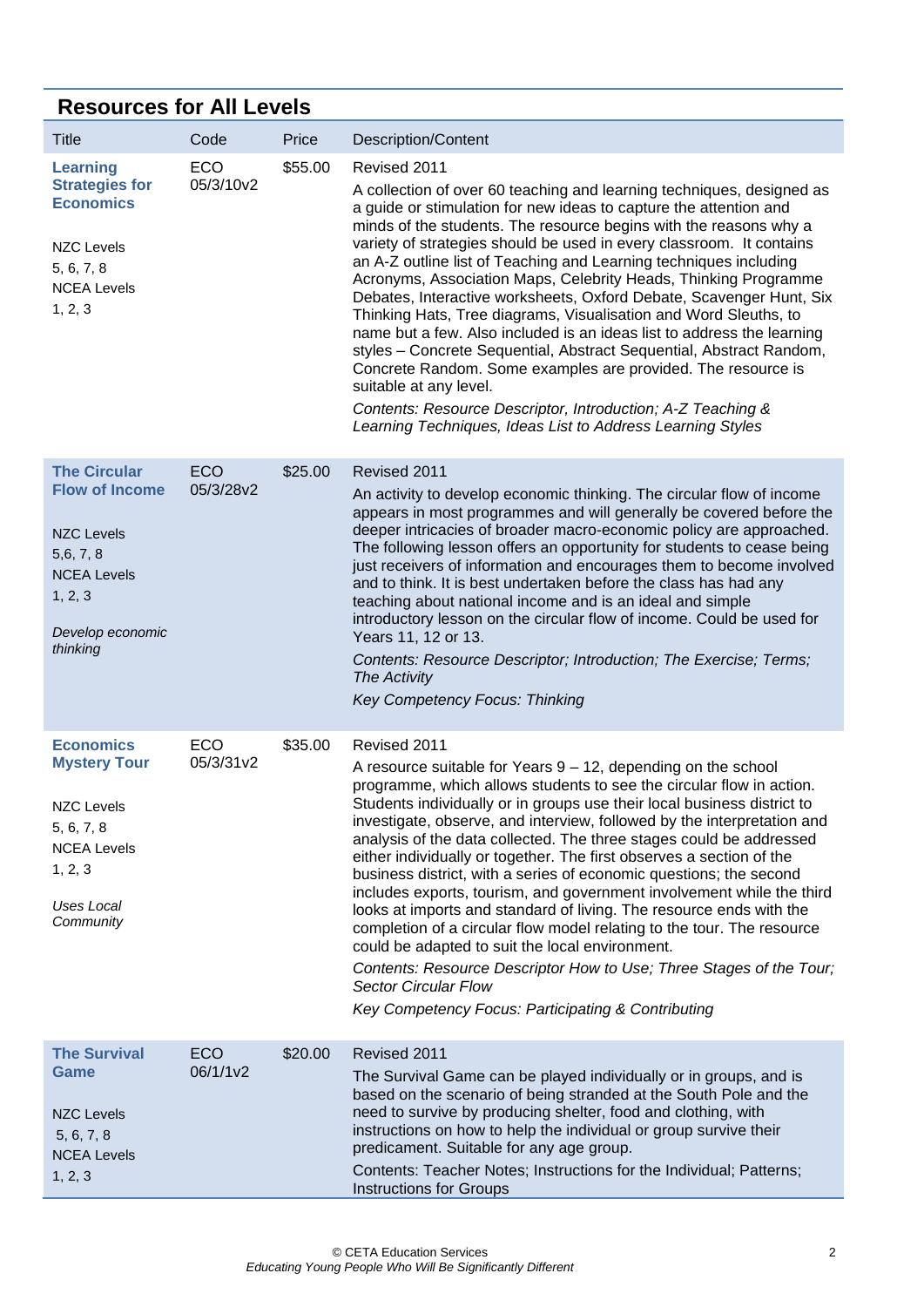<span id="page-6-1"></span><span id="page-6-0"></span>

| <b>Economics</b><br><b>Graphs</b><br><b>NZC Levels</b><br>5, 6, 7, 8<br><b>NCEA Levels</b><br>1, 2, 3<br>Assist teachers &<br>students in<br>processing &<br>presentation of<br>graphs                           | <b>ECO</b><br>06/2/1v2 | \$55.00 | Revised 2011<br>This resource is intended to assist teachers by saving them time in<br>processing graphs and ensuring that they have access to an accurate<br>graph to suit a range of situations. It contains templates of 84 graphs<br>relating to the topics listed above and is suitable for all levels of<br>Economics. Teachers will be able to use the graphs as is or adjust<br>them to suit specific teaching requirements.<br>Contents: Teacher Notes; Circular Flow Models; Demand and Supply<br>Models; Production Possibility Curves; Lorenz Curves; Aggregate<br>Supply and Aggregate Demand Graphs; Firm Graphs; Social Marginal<br><b>Benefit and Social Marginal Cost</b>                                                                                                                            |
|------------------------------------------------------------------------------------------------------------------------------------------------------------------------------------------------------------------|------------------------|---------|-----------------------------------------------------------------------------------------------------------------------------------------------------------------------------------------------------------------------------------------------------------------------------------------------------------------------------------------------------------------------------------------------------------------------------------------------------------------------------------------------------------------------------------------------------------------------------------------------------------------------------------------------------------------------------------------------------------------------------------------------------------------------------------------------------------------------|
| <b>Movements &amp;</b><br><b>Shifts on</b><br><b>Demand Curves</b><br><b>NZC Levels</b><br>5, 6, 7, 8<br><b>NCEA Levels</b><br>1, 2, 3<br><b>Demand Curve</b><br><b>Factors causing</b><br>movement and<br>shift | ECO.<br>10/2/1         | \$48.00 | This resource covers revision of the demand curve, factors which<br>cause a movement along the curve and factors which cause a shift of<br>the curve. It contains three interactive activities in a colourful spread<br>sheet format which prompt students to select the correct graph for<br>each given scenario. Instant feedback is given on the completion of<br>each task. Each of the three spreadsheets is for a different situation<br>and each contains twelve tasks. The resource is ideal as either a<br>lesson starter or finisher and is also useful for reinforcing the key<br>differences between the causes of a movement along the demand<br>curve and a shift of the demand curve.<br>Contents: Teacher Notes; Teacher Guidelines; Key Competencies;<br>Content Development; Assessment; Activities |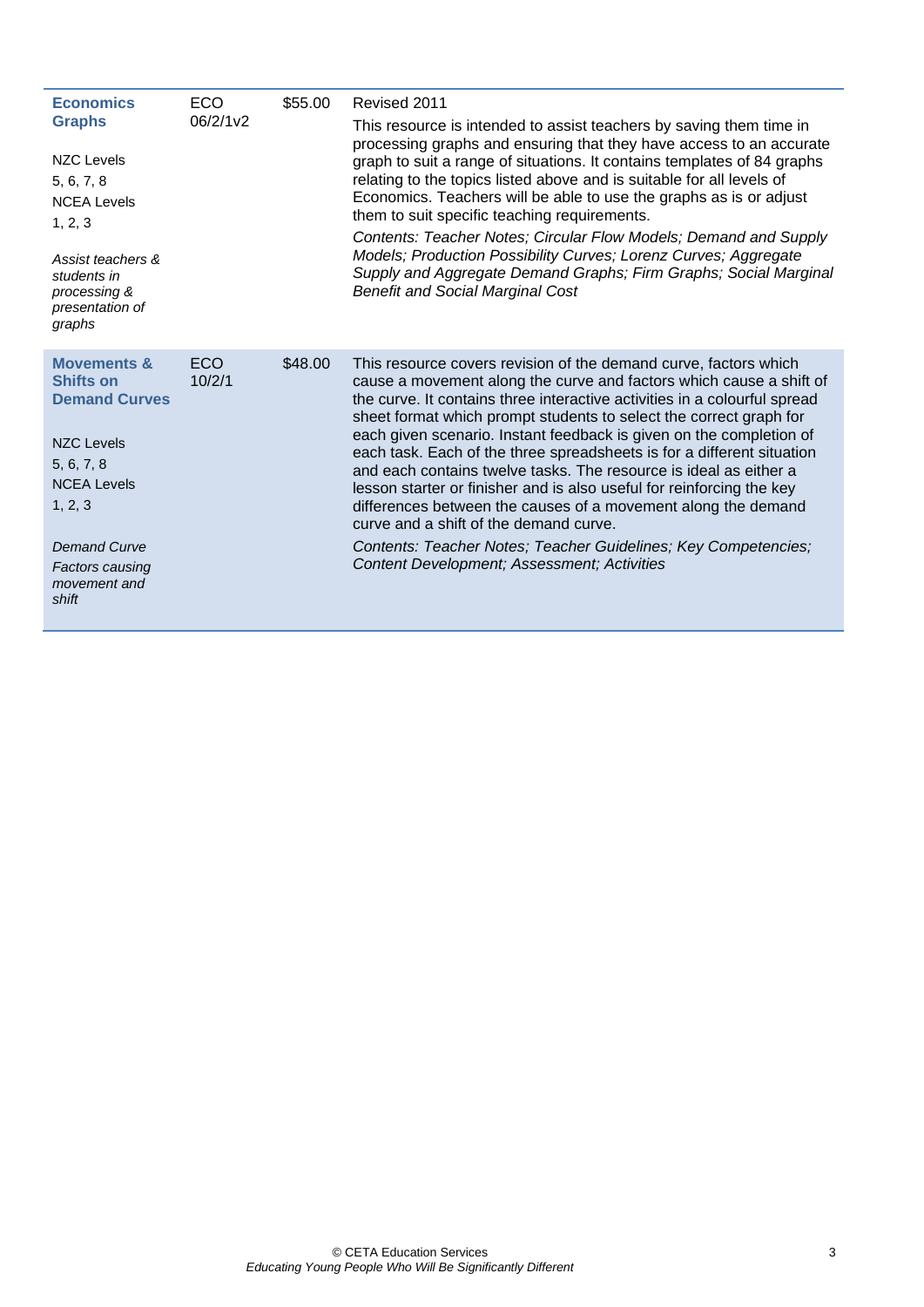<span id="page-7-4"></span><span id="page-7-3"></span><span id="page-7-2"></span><span id="page-7-1"></span><span id="page-7-0"></span>

| <b>General Resources</b>                                                              |                         |         |                                                                                                                                                                                                                                                                                                                                                                                                                                                                                                                                                                                                                                                                                                                                                                                                                                                                                                 |
|---------------------------------------------------------------------------------------|-------------------------|---------|-------------------------------------------------------------------------------------------------------------------------------------------------------------------------------------------------------------------------------------------------------------------------------------------------------------------------------------------------------------------------------------------------------------------------------------------------------------------------------------------------------------------------------------------------------------------------------------------------------------------------------------------------------------------------------------------------------------------------------------------------------------------------------------------------------------------------------------------------------------------------------------------------|
| <b>Exchange Rates</b><br><b>Assessment Link</b><br>AS 90632 (3.4)                     | <b>ECO</b><br>05/3/5v2  | \$30.00 | Revised 2011<br>This activity provides an in-depth look at exchange rates. Topics<br>covered include: Determining the Rate; Causes of Changes in<br>the Exchange Rate and Consequences of Changing the<br>Exchange Rate. Each section has reflection questions, solutions<br>included. Summary questions. There are three activities for<br>students to research and present their conclusions, covering the<br>topics: To what extent can the Reserve Bank control the<br>exchange rate value of the New Zealand dollar; Explain how<br>variations in the exchange rate could affect the external balance<br>and other government economic objectives; Explain how the<br>value of the New Zealand dollar is determined, and discuss the<br>effects of movements in the rate on selected sectors of the New<br>Zealand economy.<br>Contents: Resource Descriptor; Definitions, Terminology and |
|                                                                                       |                         |         | Measurements; Reflection Questions, with Solutions; Summary<br>Questions; 3 Student Activities<br>Key Competency Focus: Thinking                                                                                                                                                                                                                                                                                                                                                                                                                                                                                                                                                                                                                                                                                                                                                                |
| <b>Role of</b><br><b>Government</b>                                                   | <b>ECO</b><br>05/3/16v2 | \$20.00 | Revised 2011<br>This activity provides an in-depth look at Role of Government.<br>Topics covered include: Economic Problem of Scarcity; The<br>Need for an Economic System or Framework; Macro- and<br>Microeconomic Failures. Summary questions are included.<br>There are three activities for students to research and present<br>their conclusions, covering the topics: Why does the Government<br>intervene in the economy; How does the Government intervene<br>in the economy; Briefly indicate the size of the government<br>sector in the New Zealand economy and describe the main<br>economic role of the Government.<br>Contents: Teacher Notes; Reflection Questions, with Solutions;<br><b>Summary Questions; 3 Student Activities</b>                                                                                                                                           |
| <b>Equilibrium of the</b><br><b>Firm</b><br><b>Assessment Links</b><br>AS 91400 (3.2) | <b>ECO</b><br>05/3/19v2 | \$25.00 | Revised 2013<br>This very useful resource contains four activities using graphs.<br>Students are required to label axes and curves, show level of<br>output to maximise profit, show unit prices and costs, subnormal<br>profits and supernormal profits, and to consider socially desirable<br>equilibrium, whether or not the firm should shut down, and if<br>profits can be increased. Suggested step by step answers are<br>included on the PowerPoint which are animated to show the<br>progression of the graph. Suitable for use with Achievement<br>Standards 91400 (3.2).<br>Contents: Resource Descriptor; Activities, PowerPoint of step by<br>step progression or Suggested Answers; Suggested Answers                                                                                                                                                                             |
| <b>Economics Quick</b><br><b>Quizzes</b>                                              | <b>ECO</b><br>05/3/20v2 | \$30.00 | Revised 2011<br>A useful set of revision questions. The format allows for easy<br>copying onto OHPTs. Eight quick quizzes with five questions<br>each. Examples of questions are Define Price Elasticity of<br>Demand; Name the Economic idea to which the following<br>statement refers; on a fully labelled graph, show a Marginal<br>Utility curve; List the features of Perfect Competition. Some other<br>subjects covered include: Opportunity Costs; Law of Diminishing<br>Returns; Duopolies; Production Possibility Frontier; Merit Goods;<br>Natural Monopolies and Spillover Benefits. Graphs are provided.                                                                                                                                                                                                                                                                          |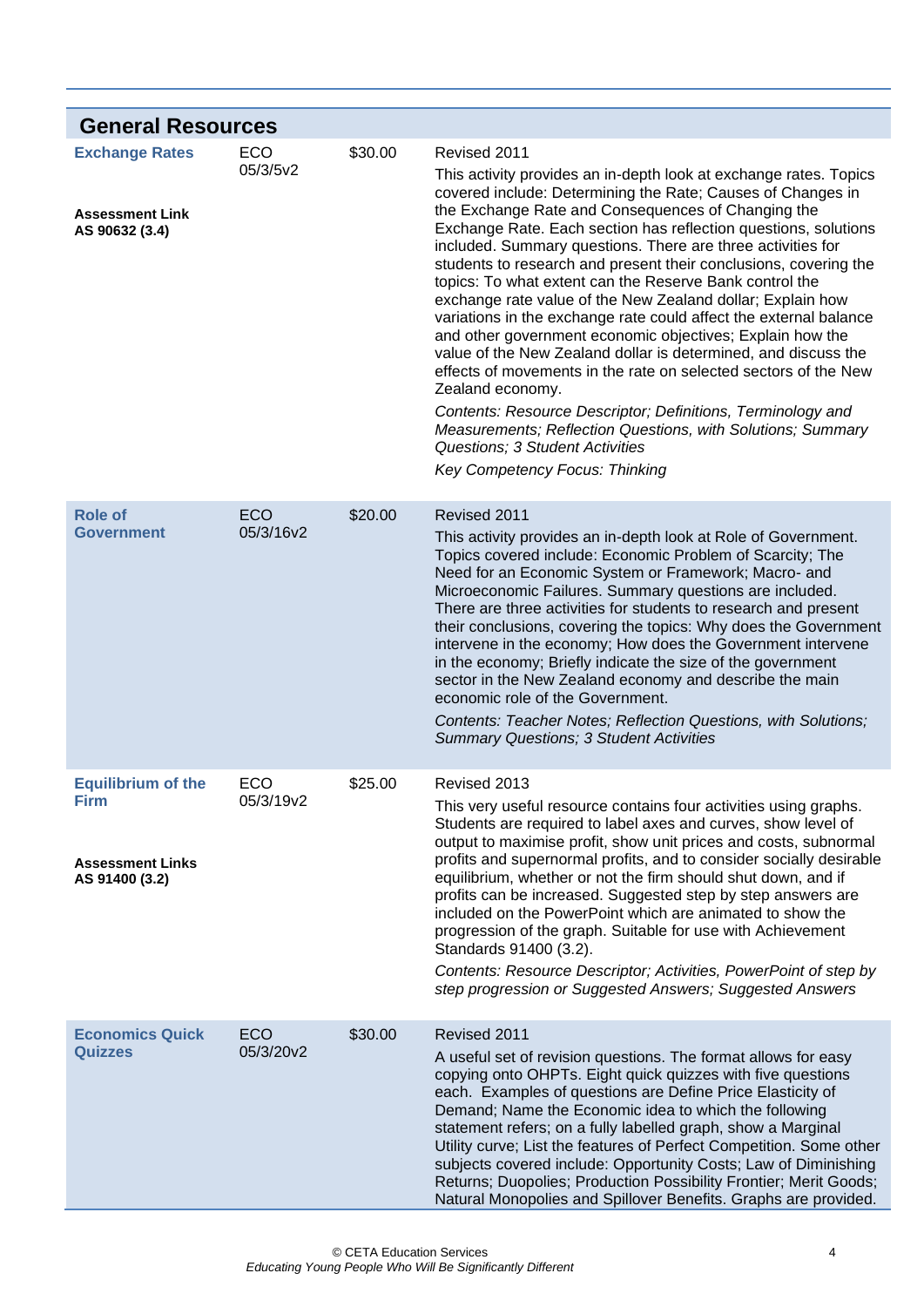<span id="page-8-4"></span><span id="page-8-3"></span><span id="page-8-2"></span><span id="page-8-1"></span><span id="page-8-0"></span>

|                                                                                                                   |                         |         | Solutions included.                                                                                                                                                                                                                                                                                                                                                                                                                                                                                                                                                                                                                                                                                                                                                                                                                                                                                                     |
|-------------------------------------------------------------------------------------------------------------------|-------------------------|---------|-------------------------------------------------------------------------------------------------------------------------------------------------------------------------------------------------------------------------------------------------------------------------------------------------------------------------------------------------------------------------------------------------------------------------------------------------------------------------------------------------------------------------------------------------------------------------------------------------------------------------------------------------------------------------------------------------------------------------------------------------------------------------------------------------------------------------------------------------------------------------------------------------------------------------|
|                                                                                                                   |                         |         | Contents: Resource Descriptor; 8 Quick Quizzes; Solutions                                                                                                                                                                                                                                                                                                                                                                                                                                                                                                                                                                                                                                                                                                                                                                                                                                                               |
| <b>10 Challenges</b><br><b>Associated with</b><br><b>Elasticity</b><br><b>Assessment Links</b><br>AS 91401 (3.3)  | <b>ECO</b><br>05/3/21v2 | \$30.00 | Revised 2013<br>A comprehensive resource covering Elasticity, which includes<br>notes, 10 challenges, set of 10 questions on Elasticity in Action,<br>with solutions included. Useful for student revision and for use<br>with external AS91401 (3.3).<br>Contents: Resource Descriptor; Notes; 10 Challenges; 10<br>Questions on Elasticity in Action; Solutions                                                                                                                                                                                                                                                                                                                                                                                                                                                                                                                                                       |
|                                                                                                                   |                         |         |                                                                                                                                                                                                                                                                                                                                                                                                                                                                                                                                                                                                                                                                                                                                                                                                                                                                                                                         |
| Hunt for Work - A<br><b>Game about</b><br><b>Employment</b>                                                       | <b>ECO</b><br>05/3/27v2 | \$30.00 | Revised 2011<br>An investigation board game based on the theme of youth<br>unemployment/employment, and the effects on the economy as<br>a whole as well as on society, individuals and families. The game<br>can be played with two to six players. The objective is to become<br>the first player to get a job by reaching the end of the game by<br>following the rules and correctly answering the questions.                                                                                                                                                                                                                                                                                                                                                                                                                                                                                                       |
|                                                                                                                   |                         |         | Contents: Resource Descriptor; Introduction, How to Play the<br>Game; Game Cards; Game Board; Answers<br>Key Competency Focus: Relating to others                                                                                                                                                                                                                                                                                                                                                                                                                                                                                                                                                                                                                                                                                                                                                                       |
| <b>Investigating</b>                                                                                              | <b>ECO</b>              | \$25.00 | Revised 2011                                                                                                                                                                                                                                                                                                                                                                                                                                                                                                                                                                                                                                                                                                                                                                                                                                                                                                            |
| <b>Strategies for</b><br><b>Lowering</b><br><b>Unemployment</b>                                                   | 05/3/30v2               |         | A good activity for Year 12 and 13, particularly when New<br>Zealand has an unemployment problem. In groups, students<br>investigate strategies for lowering unemployment, based around<br>a simulated election. By the end of the activity, students should<br>be able to: identify some policies used to reduce unemployment;<br>discuss how these policies will reduce the unemployment rate;<br>list some 'fors' and 'againsts' for each policy; and understand<br>that there are two sides to each government policy and that<br>government must try to balance these. The activity is also<br>designed to develop skills of group work and presentation.<br>Suggested solutions are included.<br>Contents: Resource Descriptor; How to Use; Group Report<br>Sheet; Group Information Sheets; Voting Forms; Suggested<br>Solutions, Suggested Points for Use by Groups<br>Key Competency Focus: Relating to others |
| <b>Revision Cards</b>                                                                                             | <b>ECO</b>              | \$15.00 | Revised 2013                                                                                                                                                                                                                                                                                                                                                                                                                                                                                                                                                                                                                                                                                                                                                                                                                                                                                                            |
| <b>Government</b><br><b>Interventions to</b><br><b>Correct Market</b><br><b>Failures</b>                          | 05/4/2v2                |         | A great revision activity for government intervention to correct<br>market failure. The resource contains three sets of cards: graphs<br>relating to the topic; headings for each graph; explanations<br>and/or examples for each graph and concept. It includes seven<br>different ideas on how the cards may be used. A simple but<br>effective revision activity.<br>Contents: Ideas for Use; Suggested Solutions; 3 Sets of Cards -<br>Terms, Graphs, Explanations/Examples                                                                                                                                                                                                                                                                                                                                                                                                                                         |
|                                                                                                                   |                         |         |                                                                                                                                                                                                                                                                                                                                                                                                                                                                                                                                                                                                                                                                                                                                                                                                                                                                                                                         |
| <b>Economics</b><br><b>Calculations</b><br><b>PowerPoint Pack</b><br><b>Assessment Links</b><br>AS 91399 (AS 3.1) | <b>ECO</b><br>06/4/4v2  | \$40.00 | Revised 2011<br>This pack covers the calculation involved in Level 3 Economics.<br>It includes utility, costs and revenue, account and economic<br>profit for AS 3.1; Elasticity for AS 3.2; GDP, real GDP, balance of<br>payments, terms of trade and foreign exchange calculations for<br>AS 3.4. PowerPoint of 60 slides, and takes you through worked<br>examples, activities and suggested solutions for the calculations                                                                                                                                                                                                                                                                                                                                                                                                                                                                                          |
| AS 91400 (AS 3.2)                                                                                                 |                         |         | mentioned above. The pack includes a formulae page and                                                                                                                                                                                                                                                                                                                                                                                                                                                                                                                                                                                                                                                                                                                                                                                                                                                                  |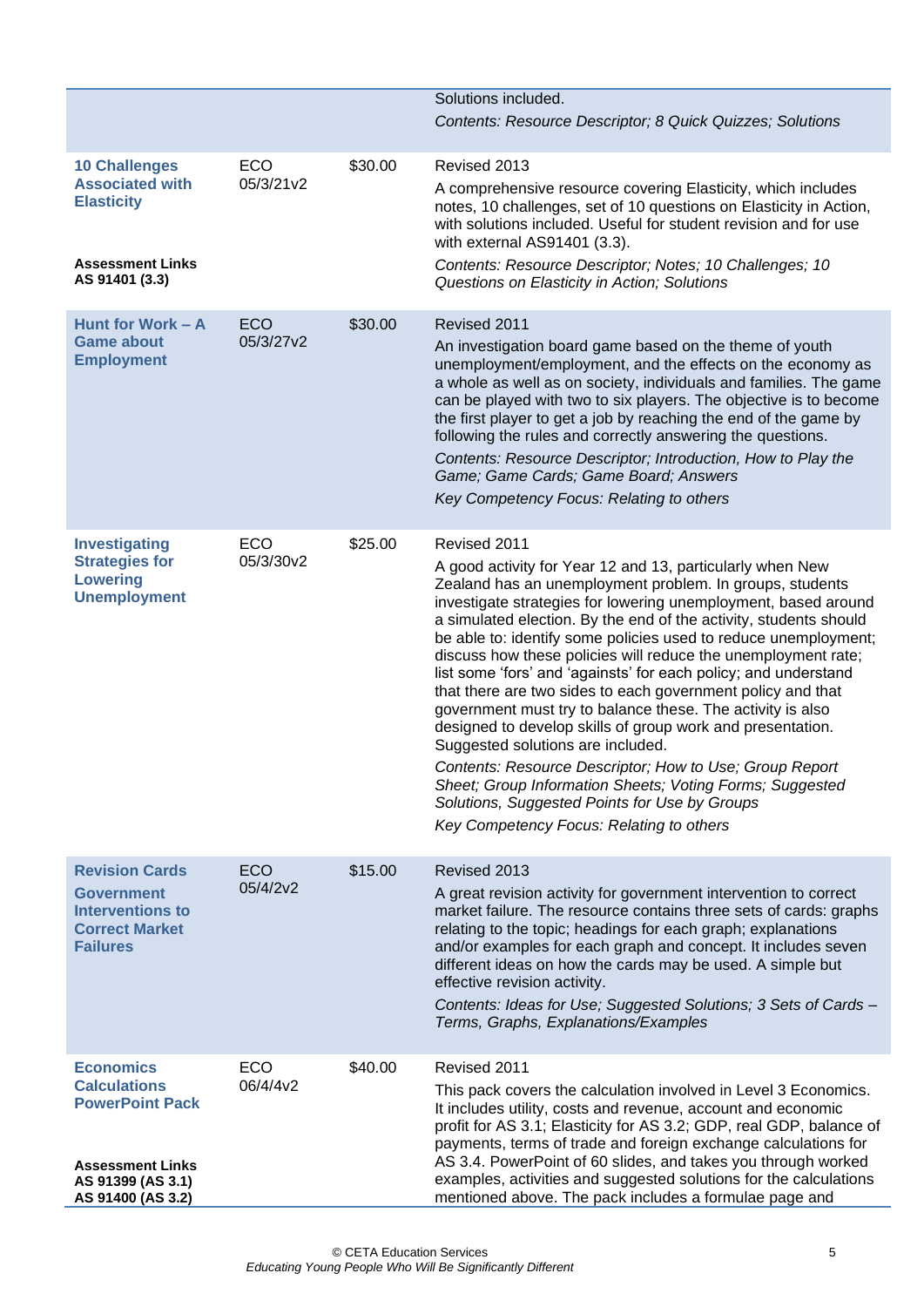<span id="page-9-4"></span><span id="page-9-3"></span><span id="page-9-2"></span><span id="page-9-1"></span><span id="page-9-0"></span>

| AS 91402 (AS 3.4)                             |                         |         | student worksheet that has questions for each calculation.<br><b>Contents Resource Descriptor, Calculations PowerPoint with</b><br>Suggested Solutions; Calculation Formulae Sheet; Student<br>Worksheet<br>Key Competency Focus: Use of symbols, language and text                                                                                                                                                                                                                                                                                                                                                                                                                                |
|-----------------------------------------------|-------------------------|---------|----------------------------------------------------------------------------------------------------------------------------------------------------------------------------------------------------------------------------------------------------------------------------------------------------------------------------------------------------------------------------------------------------------------------------------------------------------------------------------------------------------------------------------------------------------------------------------------------------------------------------------------------------------------------------------------------------|
| <b>Fiscal Policy</b>                          | <b>ECO</b>              | \$30.00 | Revised 2011                                                                                                                                                                                                                                                                                                                                                                                                                                                                                                                                                                                                                                                                                       |
|                                               | 05/3/6v2                |         | This activity provides an in-depth look at fiscal policy. Topics<br>covered include: Definition and Scope; Budget Outcome; Level<br>of Government Intervention; Government Spending; and Tax<br>Structure. Each section has reflection questions, solutions<br>included. Summary questions. There is an activity for students to<br>research and present their conclusions, on the topic: Economists<br>suggest that taxes should be assessed according to certain<br>principles or criteria. Describe these principles and use them to<br>evaluate the tax system in New Zealand.<br>Contents: Teacher Notes; Reflection Questions, with Solutions;<br><b>Summary Questions; Student Activity</b> |
|                                               |                         |         |                                                                                                                                                                                                                                                                                                                                                                                                                                                                                                                                                                                                                                                                                                    |
| <b>Possibility Curve</b><br><b>Activities</b> | <b>ECO</b><br>05/3/12v2 | \$25.00 | Revised 2011<br>A resource that contains 8 different scenarios, seven of which<br>have a series of questions relating to Production Possibility<br>Curves and one which addresses Consumption Possibility<br>Curve. Students are required to draw graphs and interpret the<br>information.<br>Contents: Teacher Notes; 8 Activities                                                                                                                                                                                                                                                                                                                                                                |
| <b>Production Trader</b>                      | <b>ECO</b>              | \$30.00 | Revised 2011                                                                                                                                                                                                                                                                                                                                                                                                                                                                                                                                                                                                                                                                                       |
| <b>Simulation Game</b>                        | 05/3/18v2               |         | A simulation game where students and groups represent<br>imaginary countries. Each country receives resources, enabling<br>them to produce something better than the other countries.<br>Goods must be produced to trade in, order to provide food,<br>clothing and housing to satisfy their people. Students are<br>expected to describe why production between countries differs;<br>advantages of specialisation and trade; and use inquiry,<br>analysis, calculations, planning and cooperative skills.<br>Contents: Teacher Notes; How to Use; 5 Group Activity<br>Instructions; 3 Appendix Templates                                                                                         |
| <b>Economics Bingo</b><br><b>Games</b>        | <b>ECO</b><br>07/1/6v2  | \$40.00 | This resource pack is designed as a fun activity to revise all the<br>economic terms that students must know for each external<br>achievement standard: AS90629, AS90630, AS90631, AS90632.<br>The pack contains 4 games - one for each AS. Included are<br>instructions for the Bingo game along with a set of 20 Bingo<br>cards, definitions for the teacher to read out and a checklist for<br>each Achievement Standard. This is an excellent revision tool<br>that can be used on the completion of each Achievement<br>Standard throughout the year as well as revision before exams.                                                                                                        |
| <b>Simulations</b>                            | <b>ECO</b><br>08/4/1v2  | \$40.00 | The three simulations are designed to improve economic<br>understanding and to get students to participate and contribute<br>as members of a team or as assessors or umpires. The Share<br>Market Game and The Economic Growth game have been<br>built around processes developed by Edward de Bono. The<br>Current Account Deficit game has been adapted from a game<br>developed by John Wolinski in the UK. The games might look<br>at bit daunting at first but once you get into them, they are<br>quite straightforward. You are encouraged to give them a go.                                                                                                                               |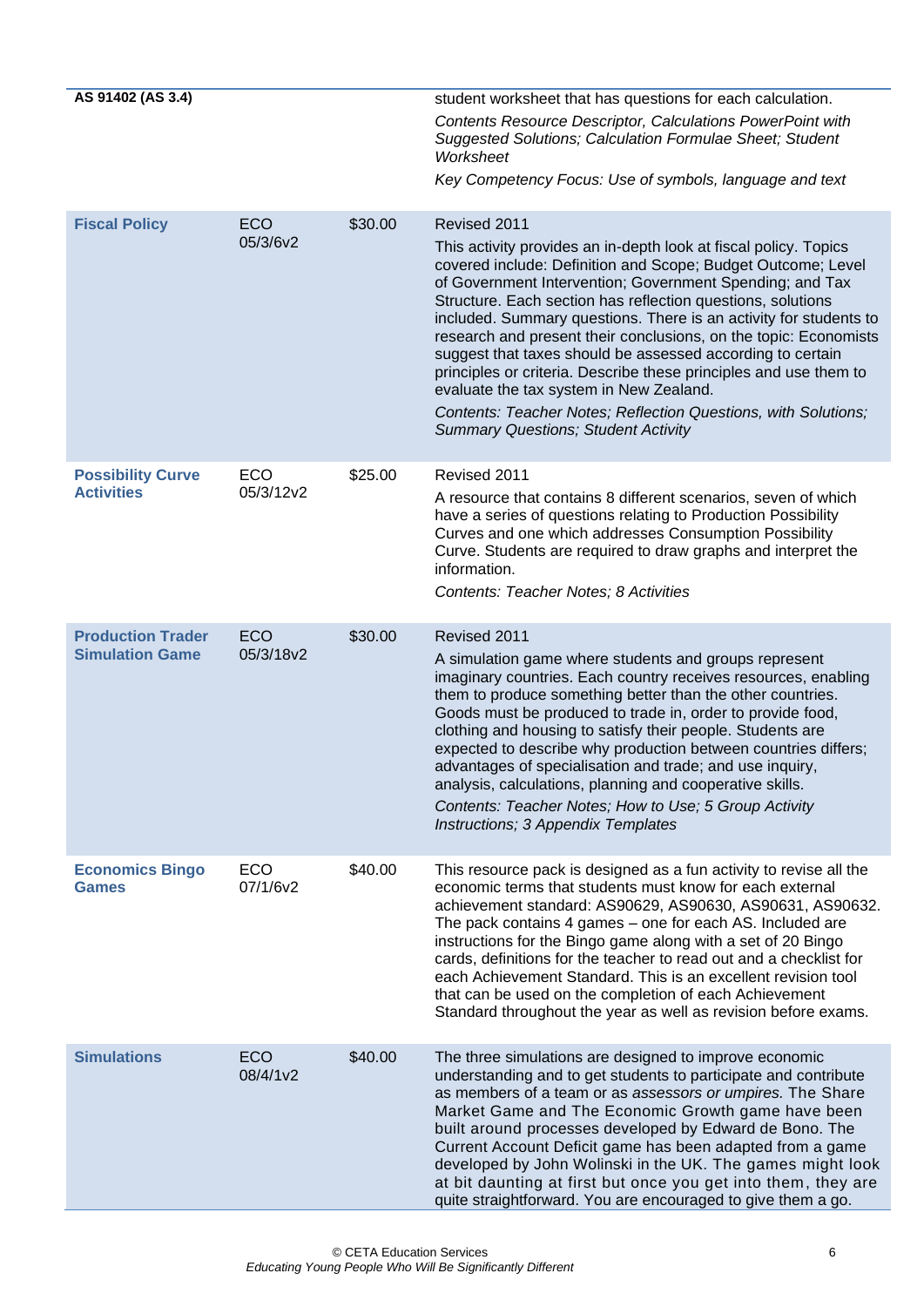<span id="page-10-0"></span>

|                                                                                                                        |                 |         | Perhaps have a small-scale trial before running the game with<br>a full class. The framework for each game can be adapted to<br>suit your purpose or as you think of new ideas, or it can be<br>used with other content that you may wish to develop (once<br>you start you will see all sort of possible applications).<br>Contents: Teacher Notes; The Share Market Game; The<br>Economic Growth Game; The Current Account Deficit Game                                                                                                                                                                                                                                                                                                                                                                                                                                                                                                                                                                             |
|------------------------------------------------------------------------------------------------------------------------|-----------------|---------|-----------------------------------------------------------------------------------------------------------------------------------------------------------------------------------------------------------------------------------------------------------------------------------------------------------------------------------------------------------------------------------------------------------------------------------------------------------------------------------------------------------------------------------------------------------------------------------------------------------------------------------------------------------------------------------------------------------------------------------------------------------------------------------------------------------------------------------------------------------------------------------------------------------------------------------------------------------------------------------------------------------------------|
| <b>Flipping</b><br><b>Macroeconomics</b><br>Theme<br><i><b>Macroeconomics</b></i><br>internal & external<br>influences | ECO<br>14/2/6v2 | \$55.00 | A pack that provides a series of 13 activities relating to<br>macroeconomic concepts and models. Each activity addresses a<br>different concept or model, with a link to a video lesson and a<br>series of questions to guide them through the video lesson and<br>assess their understanding. Each activity also has suggested<br>answers which students can use to self-assess and further<br>improve their understanding. The intention of the resource is to<br>push some of the content learning out of the classroom to free-<br>up time for more productive activities a Flipped Classroom.<br>Ideally the resources would be made available digitally, but they<br>have been formatted to allow distribution as work sheets. The<br>topics covered are Price stability and the CPI, Real and Nominal<br>GDP, The Business Cycle, Foreign Exchange Markets,                                                                                                                                                    |
| <b>Assessment Link</b><br>AS 91403 (3.5)<br>Suitable for electronic<br>student directed                                |                 |         | Downward Sloping Aggregate Demand Curve, Aggregate<br>Demand Curve Shifts, Upward Sloping Aggregate Supply Curve,<br>Shifts of the Aggregate Supply Curve, Equilibrium and Aggregate<br>Demand and Supply, The Multiplier Effect, Output Gaps, Fiscal<br>Policy and Crowding Out and Supply Side Polices. This resource<br>links with the New Zealand Curriculum and in particular and in<br>particular embodies the Principle of Community Engagement. It<br>is based on looking for real life applications of economic theory<br>that the students can select according to their own interests. It<br>meets Achievement Objective 8.2 Understand how the nature                                                                                                                                                                                                                                                                                                                                                     |
| learning                                                                                                               |                 |         | and size of the New Zealand economy is influenced by<br>interacting internal and external factors.<br>What do we mean by a "Flipped Classroom"? Teachers do not<br>deliver all the content in class time. Students use learning<br>resources such as videos, online forums or worksheets as<br>homework to ensure coverage of the content. This frees up class<br>time for more productive activities such as collaborative work.<br>group discussion or project work. Students can cover the basic<br>concepts at their own pace, allowing class time to focus on<br>exploring the more complex aspects of the course. The flipped<br>classroom is not a new idea. In the past it may have taken to<br>form of readings from a textbook to cover upcoming content and<br>completing tasks in a workbook. Students are, able to review<br>material as often as they need, or if they are confident with the<br>content not at all. This enables differentiated learning, with<br>students able to set their own pace. |
|                                                                                                                        |                 |         | How this resource might work - Why reinvent the wheel. There is<br>already a huge amount of economic instruction material available<br>online. This resource links to the Teaching and Learning Guide<br>learning outcomes Level 8, 8.1 Macroeconomic influences. It<br>provides links to material available online which support learning<br>for most of the Macroeconomic Learning Outcomes. Each video<br>activity will have a series of questions which can be used as a<br>formative assessment to measure students understanding. The<br>worksheets target basic understanding of key concepts.<br><b>Specific Content</b>                                                                                                                                                                                                                                                                                                                                                                                      |
|                                                                                                                        |                 |         | Price stability and the CPI                                                                                                                                                                                                                                                                                                                                                                                                                                                                                                                                                                                                                                                                                                                                                                                                                                                                                                                                                                                           |
|                                                                                                                        |                 |         | <b>Real and Nominal GDP</b>                                                                                                                                                                                                                                                                                                                                                                                                                                                                                                                                                                                                                                                                                                                                                                                                                                                                                                                                                                                           |
|                                                                                                                        |                 |         | The Business Cycle                                                                                                                                                                                                                                                                                                                                                                                                                                                                                                                                                                                                                                                                                                                                                                                                                                                                                                                                                                                                    |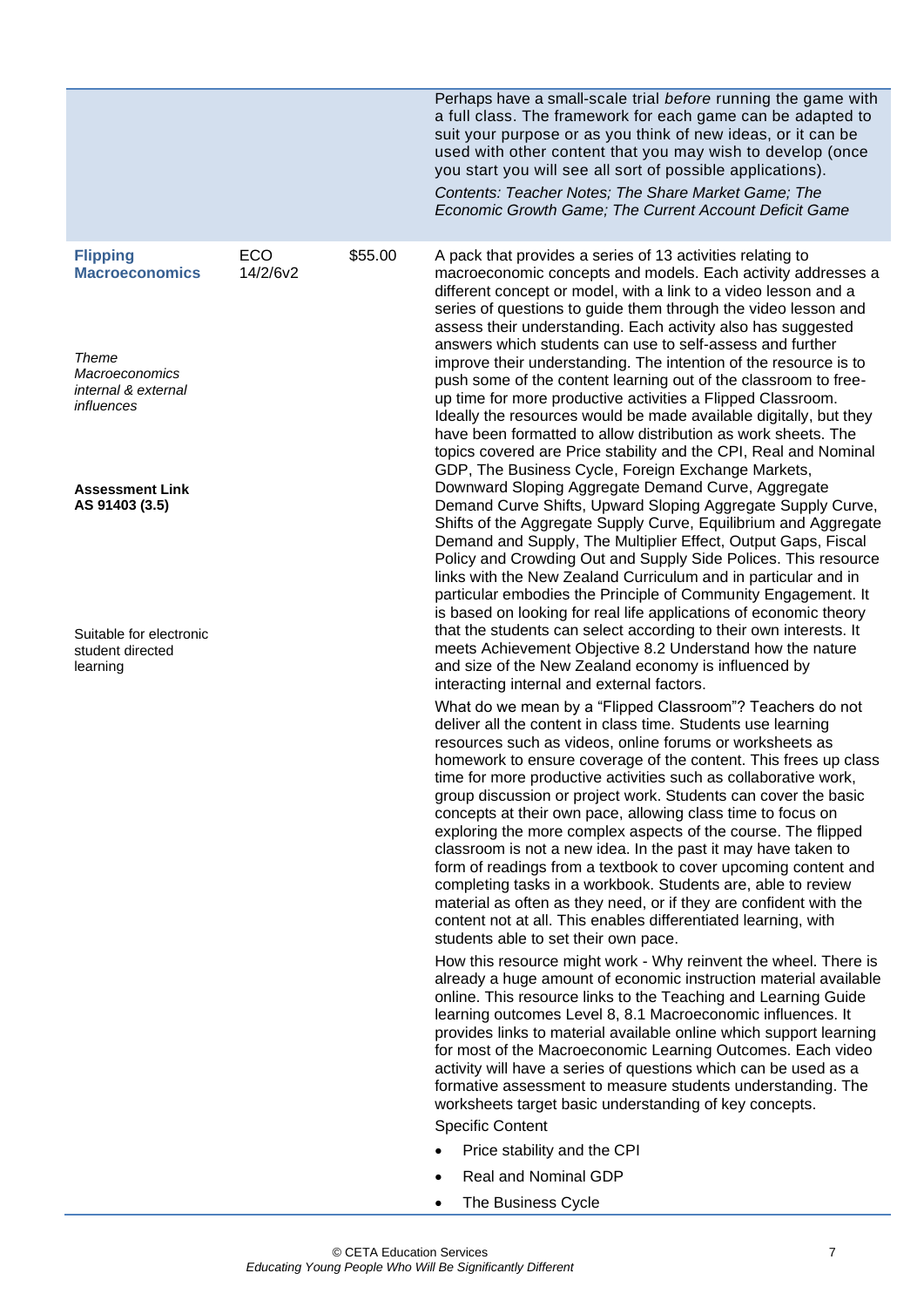<span id="page-11-0"></span>

|                                                                               | $\bullet$<br>٠<br>٠<br>٠<br>$\bullet$<br>$\bullet$<br>$\bullet$<br>$\bullet$ | Foreign Exchange Markets<br>Downward Sloping Aggregate Demand Curve<br><b>Aggregate Demand Curve Shifts</b><br>Upward Sloping Aggregate Supply Curve<br>Shifts of the Aggregate Supply Curve<br>Equilibrium and Aggregate Demand and Supply<br>The Multiplier Effect<br><b>Output Gaps</b><br>Fiscal Policy and Crowding Out<br><b>Supply Side Polices</b>                                                                                                                                                                                                                                                                                                                                                                                                                                                                                                                                                                                                                                                                                                                                                                                                                                                          |
|-------------------------------------------------------------------------------|------------------------------------------------------------------------------|---------------------------------------------------------------------------------------------------------------------------------------------------------------------------------------------------------------------------------------------------------------------------------------------------------------------------------------------------------------------------------------------------------------------------------------------------------------------------------------------------------------------------------------------------------------------------------------------------------------------------------------------------------------------------------------------------------------------------------------------------------------------------------------------------------------------------------------------------------------------------------------------------------------------------------------------------------------------------------------------------------------------------------------------------------------------------------------------------------------------------------------------------------------------------------------------------------------------|
| ECO 15/1/1<br><b>Year 13 Graphing</b><br><b>Skills</b>                        | \$60.00                                                                      | The contents of this resource are - Revision pack for market<br>equilibrium diagrams, with answers; Revision pack for Perfect<br>competition and monopoly diagrams, with answers; Revision<br>pack for AS/AD diagrams, with answers. It also contains<br>curriculum links, assessment links and guidelines for teachers,<br>as well as PowerPoints and answers. This comprehensive<br>resource package covers the skills required for a student to                                                                                                                                                                                                                                                                                                                                                                                                                                                                                                                                                                                                                                                                                                                                                                  |
| <b>Assessment Links</b><br>AS 91399 (3.1)<br>AS 91400 (3.2)<br>AS 91403 (3.5) |                                                                              | revise and reinforce their understanding of market equilibrium<br>diagrams, consumer and producer surplus and the efficiency of<br>equilibrium when the government intervenes in the market.<br>Perfect competition and monopoly diagrams and marginal<br>analysis. AS/AD diagrams and the effect of changes on<br>macroeconomic indicators. It incorporates practice activities into<br>step by step instructions on how to construct these graphs and<br>make changes to them. This resource is in the form of word<br>documents that could be completed by students in class or as<br>supplementary material for students to complete independently<br>at home. The step by step instructions include check boxes for<br>the students to tick once they have completed each step in the<br>process of preparing each diagram. Once completed students<br>can submit their work to their teacher or their peers for feedback,<br>or they could self-review by comparing their work with the<br>answer files. The accompanying PowerPoint slides take the<br>students through how to identify areas of consumer and<br>producer surplus, the impact on the government and the<br>efficiency of market equilibrium. |
|                                                                               | $\bullet$<br>$\bullet$                                                       | This resource could be used during the year when delivering the<br>content or as a complete package at the end of the year to help<br>students reinforce their understanding of these key graphs<br>before the final examination.<br>Specific Student Files in the Resource<br>02 Market and allocative efficiency<br>04 Excise taxes<br>05 Subsidy<br>06 Free trade<br>07 Tariff<br>08 PC and monopoly<br><b>10 AS AD</b><br>Specific Skills in this resource<br>How to construct a fully labelled market equilibrium diagram<br>How to identify areas of consumer and producer surplus<br>Explaining changes in the efficiency of market equilibrium<br>How to construct fully labelled diagrams for perfect<br>competitors and monopolies<br>Using marginal analysis to explain the output that should be<br>produced                                                                                                                                                                                                                                                                                                                                                                                            |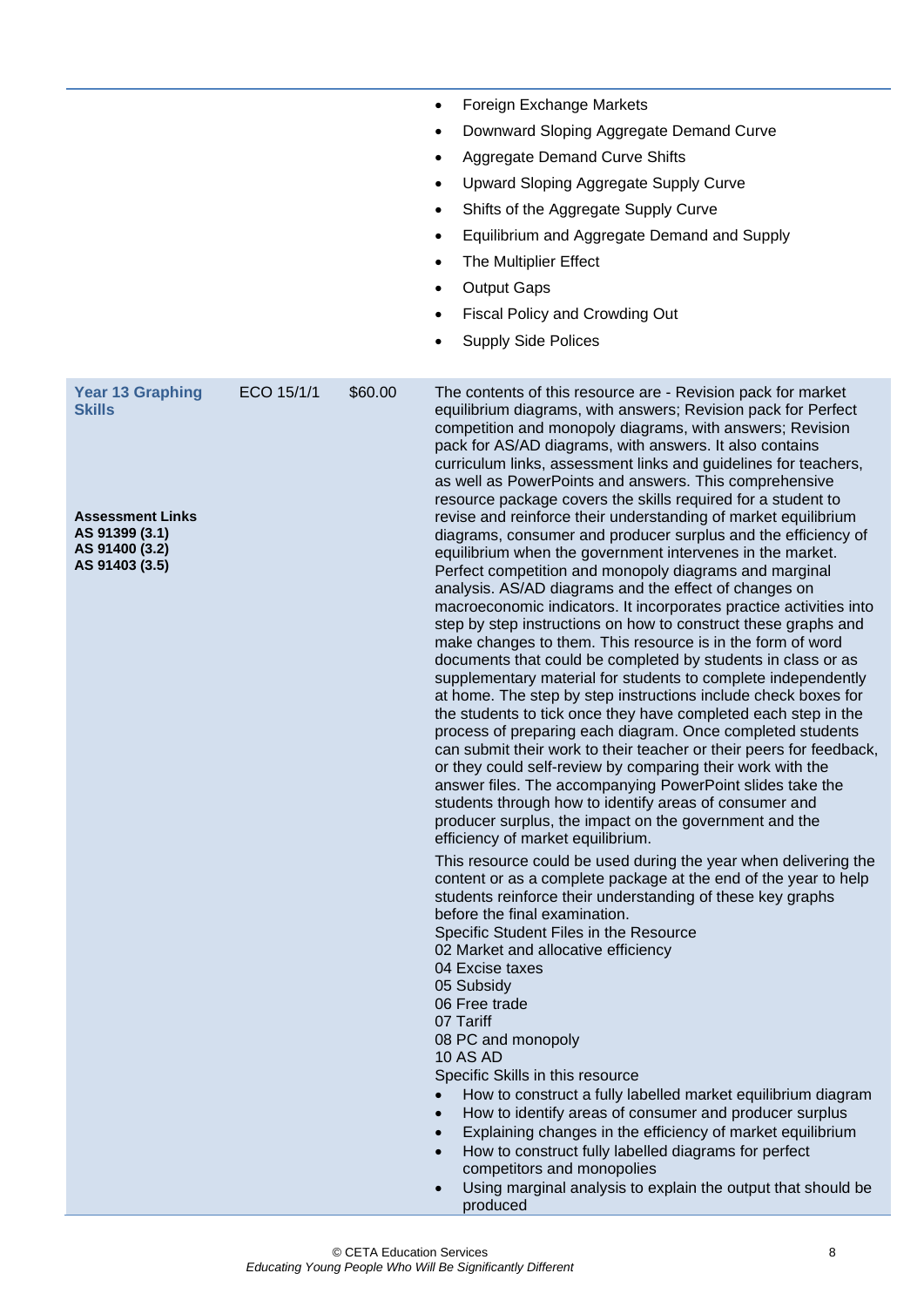|                                                                       |                      |         | Construct AS/AD diagrams<br>Illustrate changes to macroeconomic equilibrium<br>Using AS/AD diagrams to explain the effect of changes on<br>macroeconomic indicators                                                                                                                                                                                                                                              |
|-----------------------------------------------------------------------|----------------------|---------|------------------------------------------------------------------------------------------------------------------------------------------------------------------------------------------------------------------------------------------------------------------------------------------------------------------------------------------------------------------------------------------------------------------|
| <b>Comprehensive</b><br><b>Economic Models for</b><br>Level 8/Level 3 | <b>ECO</b><br>19/1/7 | \$60.00 | This resource contains templates for all the common models<br>needed for Level 8 of the curriculum. There are many<br>variations of: The Market, Price Minimum, Price Maximum,<br>Quota, Tax, Subsidy, World Price, Tariffs, Perfect Competition,                                                                                                                                                                |
| <b>TEMPLATES</b>                                                      |                      |         | Monopoly, Natural Monopoly, Oligopoly, Externalities, Lorenz<br>Curve, AD/AS, PPC, Business Cycle, Foreign Exchange<br>Market Model, and The Circular Flow Model. Where<br>appropriate, consumer and producer surpluses, and DWL have                                                                                                                                                                            |
| NZC Level 8<br><b>NCEA Level 3</b>                                    |                      |         | been shown and for Perfect Competition and Monopoly,<br>various profits have been shaded. This resource can be used<br>by teachers or students. They are a series of shapes grouped<br>together so it is easy to move curves if necessary. If students<br>are not to show changes on the graph in an electronic<br>document, then it is suggested that teachers use a screenshot<br>of the final graph to share. |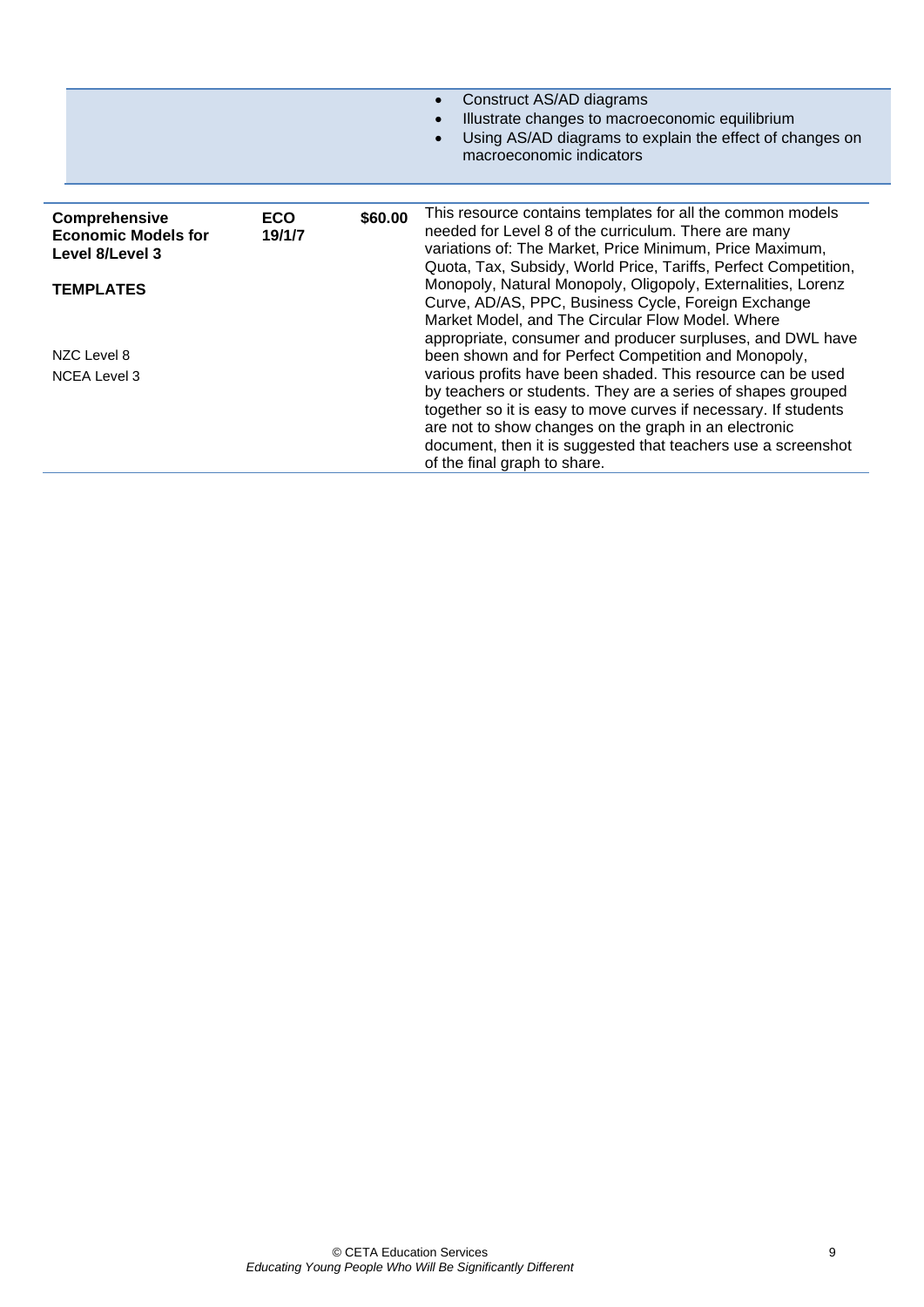<span id="page-13-2"></span><span id="page-13-1"></span><span id="page-13-0"></span>

| <b>Teaching &amp; Learning Packs</b>                  |            |         |                                                                                                                                                                                                                                                                                                                                                                                                                                                                                                                                                                                                                                                                                                                                                                                                                                                                                                                                                                                                                                                                                                                                                                                                                                                                                                                    |
|-------------------------------------------------------|------------|---------|--------------------------------------------------------------------------------------------------------------------------------------------------------------------------------------------------------------------------------------------------------------------------------------------------------------------------------------------------------------------------------------------------------------------------------------------------------------------------------------------------------------------------------------------------------------------------------------------------------------------------------------------------------------------------------------------------------------------------------------------------------------------------------------------------------------------------------------------------------------------------------------------------------------------------------------------------------------------------------------------------------------------------------------------------------------------------------------------------------------------------------------------------------------------------------------------------------------------------------------------------------------------------------------------------------------------|
| <b>Market Efficiency?</b><br>teaching & learning pack | ECO 13/1/4 | \$50.00 | Achievement Objective Understand that well-functioning<br>markets are efficient but that governments may need to<br>intervene where markets fail to deliver efficient or equitable<br>outcomes                                                                                                                                                                                                                                                                                                                                                                                                                                                                                                                                                                                                                                                                                                                                                                                                                                                                                                                                                                                                                                                                                                                     |
| <b>Assessment Link</b><br>AS 91399 (3.1)              |            |         | This resource is designed to introduce the concept of supply,<br>demand and the market for students who are new to<br>Economics at Level 3. It would also be appropriate for those<br>students new at Level 2. In addition to this it develops the new<br>ideas of government intervention, surpluses, deadweight loss<br>and trade.                                                                                                                                                                                                                                                                                                                                                                                                                                                                                                                                                                                                                                                                                                                                                                                                                                                                                                                                                                               |
|                                                       |            |         | The resource covers a variety of tasks (peer, homework and<br>individual) in building the model of the market, allowing<br>teachers to assess prior knowledge and therefore plan their<br>teaching program effectively. The resources encourage<br>interaction between students to cement understanding.<br>Comprehensive PowerPoints are included to illustrate all<br>graphs, movements, and surpluses. Extension tasks allow for<br>more able students to be challenged and some tasks are<br>differentiated to allow for student success across the<br>classroom. The resource is designed to support the teaching<br>programme for Market Equilibrium, Taxes, Subsidies, Price<br>Controls and Trade. Whilst the pack is designed for NC Level<br>8/NCEA Level 3, the earlier part of the unit would be<br>appropriate as revision for an NZC Level 7/NCEA Level 2<br>course as well. It will be expected that teachers would use this<br>pack along with their existing resources and notes to deliver a<br>full programme suitable for assessing Achievement Standard<br>91399 (3.1)<br>Content: Resource Descriptor; Teacher Notes; Comprehensive<br>Content Overview; Seven PowerPoints; Range of Student<br>Activities to address each component of the topic's<br>requirements with Suggested Solutions |
| <b>Theory of the Firm</b><br>teaching & learning pack | ECO 13/1/2 | \$50.00 | Achievement Objective Level 8 Understand that well-<br>functioning markets are efficient but that governments may<br>need to intervene where markets fail to deliver efficient or<br>equitable outcomes.                                                                                                                                                                                                                                                                                                                                                                                                                                                                                                                                                                                                                                                                                                                                                                                                                                                                                                                                                                                                                                                                                                           |
| <b>Assessment Link</b><br>AS 91400 (3.2)              |            |         | This comprehensive resource package covers the introductory<br>skills needed to understand the theory of the firm, right through<br>to the complex marginal analysis and efficiency comparisons<br>needed to fully understand the topic. A range of activities are<br>provided so that students are introduced to cost and revenue<br>curves and learn how to identify the profit maximising output<br>level. Comparisons are made between perfect competitors and<br>monopolies and contrasted in terms of their profits and the<br>efficiency of the market. The pack includes eight activities, with<br>answers, designed to help students develop their<br>understanding of this difficult topic.<br>Skills covered include                                                                                                                                                                                                                                                                                                                                                                                                                                                                                                                                                                                    |
|                                                       |            |         | How to calculate costs and revenues for perfect                                                                                                                                                                                                                                                                                                                                                                                                                                                                                                                                                                                                                                                                                                                                                                                                                                                                                                                                                                                                                                                                                                                                                                                                                                                                    |
|                                                       |            |         | competitors and monopolies                                                                                                                                                                                                                                                                                                                                                                                                                                                                                                                                                                                                                                                                                                                                                                                                                                                                                                                                                                                                                                                                                                                                                                                                                                                                                         |
|                                                       |            |         | How to accurately draw cost and revenue curves for<br>$\bullet$<br>perfect competitors and monopolies, including natural<br>monopolies                                                                                                                                                                                                                                                                                                                                                                                                                                                                                                                                                                                                                                                                                                                                                                                                                                                                                                                                                                                                                                                                                                                                                                             |
|                                                       |            |         | How to identify the profit maximising level of output for<br>$\bullet$<br>firms                                                                                                                                                                                                                                                                                                                                                                                                                                                                                                                                                                                                                                                                                                                                                                                                                                                                                                                                                                                                                                                                                                                                                                                                                                    |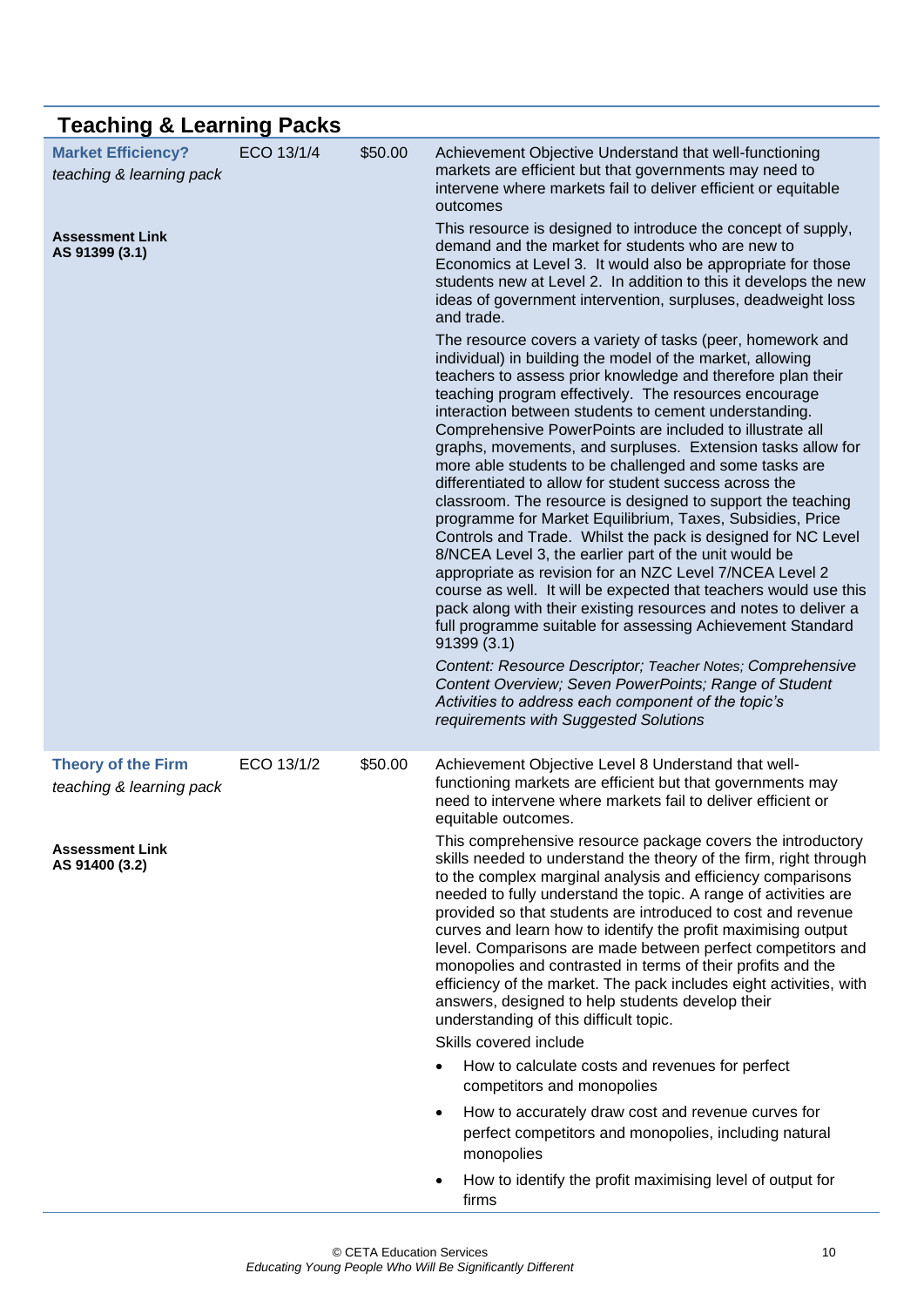<span id="page-14-0"></span>

|                                                                                                                  |            |         | How to use marginal analysis to explain why a firm<br>$\bullet$<br>produces the output where $MC = MR$<br>How to explain whether a market is allocatively efficient at<br>$\bullet$<br>different output levels<br>How to compare and contrast the efficiency of different<br>٠<br>markets<br>How to compare and contrast the level of profits made in<br>$\bullet$<br>different markets<br>How to compare and contrast different pricing regulations<br>$\bullet$<br>for natural monopolies<br>Content: Resource Descriptor; Teacher Notes, Content<br>Development, Nine Student Activities with detailed Suggested<br>Answers, Assessment Notes                                                                                                                                                                                                                                                                                                                                                                                                                                                                                                                                                                                                                                                                                                                                                                                                                                                                                                                                                                                                                                                                                                                                                                                                                                                                                                                                                                                                                                                                                                                                                                                                                                                                                                                      |
|------------------------------------------------------------------------------------------------------------------|------------|---------|-----------------------------------------------------------------------------------------------------------------------------------------------------------------------------------------------------------------------------------------------------------------------------------------------------------------------------------------------------------------------------------------------------------------------------------------------------------------------------------------------------------------------------------------------------------------------------------------------------------------------------------------------------------------------------------------------------------------------------------------------------------------------------------------------------------------------------------------------------------------------------------------------------------------------------------------------------------------------------------------------------------------------------------------------------------------------------------------------------------------------------------------------------------------------------------------------------------------------------------------------------------------------------------------------------------------------------------------------------------------------------------------------------------------------------------------------------------------------------------------------------------------------------------------------------------------------------------------------------------------------------------------------------------------------------------------------------------------------------------------------------------------------------------------------------------------------------------------------------------------------------------------------------------------------------------------------------------------------------------------------------------------------------------------------------------------------------------------------------------------------------------------------------------------------------------------------------------------------------------------------------------------------------------------------------------------------------------------------------------------------|
| <b>Micro Economic</b><br><b>Concepts</b><br>teaching & learning pack<br><b>Assessment Link</b><br>AS 91401 (3.3) | ECO 13/1/1 | \$50.00 | Achievement Objective Level 8 Understand that well-<br>functioning markets are efficient but that governments may<br>need to intervene where markets fail to deliver efficient or<br>equitable outcomes<br>This resource has been designed to support teaching and<br>learning for the range of Micro Economic Concepts identified in<br>the Ministry of Education's Economics Teaching and Learning<br>Guide. There are five broad concepts including Marginal Utility<br>and Demand, Diminishing Returns and Supply, Elasticity,<br>Market Structures and Resource Allocation. The pack includes<br>a theory overview in a 40 slide PowerPoint presentation which<br>identifies key content related to each Micro Economic concept,<br>as well as supporting economic models and suggested real life<br>applications of each concept. A suggested approach for<br>assessing the relevant Achievement Standard AS 91401 is for<br>students to create a portfolio of news story evaluations which<br>show the application of relevant Micro Economic Concepts. To<br>support the creation of these evaluations, a writing frame has<br>been provided to assist student preparation. A sample frame<br>based on the Public Transport Market has been completed to<br>show the students the expected use of the writing frames. The<br>pack also includes a case study based on a report on the entry<br>of 2 Degrees into the Mobile Network market and a series of<br>questions and tasks which are divided up according the 5 Micro<br>Economic Concepts. Finally, the pack has a range of news<br>stories which could be used as discussion starters. An<br>overview is provided listing the stories and the economic<br>concepts that they relate to. There is a placemat template that<br>could be used with these discussion starters for group work in<br>class.<br>At conclusion of this topic students should be able to:<br>provide explanations, process data and use models to<br>demonstrate an understanding of a variety of microeconomic<br>concepts, including a selection of at least 3 from:<br>Marginal utility and demand<br>$\bullet$<br>Diminishing returns and supply<br>$\bullet$<br>Elasticity of demand<br>$\bullet$<br>Elasticity of supply<br>$\bullet$<br>Market structures (excluding perfect competition and<br>$\bullet$<br>monopoly) |
|                                                                                                                  |            |         | Role of prices and profits in allocating resources                                                                                                                                                                                                                                                                                                                                                                                                                                                                                                                                                                                                                                                                                                                                                                                                                                                                                                                                                                                                                                                                                                                                                                                                                                                                                                                                                                                                                                                                                                                                                                                                                                                                                                                                                                                                                                                                                                                                                                                                                                                                                                                                                                                                                                                                                                                    |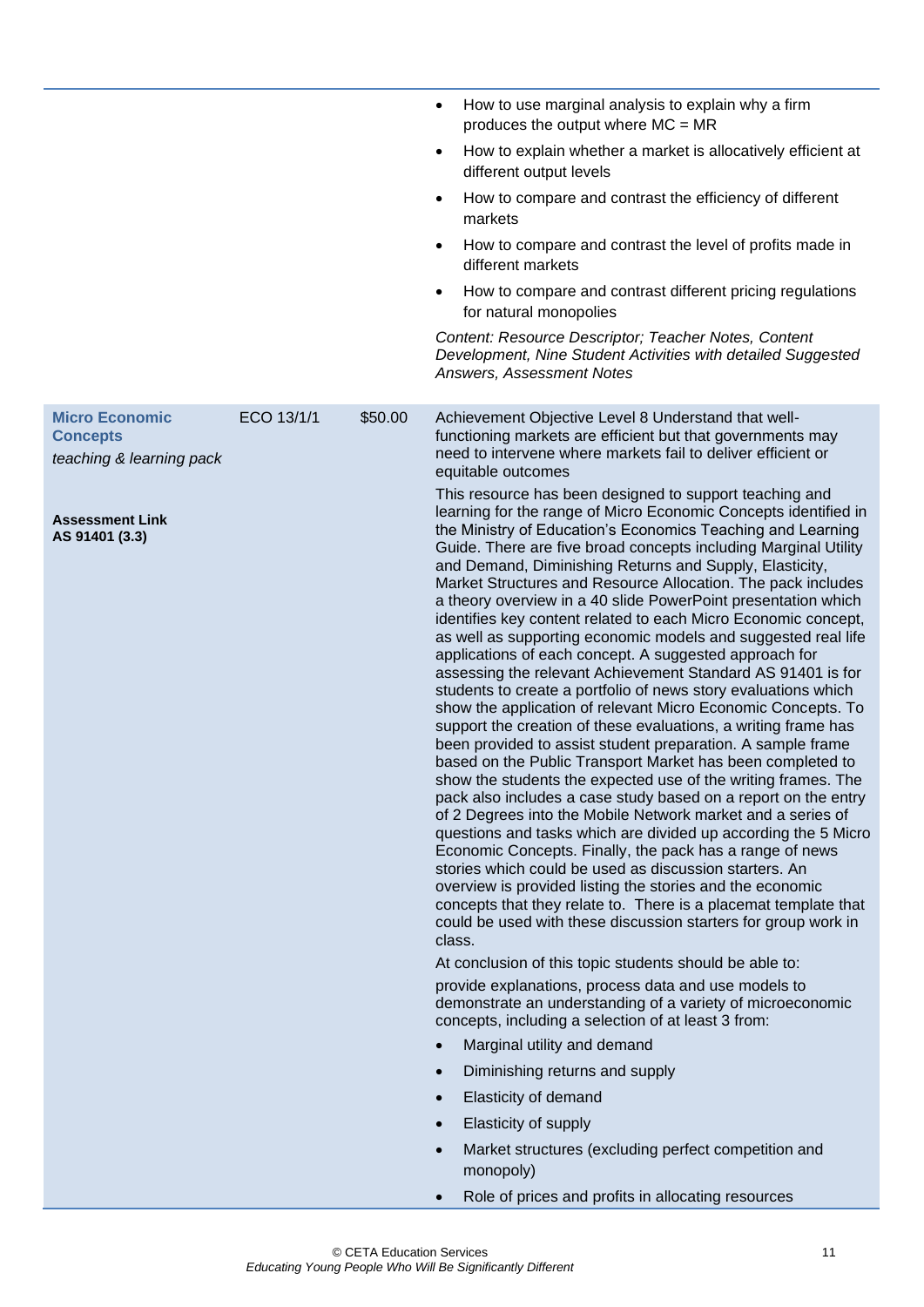<span id="page-15-1"></span><span id="page-15-0"></span>

|                                                                                                                                                      |            |         | Content: Theory overview PowerPoint presentation (40 slides)<br>covering all 5 Micro Economic content areas associated with<br>economic models, and suggested applications. Writing frame to<br>support a suggested Assessment Strategy Sample Writing Frame<br>response based on Public Transport in Auckland. A series of news<br>stories to act as discussion starters Placemat Thinking Tool template<br>to use with discussion starters Case Study based on 2 Degrees entry<br>into the Mobil Market with questions relating to all 5 micro economic<br>concepts. Some suggested answers are included.                                                                                                                                                                                                                                                                                                                                                                                                                                                                                                                                                                                                                                                                                                                                                                                                                                                                                                                                                                                                                                                          |
|------------------------------------------------------------------------------------------------------------------------------------------------------|------------|---------|----------------------------------------------------------------------------------------------------------------------------------------------------------------------------------------------------------------------------------------------------------------------------------------------------------------------------------------------------------------------------------------------------------------------------------------------------------------------------------------------------------------------------------------------------------------------------------------------------------------------------------------------------------------------------------------------------------------------------------------------------------------------------------------------------------------------------------------------------------------------------------------------------------------------------------------------------------------------------------------------------------------------------------------------------------------------------------------------------------------------------------------------------------------------------------------------------------------------------------------------------------------------------------------------------------------------------------------------------------------------------------------------------------------------------------------------------------------------------------------------------------------------------------------------------------------------------------------------------------------------------------------------------------------------|
| <b>Government</b><br><b>Intervention to Correct</b><br><b>Market Failure</b><br>teaching & learning pack<br><b>Assessment Link</b><br>AS 91402 (3.4) | ECO 13/2/4 | \$50.00 | Achievement Objective: Understand that well-functioning<br>markets are efficient but that governments may need to<br>intervene where markets fail to deliver efficient or equitable<br>outcomes<br>This is a comprehensive resource covering the topic -<br>Demonstrate understanding of government interventions to<br>correct market failures. Detailed teacher guidelines are<br>included. The PowerPoint (54 slides) covers the key content<br>that students need to know, and student activities based on this<br>content. The student activities are in task sheet format and are<br>ready for photocopying. A checklist of what content & skills to<br>be covered is also included. Suggestions are given on possible<br>ways to gather assessment evidence. This resource covers the<br>requirements for the preparation. At the conclusion of this topic<br>students should be able to:<br>The following are the only Key Concept Indicators identified in<br>the Teaching and Learning Guide for Economics.<br>Uses economic model(s) to support explanations about why<br>governments are justified in intervening in the market where<br>the outcome is inefficient or inequitable.<br>Uses economic model(s) to support the analysis of policies<br>governments can use to improve efficiency and/or equity in the<br>event of market failure.<br>This resource covers the requirements for the preparation of<br>assessment of the internal Achievement Standard 91402 (3.4).<br>Content: Resource Descriptor; Teacher Notes; PowerPoint of<br>Content Overview (54 slides); Checklist of content & skills;<br>student activities (16 tasks, 22 pages) |
| <b>Macro Economics -</b><br>"The Big Picture"                                                                                                        | ECO 13/1/3 | \$50.00 | Achievement Objective Understand macro-economic influences<br>on the New Zealand Economy                                                                                                                                                                                                                                                                                                                                                                                                                                                                                                                                                                                                                                                                                                                                                                                                                                                                                                                                                                                                                                                                                                                                                                                                                                                                                                                                                                                                                                                                                                                                                                             |
| teaching & learning pack                                                                                                                             |            |         | Macro-economic analysis at this level involves looking at<br>indicators to gain an understanding of the current state of the<br>economy. The impact of internal and external influences are<br>analysed to allow students to predict their impact on the macro-<br>economic indicators.                                                                                                                                                                                                                                                                                                                                                                                                                                                                                                                                                                                                                                                                                                                                                                                                                                                                                                                                                                                                                                                                                                                                                                                                                                                                                                                                                                              |
| <b>Assessment Link</b><br>AS 91403 (3.5)                                                                                                             |            |         | This is a comprehensive 42-page resource examines four<br>major macro-economic areas which describe the current state<br>of the New Zealand economy - Price Stability, Overseas Trade,<br>Unemployment and Growth. For each it DEFINES the<br>terminology and examines, using models, WHY it is of<br>importance to our understanding the economy. It then looks at<br>HOW internal and external influences can impact on these<br>areas and WHAT specifically the Government can do towards<br>achieving its goals in these four areas. Finally, ARE WE<br>NEARLY THERE YET examines the ways of measuring the<br>effects of these influences. If students have studied Economics<br>at Level 2 much of the content will be familiar. The separate<br>areas which are studied are closely interwoven so changes in                                                                                                                                                                                                                                                                                                                                                                                                                                                                                                                                                                                                                                                                                                                                                                                                                                                  |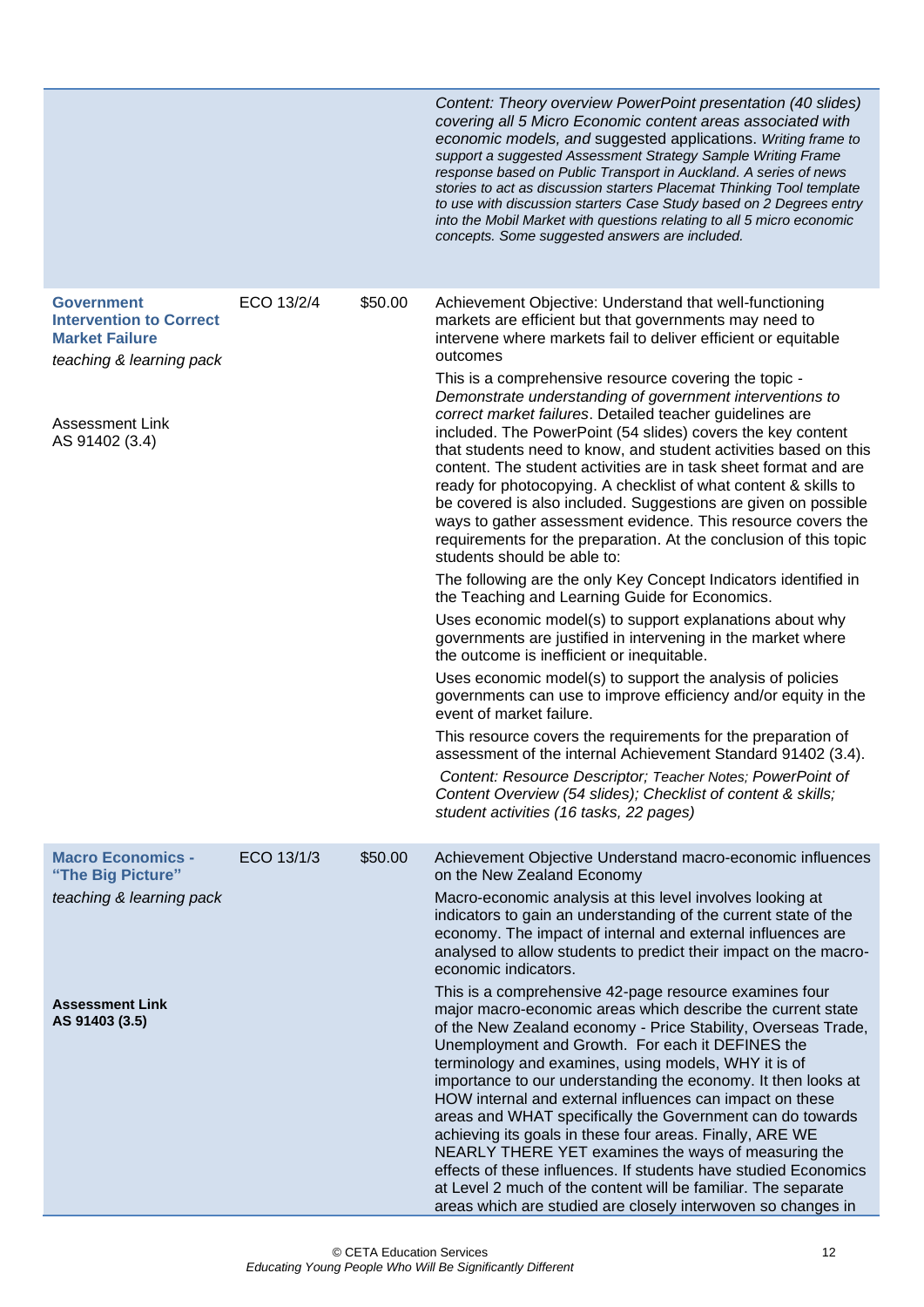one area have impact on many others. It is about looking at the BIG PICTURE in its entirety with the aim of developing an understanding of what is happening in New Zealand as a whole. When the big picture is seen students are equipped to analyse what went wrong in the past and predict what will happen in the future. Practice questions and activities, including a vocabulary list are included with the resource. The resource summarises the content required an understanding of macro-economics, as it relates to New Zealand's economy. The topic gives a wonderful opportunity to incorporate current issues as and when they arise. At the start of the topic it is very beneficial to establish a process of sourcing and sharing news articles which relate to the four areas of macro-economics, being studied. Such articles are an excellent source of real-life scenarios as well as providing examples of good (or sometimes bad) writing styles.

*Content: Teacher Notes; teaching & learning overview practice activities, questions & suggested answers, assessment notes & suggestions*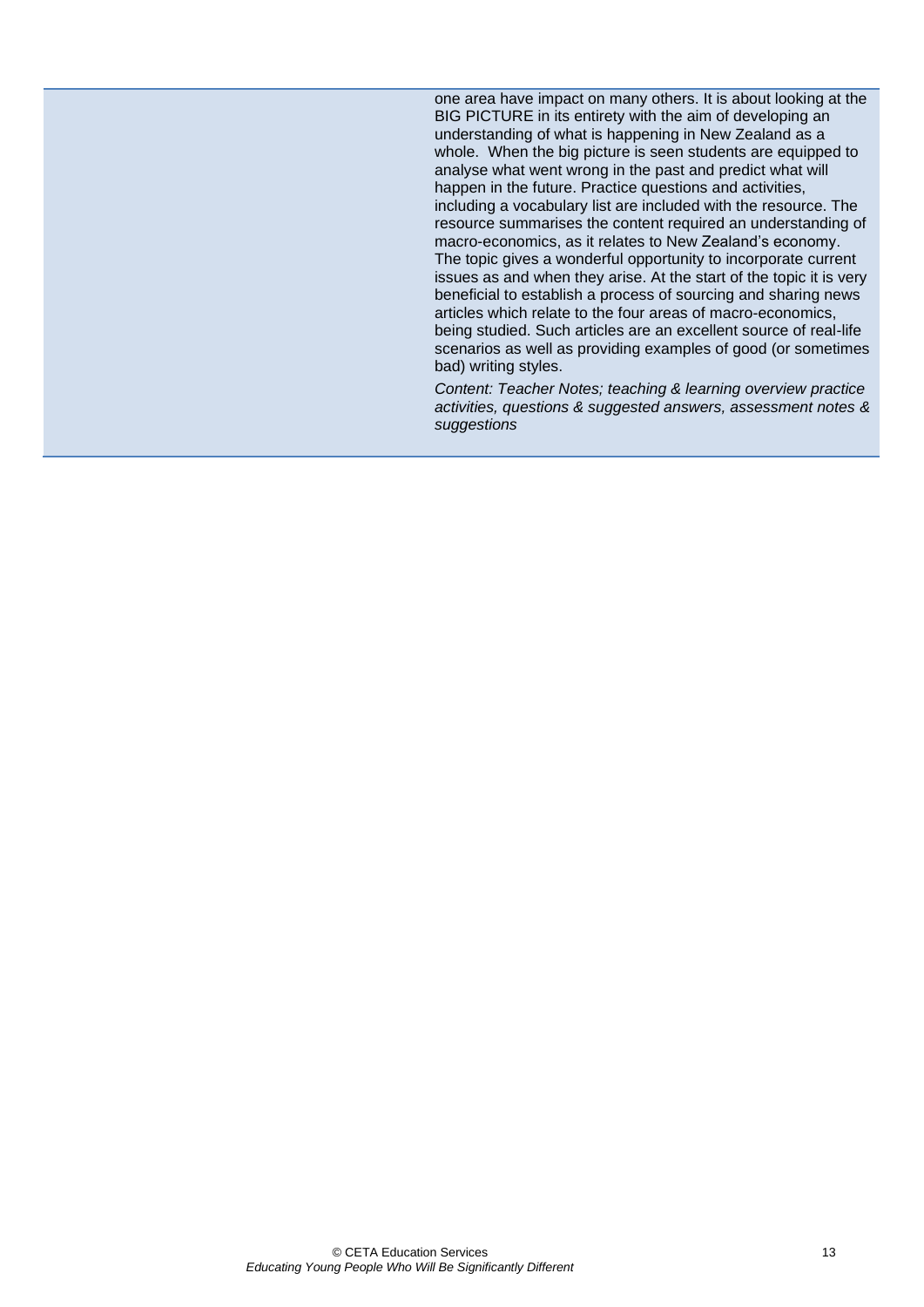| <b>Mini-progress Resources</b>                      |            |              |                                                                                                                                                                                                                                                                                                   |  |  |
|-----------------------------------------------------|------------|--------------|---------------------------------------------------------------------------------------------------------------------------------------------------------------------------------------------------------------------------------------------------------------------------------------------------|--|--|
| <b>Title and Keywords</b>                           | Code       | <b>Price</b> | <b>Description/Contents</b>                                                                                                                                                                                                                                                                       |  |  |
| <b>Allocative Efficiency</b>                        | ECO 22/2/1 | \$60.00      | Achievement Objective: Economics AO 8.1 - Understand<br>that well-functioning markets are efficient but that                                                                                                                                                                                      |  |  |
| <b>Interactive Resource</b><br><b>Mini-Progress</b> |            |              | governments may need to intervene where markets fail to<br>deliver efficient or equitable outcomes.<br>This resource is a one stop resource that students can use<br>to independently check their understanding as they progress<br>through a unit of work on Allocative Efficiency. The resource |  |  |
|                                                     |            |              | is not designed to be instructional and would only be used                                                                                                                                                                                                                                        |  |  |
| NZC Level 8                                         |            |              | once the learning for each aspect of the unit is completed.                                                                                                                                                                                                                                       |  |  |
| <b>NCEA Level 3</b>                                 |            |              | Additional CETA resources that would provide appropriate<br>instructional material would be ECO 13/1/1 and another<br>interactive resource ECO 16/1/3/1.                                                                                                                                          |  |  |
|                                                     |            |              | Each of the topics (Market Forces, Allocative Efficiency,<br>Price Min and Max, Subsidies and Taxes, World Price,                                                                                                                                                                                 |  |  |
|                                                     |            |              | Tariffs) has a powerpoint, video, short worksheet and<br>suggested answers. There is also a powerpoint and video                                                                                                                                                                                  |  |  |
|                                                     |            |              | related to Quotas.<br>There is also an excel file with a number of sheets for                                                                                                                                                                                                                     |  |  |
|                                                     |            |              | students to practice calculating changes in surpluses. This<br>is self-marking, cells turn green when students have the<br>right answer.                                                                                                                                                          |  |  |
|                                                     |            |              | It is envisaged that the resource would be used at different                                                                                                                                                                                                                                      |  |  |
|                                                     |            |              | stages of a unit on allocative efficiency. Throughout the unit                                                                                                                                                                                                                                    |  |  |
|                                                     |            |              | each video could be uploaded to Google Classroom, for                                                                                                                                                                                                                                             |  |  |
|                                                     |            |              | example, for students to review in their own time and then                                                                                                                                                                                                                                        |  |  |
|                                                     |            |              | could complete the worksheets, which involve both graphing                                                                                                                                                                                                                                        |  |  |
|                                                     |            |              | and written answers. It would also be useful to revisit for end                                                                                                                                                                                                                                   |  |  |
|                                                     |            |              | of year revision.                                                                                                                                                                                                                                                                                 |  |  |
|                                                     |            |              | The Excel sheets work best when used in Microsoft Excel                                                                                                                                                                                                                                           |  |  |
|                                                     |            |              | but could also be opened in Google Sheets, however the                                                                                                                                                                                                                                            |  |  |
|                                                     |            |              | self-marking feature may not work every time.                                                                                                                                                                                                                                                     |  |  |

**Contents**:This pack covers the following topics each with a video, powerpoint and short worksheet with suggested answers:

- Market Forces
- Allocative Efficiency
- Price Min and Max
- Subsidies and Taxes
- World Price
- Tariffs
- Quotas (video and powerpoint only)

There is also a self-marking excel sheet for students to practice calculating changes in surpluses.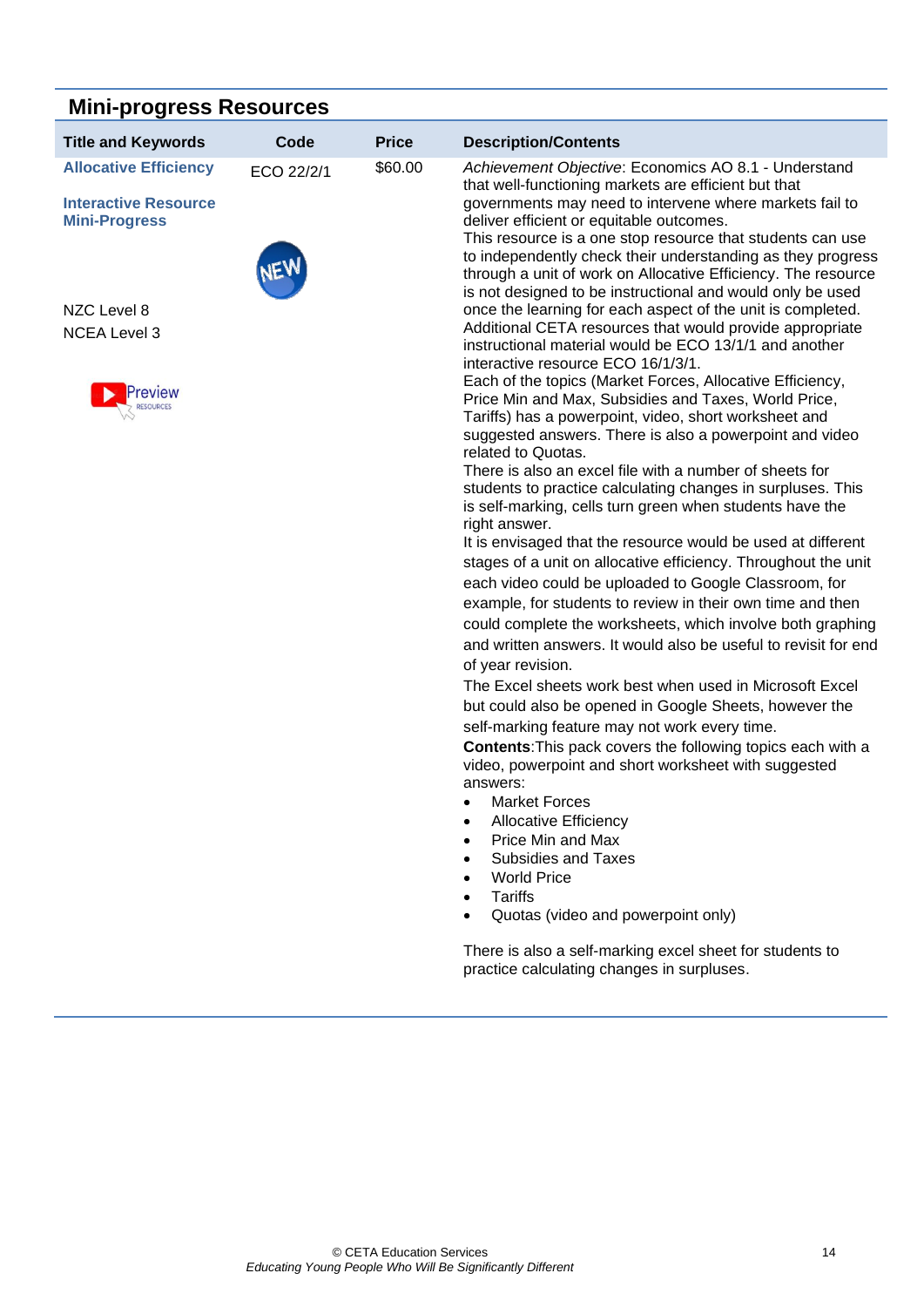### <span id="page-18-0"></span>**Interactive Resources**

<span id="page-18-2"></span><span id="page-18-1"></span>

| <b>Title and Keywords</b>                                                                                                                                       | Code                                           | <b>Price</b>                                              | <b>Description/Contents</b>                                                                                                                                                                                                                                                                                                                                                                                                                                                                                                                                                                                                                                                                                                                                                                                                                                                                                                                                                                                                                                                                                                                                                                                                                                                                                                                                                                                                                                                                                                                                                                                                       |
|-----------------------------------------------------------------------------------------------------------------------------------------------------------------|------------------------------------------------|-----------------------------------------------------------|-----------------------------------------------------------------------------------------------------------------------------------------------------------------------------------------------------------------------------------------------------------------------------------------------------------------------------------------------------------------------------------------------------------------------------------------------------------------------------------------------------------------------------------------------------------------------------------------------------------------------------------------------------------------------------------------------------------------------------------------------------------------------------------------------------------------------------------------------------------------------------------------------------------------------------------------------------------------------------------------------------------------------------------------------------------------------------------------------------------------------------------------------------------------------------------------------------------------------------------------------------------------------------------------------------------------------------------------------------------------------------------------------------------------------------------------------------------------------------------------------------------------------------------------------------------------------------------------------------------------------------------|
| <b>Interactive Resource</b><br><b>Pack to Support</b><br><b>External Assessment</b><br>for NCEA Level 3<br><b>Economics</b>                                     | ECO <sub>L3</sub><br>SDL3<br>ECO <sub>L3</sub> | \$160.00<br>for pack<br>of three<br><b>OR</b><br>\$100.00 | A pack of ANY THREE of the Level 3 Interactive<br>Resources which are detailed below<br><b>OR</b><br>A pack of ANY TWO of the Level 3 Interactive                                                                                                                                                                                                                                                                                                                                                                                                                                                                                                                                                                                                                                                                                                                                                                                                                                                                                                                                                                                                                                                                                                                                                                                                                                                                                                                                                                                                                                                                                 |
| NZC Level 8<br><b>NCEA Level 3</b>                                                                                                                              | SDL <sub>2</sub>                               | for a pack<br>of two                                      | Resources which are detailed below<br>NOTE: If you purchase either of these packs which<br>generate a purchase discount you cannot also claim a<br>member's discount                                                                                                                                                                                                                                                                                                                                                                                                                                                                                                                                                                                                                                                                                                                                                                                                                                                                                                                                                                                                                                                                                                                                                                                                                                                                                                                                                                                                                                                              |
|                                                                                                                                                                 |                                                |                                                           |                                                                                                                                                                                                                                                                                                                                                                                                                                                                                                                                                                                                                                                                                                                                                                                                                                                                                                                                                                                                                                                                                                                                                                                                                                                                                                                                                                                                                                                                                                                                                                                                                                   |
| <b>Interactive</b><br><b>Resource</b><br><b>Supporting</b><br><b>Efficiency of</b><br><b>Market</b><br><b>Equilibrium</b><br>NZC Level 8<br><b>NCEA Level 3</b> | <b>ECO</b><br>16/1/3/1                         | \$70.00                                                   | This resource pack includes a series of eight interactive<br>activities designed to improve the student's ability to use<br>complex micro-economic models to demonstrate an<br>understanding of the efficiency of markets. The central<br>concept is the efficiency of the market and students use the<br>Demand and Supply Model to demonstrate this. Students<br>guided through the effects of government intervention on a<br>market and are required to, compare and contrast the<br>impacts on different market participants and on the<br>efficiency of the market. The government interventions<br>included are Indirect Tax, Subsidies and Tariffs. The impact<br>of free trade on the market is also explored. The activities<br>can be used in a variety of ways but have been designed to                                                                                                                                                                                                                                                                                                                                                                                                                                                                                                                                                                                                                                                                                                                                                                                                                              |
| <b>Assessment Link</b><br>AS 91399 (3.1)<br>external                                                                                                            |                                                |                                                           | support individual use by students in their own time. The<br>focus has been on the use of the models rather than the<br>higher-level contextual explanation of impacts. If students<br>worked on the basic skills using these activities in their own<br>time, then valuable class time can be freed up to focus on<br>the higher order tasks associated with fully explaining<br>changes in the market within given contexts. This is the<br>concept of the flipped classroom, or student-centred<br>learning where students can choose their own pace and the<br>order in which they learn. All the activities are either<br>PowerPoint presentations or Excel spreadsheets, so<br>students will need to have access to MS Office. Students<br>without MS Office are, able to set up a free Microsoft 356<br>account which means they can upload and view the<br>PowerPoint activities within a browser. Unfortunately, the<br>online Excel version does not support the interactivity.<br>Likewise, google docs cannot support these activities.<br>Specific Content: At conclusion of this revision<br>exercise students should be better able to:<br>analyse the impact of a change in a market on efficiency<br>by comparing and contrasting the different impacts on<br>participants (i.e. consumer, producer and where<br>appropriate government) in that market integrating<br>changes in efficiency identified using the supply and<br>demand model into detailed explanations.<br>Market equilibrium and Allocative Efficiency<br><b>Consumer and Producer Surplus</b><br>Impact of government interventions on market |
|                                                                                                                                                                 |                                                |                                                           | participants and allocative efficiency, including<br>Price controls                                                                                                                                                                                                                                                                                                                                                                                                                                                                                                                                                                                                                                                                                                                                                                                                                                                                                                                                                                                                                                                                                                                                                                                                                                                                                                                                                                                                                                                                                                                                                               |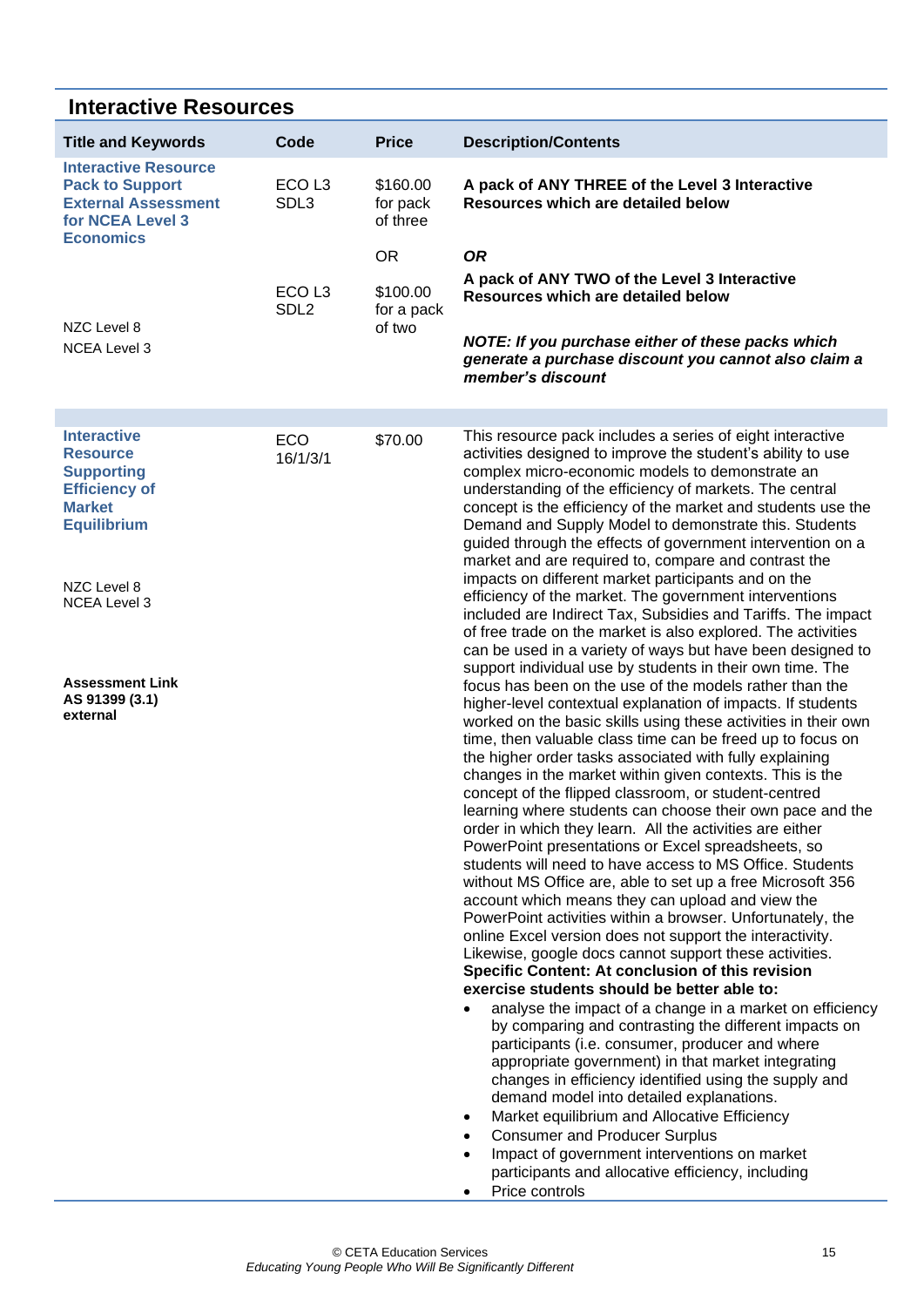|                                                                                                                                                                                                    |                 |         | <b>Subsidies and Sales Taxes</b><br>$\bullet$<br>International Trade and Tariffs<br>$\bullet$<br><b>Further Learning</b><br>These concepts have fairly clear links into the other areas<br>relating to Achievement Objective 8.1. These would include<br>further investigation of micro economic concepts, such as<br>incentives, elasticity, incidence of a subsidy and sales tax,<br>market failure and appropriate government policies to<br>remedy them. A strong understanding of Micro Economic<br>Concepts will support learning in these other areas.<br>Also contains Teacher Notes which overviews the<br>resources, their specific content as well as Support Notes of<br>why and how to use Interactive Electronic Resources to<br>support teaching and learning                                                                                                                                                                                                                                                                                                                                                                                                                                                                                                                                                                                                                                                                                                                                                                                                                                                                                                                                                                                                                                                                                                                                                                                                                                                                                                                                                                                                                                                                                                                                    |
|----------------------------------------------------------------------------------------------------------------------------------------------------------------------------------------------------|-----------------|---------|-----------------------------------------------------------------------------------------------------------------------------------------------------------------------------------------------------------------------------------------------------------------------------------------------------------------------------------------------------------------------------------------------------------------------------------------------------------------------------------------------------------------------------------------------------------------------------------------------------------------------------------------------------------------------------------------------------------------------------------------------------------------------------------------------------------------------------------------------------------------------------------------------------------------------------------------------------------------------------------------------------------------------------------------------------------------------------------------------------------------------------------------------------------------------------------------------------------------------------------------------------------------------------------------------------------------------------------------------------------------------------------------------------------------------------------------------------------------------------------------------------------------------------------------------------------------------------------------------------------------------------------------------------------------------------------------------------------------------------------------------------------------------------------------------------------------------------------------------------------------------------------------------------------------------------------------------------------------------------------------------------------------------------------------------------------------------------------------------------------------------------------------------------------------------------------------------------------------------------------------------------------------------------------------------------------------|
| <b>Interactive</b><br><b>Resource</b><br><b>Supporting</b><br><b>Allocative</b><br><b>Efficiency</b><br>NZC Level 8<br><b>NCEA Level 3</b><br><b>Assessment Link</b><br>AS 91399 (3.1)<br>external | ECO 17/2/2      | \$70.00 | This resource is a student directed learning activity pack to<br>address the requirements of the allocative efficiency topic,<br>and appropriate for achievement standard 3.1, Demonstrate<br>understanding of the efficiency of market equilibrium.<br>For each of minimum price controls, maximum price<br>controls, excise taxes, subsidies, and tariffs there is an<br>instructional video (.MP4) of how each of these government<br>policies affect allocative efficiency. Accompanying each<br>video is a worksheet for students to complete while they<br>watch the video. Upon completion of this worksheet there<br>are QR codes for students to check their answers against. It<br>is expected that students will have access to a phone or<br>other device to scan these codes.<br>After completing this task there is another worksheet for the<br>students to complete independently. They will model their<br>answers to this sheet based on their answer to the previous<br>sheet.<br>Additionally, there are two PowerPoint files. One is the<br>same as the video, but students can work at their own pace.<br>The second is a traditional PowerPoint file without any<br>audio. Teachers could use this to aid their teaching of the<br>topic or get the students to record their own audio in order to<br>create their own video file of the topic.<br>This resource could be used to "flip the classroom".<br>Students could watch the video and complete the example<br>worksheet in their own time. Then, when they come to class,<br>they can complete the exercise worksheet under your<br>guidance as well as any tasks that you already use, giving<br>you more time to help students who may be struggling.<br>OR After you have taught the topic yourself, the video and<br>accompanying worksheet could be used to reinforce what<br>you have already taught. It could also be used as revision or<br>additional learning for this topic.<br>Contents: for each of min/max price controls, excise<br>taxes, subsidies, tariffs: there are:<br>Instructional video<br>Worksheets to accompany video, including OR codes<br>for students to check their answers<br><b>Practice Worksheets</b><br>PowerPoint presentation with voiceover<br>PowerPoint presentation without voiceover |
| <b>Interactive</b><br><b>Resource</b><br><b>Supporting</b><br><b>Efficiency of</b><br>the Market                                                                                                   | ECO<br>16/1/3/2 | \$70.00 | This resource pack includes a series of six interactive<br>activities designed to improve the student's ability to use<br>complex micro-economic models to demonstrate an<br>understanding of the efficiency of different market<br>structures. Long run and short run equilibrium for both                                                                                                                                                                                                                                                                                                                                                                                                                                                                                                                                                                                                                                                                                                                                                                                                                                                                                                                                                                                                                                                                                                                                                                                                                                                                                                                                                                                                                                                                                                                                                                                                                                                                                                                                                                                                                                                                                                                                                                                                                     |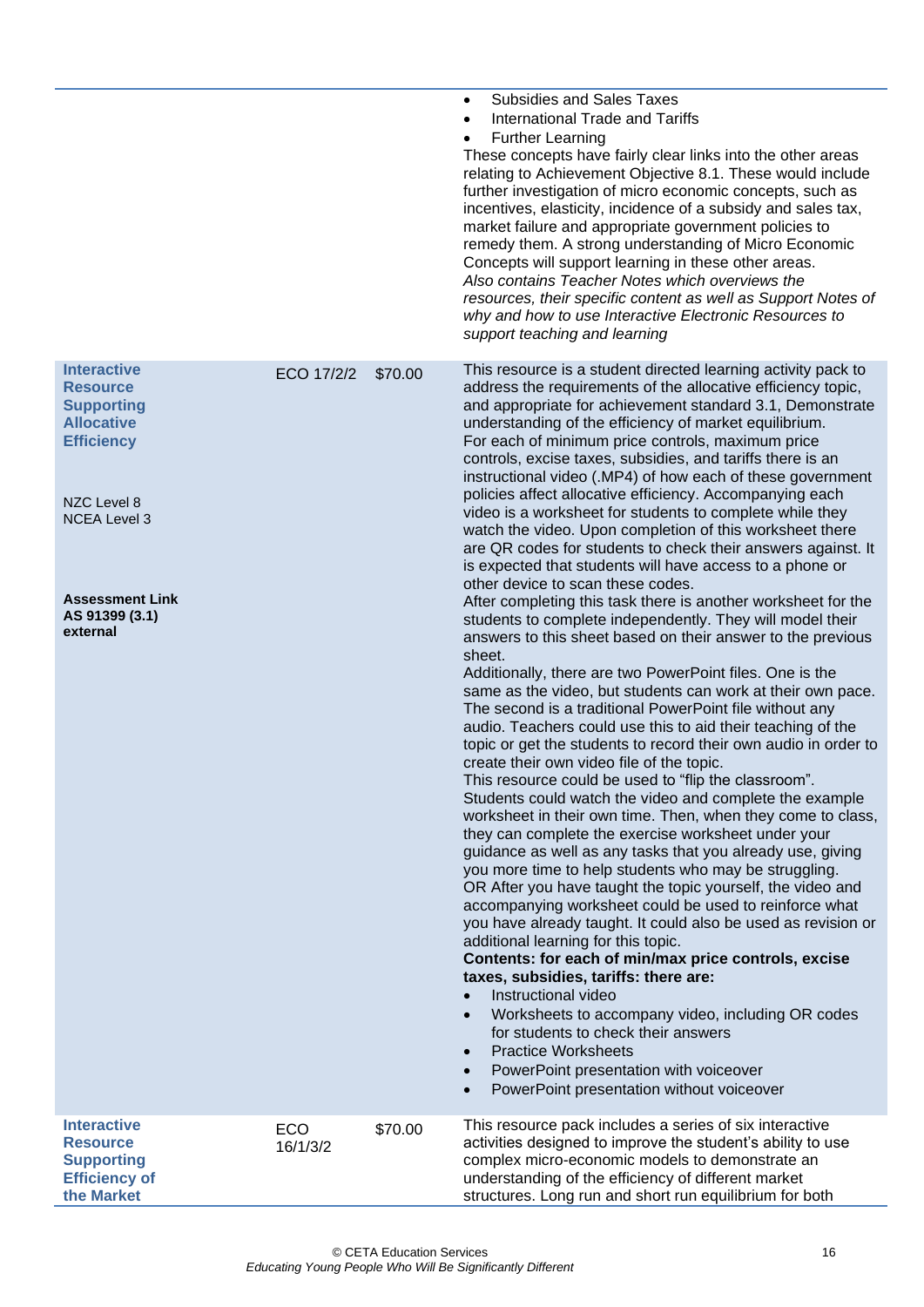NZC Level 8 NCEA Level 3

**Assessment Link AS 91400 (3.2) external**

market structures is explored, as well as the comparison of perfect competition and monopoly in terms of efficiency and the impact on consumers. Natural monopoly and price controls are also covered. The activities can be used in a variety of ways but have been designed to support individual use by students in their own time. The focus has been on the use of the models rather than the higher-level contextual explanation of impacts. If students worked on the basic skills using these activities in their own time, then valuable class time can be freed up to focus on the higher order tasks associated with fully explaining changes in the market within given contexts. This is the concept of the flipped classroom, or student-centred learning where students can choose their own pace and the order in which they learn. All of the activities are either PowerPoint presentations or Excel spreadsheets, so students will need to have access to MS Office. Students without MS Office are able to set up a free Microsoft 356 account which means they can upload and view the PowerPoint activities within a browser. It is not intended that these activities provide all of the learning required for this topic. The activities focus on the impacts of government interventions, using the Demand and Supply model. It is envisaged that some introductory learning would take place in the class, then students can use these activities to review that learning and improve their understanding either at home or working individually on a device. Resources provided in the CETA teaching and learning pack ECO 13/1/2 would provide more in-depth teaching material. Each of the PowerPoint activities has been provided as a

PPT show, which allows the students to view only, and as an editable file to allow further editing if so desired. The excel documents have been protected, but can be unlocked and edited with the password being "ceta" for all the Specific Content

At conclusion of this revision exercise students should be better able to:

- Use economic models to show long and short run equilibrium of both the perfect competitor and a monopoly
- Identify the impact on efficiency of a firm operating in a specific market structure
	- o Perfect competition
	- o Monopoly
	- o Natural monopoly
	- o Impact of government interventions in the form of price controls

| <b>Interactive</b><br><b>Resource</b><br><b>Supporting</b><br><b>Market Structures</b><br>and Marginal<br><b>Analysis</b> | ECO 18/3/1 | \$70.00 | This resource is a student-centred learning activity pack to<br>address the requirements of the market structures and<br>marginal analysis topic, and appropriate for achievement<br>standard 3.2, Demonstrate understanding of the efficiency<br>of different market structures using marginal analysis. The<br>focus is on developing the graphing skills required, and an<br>ability to explain those graphs and the market situations<br>they illustrate. |
|---------------------------------------------------------------------------------------------------------------------------|------------|---------|---------------------------------------------------------------------------------------------------------------------------------------------------------------------------------------------------------------------------------------------------------------------------------------------------------------------------------------------------------------------------------------------------------------------------------------------------------------|
| NZC Level 8<br><b>NCEA Level 3</b>                                                                                        |            |         | For each of cost curves, perfect competition in the short run,<br>perfect competition in the long-run, monopoly and natural<br>monopoly there is an instructional video (MP4) which<br>reviews the theory and techniques involved in creating and<br>manipulating the relevant graphs to illustrate different<br>market situations. Accompanying each video is a worksheet<br>for students to complete while they watch the video. Upon                       |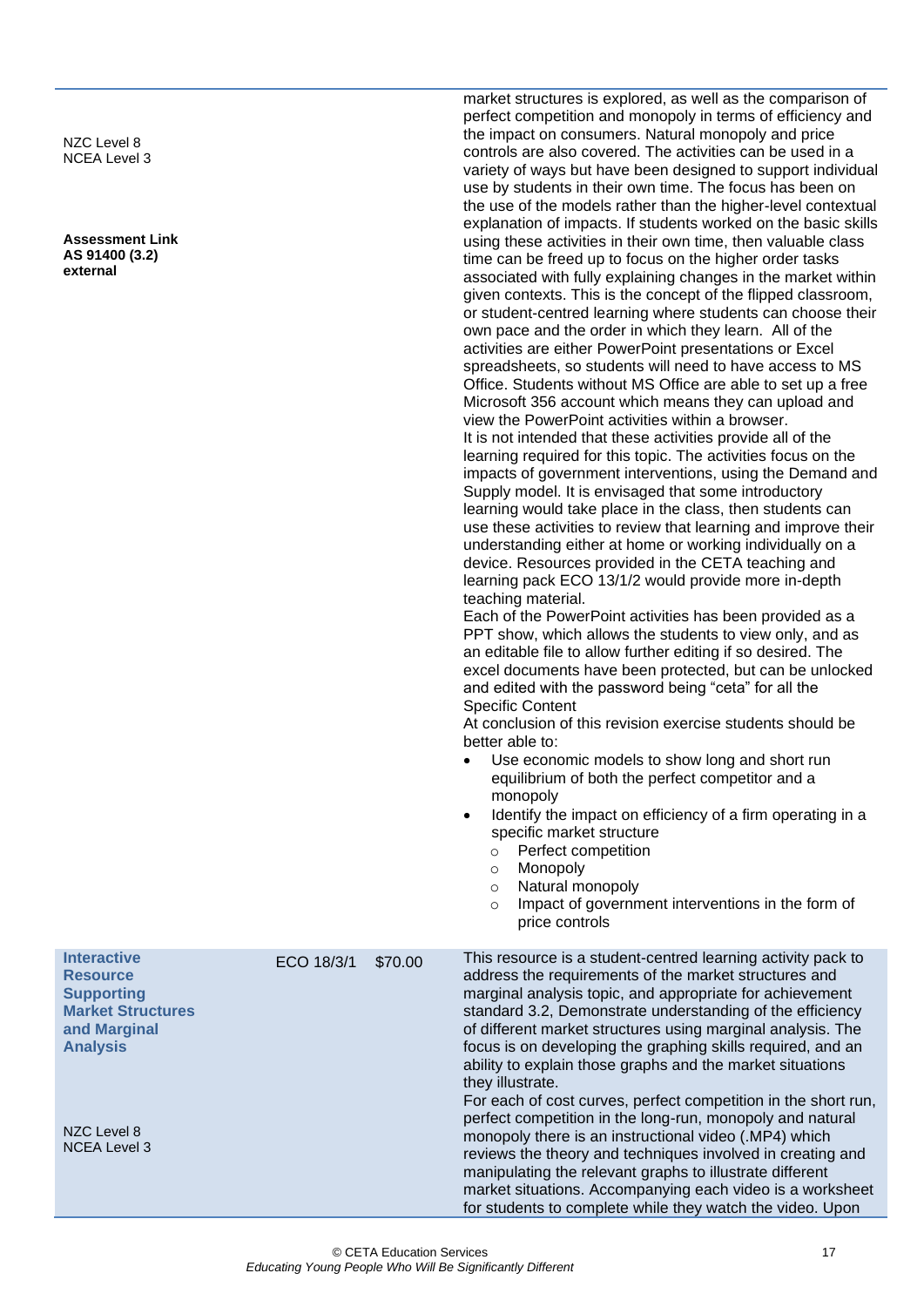| <b>Assessment Link</b><br>AS 91400 (3.2)<br>external                                                                                                                                                        |            |         | completion of this worksheet there are suggested answers<br>at the end of the video for students to check their work<br>against. It is expected that students will have access to a<br>device and headset to play the video, pausing as is required<br>to complete the worksheet, or replaying the video as<br>required to gain understanding in their own time and at their<br>own pace.<br>After completing the first task there is another worksheet for<br>the students to complete independently. They will model<br>their answers to this sheet based on their answer to the<br>previous sheet, and the concepts provided in the video. The<br>second exercise sheets could be used as formative<br>assessment to track student progress.<br>Additionally, there are two PowerPoint files. One is the<br>same as the video, but students can work at their own pace.<br>The second is a traditional PowerPoint file without any<br>audio. Teachers could use this to aid their teaching of the<br>topic or get the students to record their own audio in order to<br>create their own video file of the topic.                                                                                                                                                                                                                                                                                                                                                                                                                                                                                                                                                                                                                                                                                                                                                                                                                                                                                                                                                                                                                                                                                                                                                                          |
|-------------------------------------------------------------------------------------------------------------------------------------------------------------------------------------------------------------|------------|---------|-----------------------------------------------------------------------------------------------------------------------------------------------------------------------------------------------------------------------------------------------------------------------------------------------------------------------------------------------------------------------------------------------------------------------------------------------------------------------------------------------------------------------------------------------------------------------------------------------------------------------------------------------------------------------------------------------------------------------------------------------------------------------------------------------------------------------------------------------------------------------------------------------------------------------------------------------------------------------------------------------------------------------------------------------------------------------------------------------------------------------------------------------------------------------------------------------------------------------------------------------------------------------------------------------------------------------------------------------------------------------------------------------------------------------------------------------------------------------------------------------------------------------------------------------------------------------------------------------------------------------------------------------------------------------------------------------------------------------------------------------------------------------------------------------------------------------------------------------------------------------------------------------------------------------------------------------------------------------------------------------------------------------------------------------------------------------------------------------------------------------------------------------------------------------------------------------------------------------------------------------------------------------------------------------|
| <b>Interactive</b><br><b>Resource</b><br><b>Supporting</b><br><b>Micro-Economic</b><br><b>Concepts</b><br>NZC Level 8<br><b>NCEA Level 3</b><br><b>Assessment Link</b><br>AS 91401 (3.3)<br><b>External</b> | ECO 19/2/1 | \$70.00 | This resource is designed to allow students to explore the<br>micro-economic concepts relating to Marginal Utility and<br>Demand, Elasticity, Diminishing Returns, Marginal Cost and<br>Supply. These three concepts have been selected for this<br>pack as they flow onto other learning in an economics<br>course such as the efficiency of markets or theory of the<br>firm. The PowerPoint's are interactive and provide basic<br>content and exercises with suggested answers. Students<br>can work through these sequentially or navigate to a section<br>they may wish to focus on. Each section ends with a single<br>question to test at least a basic level of understanding.<br>Students can also use the interactive self-marking<br>spreadsheet activities to reinforce their understanding.<br>These resources are not designed to stand-alone and in no<br>way represent a complete teaching program. It is expected<br>they would become part of an overall mix of learning<br>opportunities for the students and could be provided through<br>a Learning Management System for students to download<br>and work through at their own pace.<br>The PowerPoint resources have been provided as both<br>PowerPoint files and PowerPoint shows. The files allow the<br>resources to be edited as required by the teacher. The<br>expectation is the students will be given only the PowerPoint<br>shows to enable them to navigate effectively through the<br>subtopics. The content is broken up as follows:<br>Marginal Utility and Demand<br>Law of Diminishing Marginal Utility<br>Optimal Purchase Rule and Demand<br>$\bullet$<br><b>Equi-Marginal Utility and Demand</b><br>$\bullet$<br>Elasticity<br>Price Elasticity of Demand<br>$\bullet$<br>Income Elasticity<br>$\bullet$<br><b>Cross Elasticity</b><br>$\bullet$<br>Price Elasticity of Supply<br>Marginal Costs and Supply<br>Law of Diminishing Returns<br>$\bullet$<br>Principle of Increasing Marginal Costs<br>$\bullet$<br><b>Marginal Cost and Supply</b><br>The three excel spreadsheet activities are companion<br>resources to allow students to independently work through<br>related tasks. The spreadsheets are protected so students<br>can only enter answers into the yellow cells and not modify |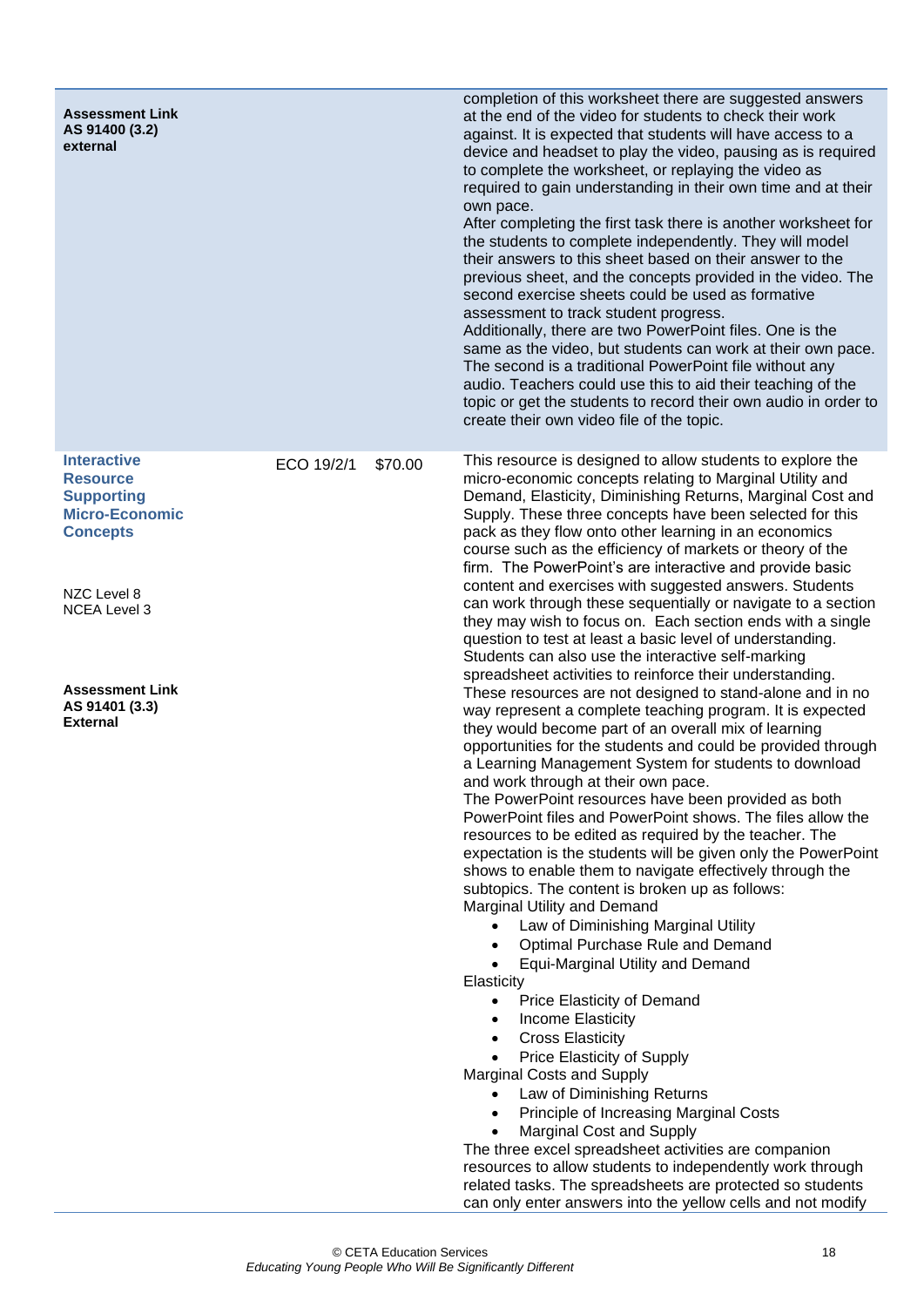the structure of the sheets. The password to unlock any of the sheets is "ceta". As the students enter their answers, the cells will turn green when the correct answer has been entered. This self-marking feature allows students to work independently without requiring checking for accuracy by the teacher. The spreadsheet activities are skills based. Marginal Utility and Demand

- Deriving demand from marginal utility for a single product using optimal purchase rule
- Finding consumer equilibrium using Law of Equi-Marginal Utility for different prices. Linking this to the Law of Demand

#### **Elasticity**

- Calculating price elasticity and relating it to impact on total revenue
- Calculating income elasticity and identifying demand changes related to income changes
- Calculating cross elasticity and identifying changes in demand related to changes in prices of complements or substitutes.

Marginal Costs and Supply

- Calculating Marginal and Total Output to identify increasing, diminishing, and negative returns
- Calculating cost tables and using them to derive supply, and show understanding of shut down rules Google Suite

The PowerPoints when converted into Google Slides maintain their integrity and the navigation features still works as intended. However, there are some audio clips in the Marginal Utility and Demand presentation which would need to be added manually.

The Excel spreadsheets also maintain a degree of integrity when converted to Google Sheets, and self-mark with cells showing green when correct. However, the protection of the sheets would need to be added to prevent students changing the formatting and rules. Specific Content

- Fully understand the concept Diminishing Marginal
- Utility and it relates to the Law of Demand
- Fully understand the concept of Diminishing Returns, Increasing Costs and how these relate to the Law of **Supply**
- Fully understand the concepts of elasticity in relation to price changes with demand or supply and be able to identify real life applications of the various elasticities to explain how markets respond to changes.

| <b>Interactive</b><br><b>Resource</b><br><b>Supporting</b><br><b>Externalities</b> | ECO 19/4/1 | \$70.00 | This resource is a student-centred learning pack to address<br>the requirements of externality of government interventions<br>to correct market failure. For each of the four externalities:<br>Positive externality of production<br>Negative externality of production<br>Position externality of consumption<br>$\bullet$ |
|------------------------------------------------------------------------------------|------------|---------|------------------------------------------------------------------------------------------------------------------------------------------------------------------------------------------------------------------------------------------------------------------------------------------------------------------------------|
| NZC Level 8                                                                        |            |         | Negative externality of consumption                                                                                                                                                                                                                                                                                          |
| <b>NCEA Level 3</b>                                                                |            |         | There is an instructional video (MP4) of how each of these<br>lead to market failure and how the government can use<br>taxes and subsidies to correct these market failures.<br>Accompanying each video is a worksheet for students to                                                                                       |
| <b>Assessment Link</b><br>AS 91402 (3.4)<br>internal                               |            |         | complete while they watch the video. Upon completion of<br>this worksheet there are answers for students to check their<br>responses against. It is expected that students have access                                                                                                                                       |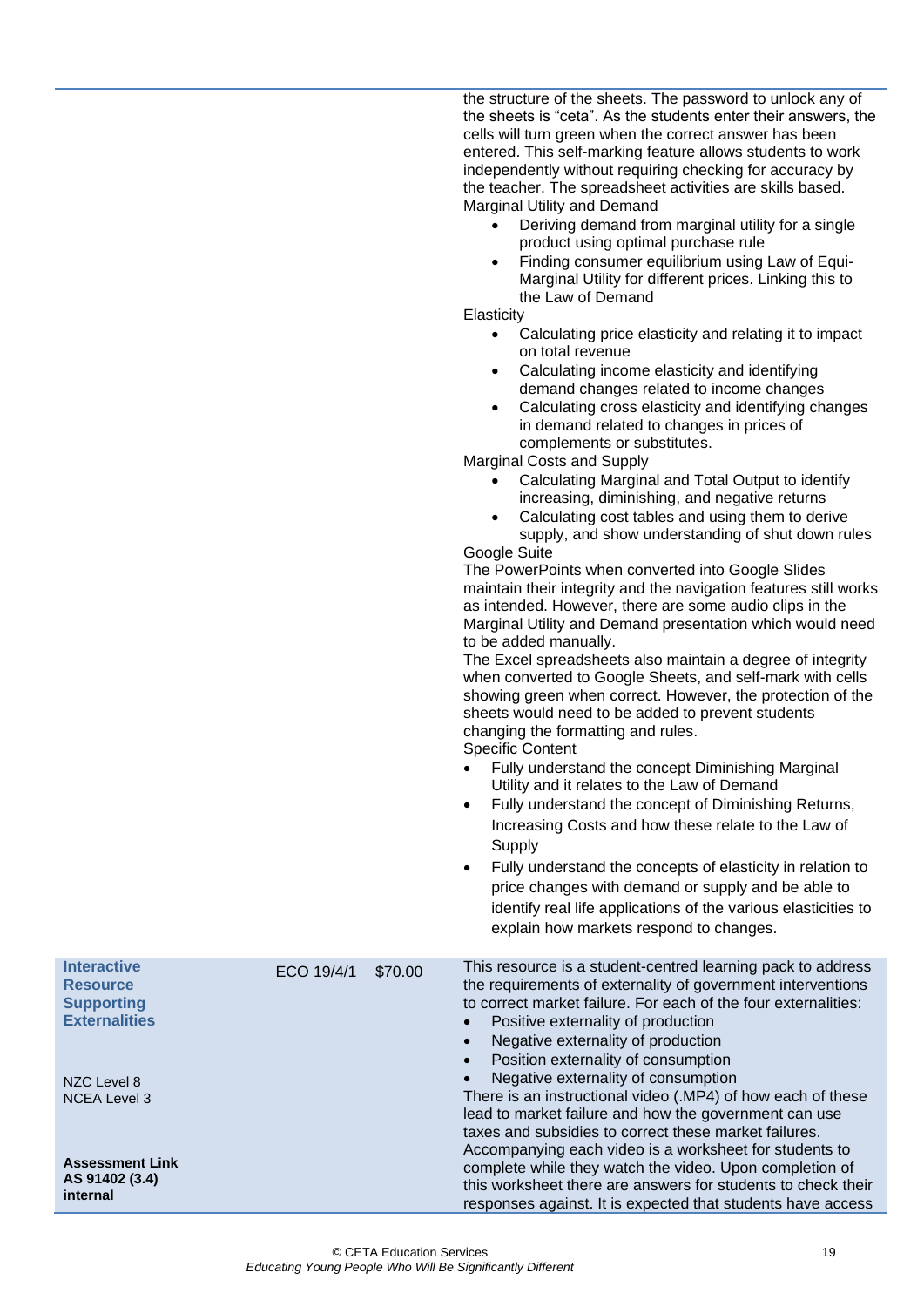|                                                                                                                                                                                                        |                 |         | to a device, e.g. laptop or phone, school computer, etc,<br>which they can use to view the video.<br>Additionally, there are two PowerPoint files. One is the<br>same as the video, but students work at their own pace. The<br>second is a traditional PowerPoint file without any audio.<br>Teachers could use this to aid their teaching of the topic or<br>get the students to record their own audio in order to create<br>their own video file of the topic.<br>The resource could be used to 'flip the classroom'. Students<br>could watch the video and complete the example worksheet<br>in their own time. Then, when they come to class, the<br>teacher can check the students' understanding. The<br>PowerPoints with audio could be used by students instead<br>of the video if they prefer that medium. The PowerPoint<br>without audio could be used by the students to record their<br>own audio, instead of the presenter's audio, thus giving<br>them more ownership of this topic and as a reference/notes<br>for themselves. This could be in groups or as individuals.<br>Contents for each of the four externalities:<br>Instructional video<br>Worksheet to accompany video<br>$\bullet$<br>Answers to worksheets<br>$\bullet$<br>PowerPoint presentation with audio<br>PowerPoint presentation without audio<br>$\bullet$                                                                                                                                                                                                                                                                                                                                                                                                                                                                                                                                                                                                                                                                                                                                                                                                                                                                                                    |
|--------------------------------------------------------------------------------------------------------------------------------------------------------------------------------------------------------|-----------------|---------|------------------------------------------------------------------------------------------------------------------------------------------------------------------------------------------------------------------------------------------------------------------------------------------------------------------------------------------------------------------------------------------------------------------------------------------------------------------------------------------------------------------------------------------------------------------------------------------------------------------------------------------------------------------------------------------------------------------------------------------------------------------------------------------------------------------------------------------------------------------------------------------------------------------------------------------------------------------------------------------------------------------------------------------------------------------------------------------------------------------------------------------------------------------------------------------------------------------------------------------------------------------------------------------------------------------------------------------------------------------------------------------------------------------------------------------------------------------------------------------------------------------------------------------------------------------------------------------------------------------------------------------------------------------------------------------------------------------------------------------------------------------------------------------------------------------------------------------------------------------------------------------------------------------------------------------------------------------------------------------------------------------------------------------------------------------------------------------------------------------------------------------------------------------------------------------------------------------------------------------------------|
| <b>Interactive</b><br><b>Resource</b><br><b>Supporting</b><br><b>Macro-Economic</b><br><b>Influences</b><br>NZC Level 8<br><b>NCEA Level 3</b><br><b>Assessment Link</b><br>AS 91403 (3.5)<br>external | ECO<br>16/1/3/3 | \$70.00 | This resource provides a series of activities that can be<br>used independently by students to either develop or<br>reinforce their understanding of the models and concepts<br>that are essential for the external examination of AS 91403,<br>macroeconomic influences. It covers the following key areas<br>economic models, internal and external influences, and<br>government policy. Students are supported in using the<br>models to compare and contrast the impacts of policies on<br>macroeconomic goals. The resources are either<br>PowerPoints or Excel spread sheets, and all have elements<br>of interactivity allowing students to work at their own pace<br>and check their understanding at each stage. These could<br>be shared with the students using your schools Learning<br>Management System or shared folders so students can<br>access them as needed.<br>This resource pack includes a series of seven interactive<br>activities designed to improve the student's ability to use<br>complex macroeconomic models to demonstrate an<br>understanding of the macroeconomic influences on the New<br>Zealand economy. The key economic model is AD/AS, but<br>circular flow is also investigated. Students are guided<br>through the effects of internal and external influences on the<br>economy and are required to compare and contrast the<br>impacts on various economic goals. The government<br>policies covered are monetary policy, fiscal policy and<br>supply side policy. The foreign exchange market is market is<br>also explored. The activities can be used in a variety of<br>ways but have been designed to support individual use by<br>students in their own time. The focus has been on the use of<br>the models rather than the higher-level contextual<br>explanation of impacts. If students worked on the basic skills<br>using these activities in their own time, then valuable class<br>time can be freed up to focus on the higher order tasks<br>associated with fully explaining changes in the market within<br>given contexts. Most of these activities encourage the<br>students to attempt to answer key questions, and then<br>revealing suggested answers and explanations to check |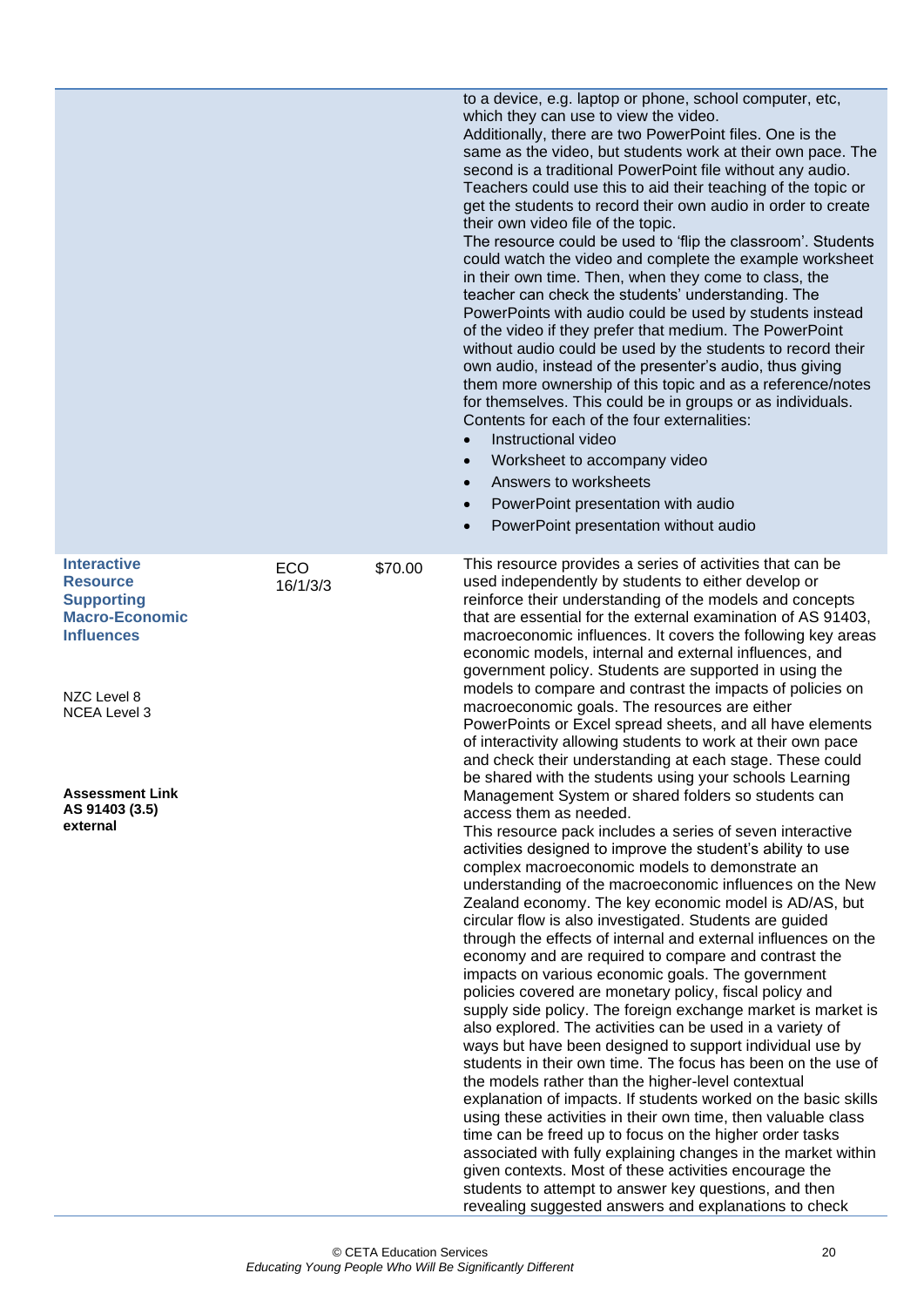<span id="page-24-0"></span>

|                                                                                                                                                        |            |         | their understanding. This is the concept of the flipped<br>classroom, or student-centred learning where students can choose<br>their own pace and the order in which they learn.<br><b>Specific Content:</b><br>Understand the basis of the AD/AS and Circular Flow models<br>and how to use it to illustrate various economic impacts<br>including<br>Internal and external economic influence<br>٠<br>Government economic policies<br>٠<br>Compare and contrast<br>٠<br>Effectiveness of a government policy in achieving different<br>$\bullet$<br>economic goals<br>Effectiveness of differing policies in achieving an economic<br>٠<br>goal<br>Impacts of an economic influence on various economic goals<br>٠<br>Impacts of different economic influences on an economic goal<br>٠<br>Understanding of key ideas such a "crowding out" and the<br>٠<br>"spending multiplier"<br>Provide detailed economic explanations of macro-economic<br>٠<br>events<br><b>Further Learning</b><br>These concepts have fairly clear links into the other areas relating<br>to Achievement Objective 8.1. These would include further<br>investigation of micro economic concepts such as the labour<br>market and the foreign exchange market. A strong understanding<br>of Micro Economic Concepts will support a better understanding of<br>Macro-economics.<br>Also contains Teacher Notes which overviews the<br>resources, their specific content as well as Support Notes of<br>why and how to use Interactive Electronic Resources to<br>support teaching and learning |
|--------------------------------------------------------------------------------------------------------------------------------------------------------|------------|---------|-------------------------------------------------------------------------------------------------------------------------------------------------------------------------------------------------------------------------------------------------------------------------------------------------------------------------------------------------------------------------------------------------------------------------------------------------------------------------------------------------------------------------------------------------------------------------------------------------------------------------------------------------------------------------------------------------------------------------------------------------------------------------------------------------------------------------------------------------------------------------------------------------------------------------------------------------------------------------------------------------------------------------------------------------------------------------------------------------------------------------------------------------------------------------------------------------------------------------------------------------------------------------------------------------------------------------------------------------------------------------------------------------------------------------------------------------------------------------------------------------------------------------------------------------------------------------|
| <b>Interactive</b><br><b>Resource</b><br><b>Supporting</b><br><b>Internal factors</b><br>influencing the<br><b>New Zealand</b><br><b>Macro-Economy</b> | ECO 18/1/3 | \$70.00 | This resource package covers the internal factors influencing the<br>New Zealand macroeconomy and the government achieving its<br>macroeconomic goals. Students may use self-directed learning<br>once provided with the resources to revisit and repeat concepts<br>and lessons to be able to apply them to the contemporary New<br>Zealand macroeconomy.<br>This resource is designed to be used to teach Level 3 Economics.<br>It applies the economic models and concepts to internal factors<br>influencing the New Zealand macroeconomy. Students would<br>benefit from already having an introduction to economic models<br>and concepts such as the AD/AS Model, Business Cycle,<br>Spending Multiplier, Circular Flow Model, and the Labour Market.<br>This resource is an introduction for students to apply concepts and                                                                                                                                                                                                                                                                                                                                                                                                                                                                                                                                                                                                                                                                                                                                     |
| NZC Level 8<br><b>NCEA Level 3</b>                                                                                                                     |            |         | models to chosen contexts and answer exam questions.<br><b>Specific Content</b><br>At conclusion of this topic students should be able to:<br>Describe the government macroeconomic goals<br>$\bullet$<br>Explain the internal factors affecting the New Zealand macro-<br>$\bullet$<br>economy                                                                                                                                                                                                                                                                                                                                                                                                                                                                                                                                                                                                                                                                                                                                                                                                                                                                                                                                                                                                                                                                                                                                                                                                                                                                         |
| <b>Assessment Link</b><br>AS 91403 (3.5)<br>external                                                                                                   |            |         | Explain the AD/AS Model in the context of government goals<br>$\bullet$<br>Explain the Circular Flow Model in the context of government<br>goals<br>Explain the impact of the Spending Multiplier on government<br>$\bullet$<br>goals<br>Explain the features of the stages of the Business Cycle and<br>$\bullet$<br>their effect on government goals<br>Demonstrate understanding of the contemporary New Zealand<br>$\bullet$<br>economy<br>Content Resource Descriptor Student Activities Accompanying<br><b>Activity Presentation Suggested Answers</b>                                                                                                                                                                                                                                                                                                                                                                                                                                                                                                                                                                                                                                                                                                                                                                                                                                                                                                                                                                                                            |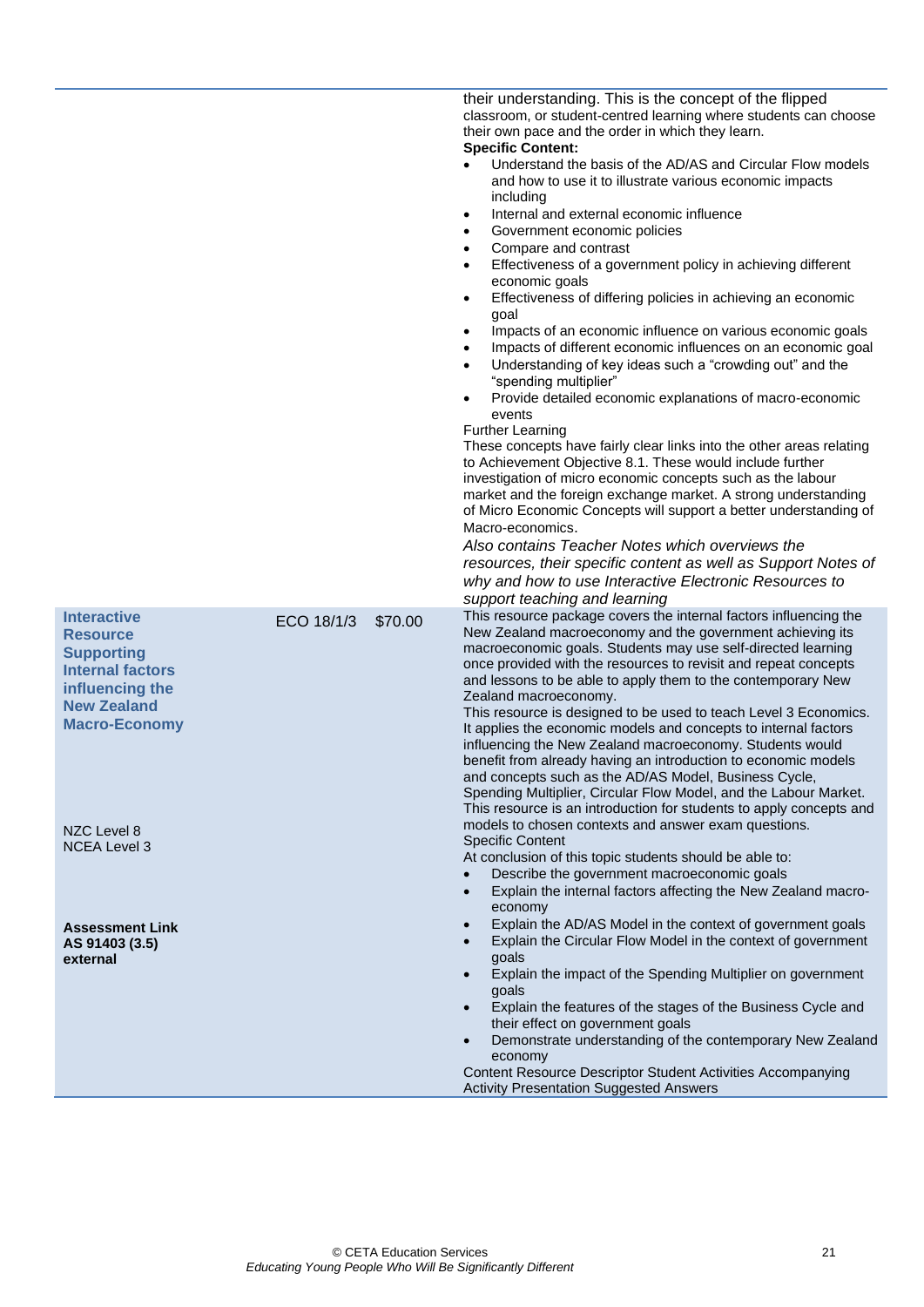| It's Revision Time<br>for AS 3.1<br><b>NZC Level 8</b><br><b>NCEA Level 3</b><br>Assessment<br>Link<br>AS 91399 (3.1)<br><b>Includes</b><br><b>Video</b><br><b>PowerPoints</b><br><b>Worksheet &amp;</b><br><b>Solutions</b>        | <b>ECO</b><br>21/1/7 | \$60.00 | Achievement Objective: Understand how the nature and size of<br>the New Zealand economy is influenced by interacting internal and<br>external factors.<br>This comprehensive resource package covers preparation for the<br>Level 3 Economics examination with revision ppt; revision video<br>covering the external AS 3.1 with activities. It is a Pick-Up and Go<br>revision pack that can be given to students to help with revise for<br>NCEA Level Three AS 3.1 Economics examination.<br>Content: Resource Descriptor, Revision ppt; Video; Worksheet and<br>Worksheet Suggested Solutions.<br>CETA also has other revision packs available for NCEA Level<br>Three AS 3.1 that would also be useful ECO 16/1/3/1; ECO 17/2/2;<br>ECO 14/4/4; ECO 18/4/1.<br>CETA members teaching Level 3 Economics in 2020 were<br>emailed this resource in September 2020. |
|-------------------------------------------------------------------------------------------------------------------------------------------------------------------------------------------------------------------------------------|----------------------|---------|----------------------------------------------------------------------------------------------------------------------------------------------------------------------------------------------------------------------------------------------------------------------------------------------------------------------------------------------------------------------------------------------------------------------------------------------------------------------------------------------------------------------------------------------------------------------------------------------------------------------------------------------------------------------------------------------------------------------------------------------------------------------------------------------------------------------------------------------------------------------|
| It's Revision Time<br>for AS 3.2<br><b>NZC Level 8</b><br><b>NCEA Level 3</b><br><b>Assessment</b><br>Link<br>AS 91400 (3.2)<br><b>Includes</b><br><b>Video</b><br><b>PowerPoints</b><br><b>Worksheet &amp;</b><br><b>Solutions</b> | <b>ECO</b><br>21/1/8 | \$60.00 | Achievement Objective: Understand how the nature and size of<br>the New Zealand economy is influenced by interacting internal and<br>external factors.<br>This comprehensive resource package covers preparation for the<br>Level 3 Economics examination with revision ppt; revision video<br>covering the external AS 3.2 with activities. It is a Pick-Up and Go<br>revision pack that can be given to students to help with revise for<br>NCEA Level Three AS 3.2 Economics examination.<br>Content: Resource Descriptor, Revision ppt; Video; Worksheet and<br>Worksheet Suggested Solutions.<br>CETA also has other revision packs available for NCEA Level<br>Three AS 3.2 that would also be useful ECO 16/1/3/2; ECO 18/3/1;<br>ECO 15/1/3; ECO 15/4/3.<br>CETA members teaching Level 3 Economics in 2020 were<br>emailed this resource in September 2020. |
| It's Revision Time<br>for AS 3.5<br><b>NZC Level 8</b><br><b>NCEA Level 3</b><br><b>Assessment</b><br>Link<br>AS 91403 (3.5)<br><b>Includes</b><br><b>Video</b><br><b>PowerPoints</b><br><b>Worksheet &amp;</b><br><b>Solutions</b> | ECO<br>21/1/9        | \$60.00 | Achievement Objective: Understand how the nature and size of<br>the New Zealand economy is influenced by interacting internal and<br>external factors.<br>This comprehensive resource package covers preparation for the<br>Level 3 Economics examination with revision ppt; revision video<br>covering the external AS 3.5 with activities. It is a Pick-Up and Go<br>revision pack that can be given to students to help with revise for<br>NCEA Level Three AS 3.5 Economics examination.<br>Content: Resource Descriptor, Revision ppt; Video; Worksheet and<br>Worksheet Suggested Solutions.<br>CETA also has other revision packs available for NCEA Level<br>Three AS 3.5 that would also be useful ECO 16/1/3/3; ECO<br>18/31/3; ECO 18/4/3.<br>CETA members teaching Level 3 Economics in 2020 were<br>emailed this resource in September 2020.            |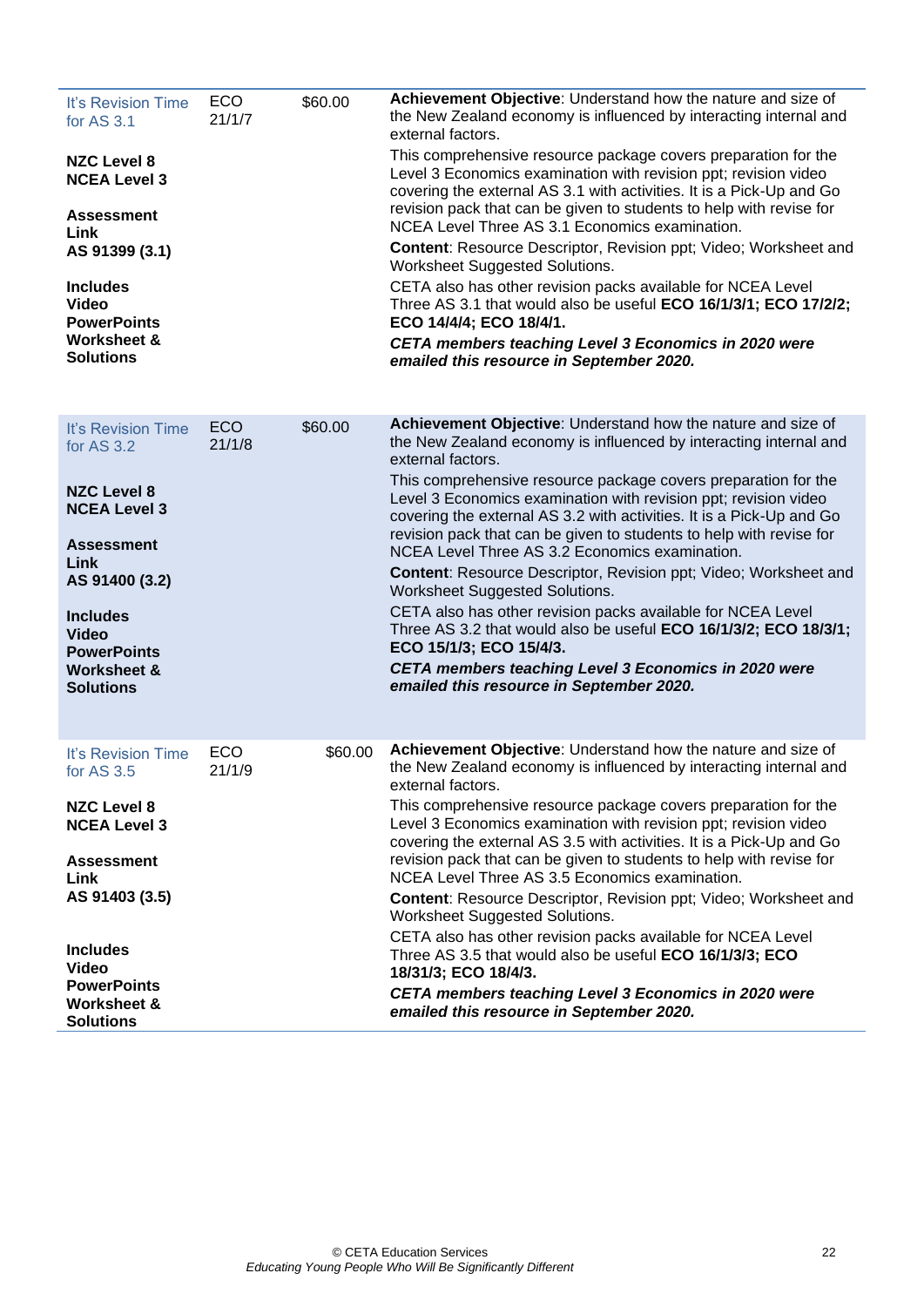|                                                                                                                                     |            |              | Student Activities for Reinforcing Understanding & for Consolidation & Review                                                                                                                                                                                                                                                                                                                                                                                                                                                                                                                                                                                                                                                                                                                                                                                                                                                                                                                                                                                                                                                                                                                                                                                                                                                                                                                                                                                                                                                                                                                                                                                                                                                                                                                                                                                                                                                                                                                                                                                                                                                                                                                                                                                                                                                                                                                                                                                                                                                                                                                                                                                                                                                                                                                                                                                                                                              |
|-------------------------------------------------------------------------------------------------------------------------------------|------------|--------------|----------------------------------------------------------------------------------------------------------------------------------------------------------------------------------------------------------------------------------------------------------------------------------------------------------------------------------------------------------------------------------------------------------------------------------------------------------------------------------------------------------------------------------------------------------------------------------------------------------------------------------------------------------------------------------------------------------------------------------------------------------------------------------------------------------------------------------------------------------------------------------------------------------------------------------------------------------------------------------------------------------------------------------------------------------------------------------------------------------------------------------------------------------------------------------------------------------------------------------------------------------------------------------------------------------------------------------------------------------------------------------------------------------------------------------------------------------------------------------------------------------------------------------------------------------------------------------------------------------------------------------------------------------------------------------------------------------------------------------------------------------------------------------------------------------------------------------------------------------------------------------------------------------------------------------------------------------------------------------------------------------------------------------------------------------------------------------------------------------------------------------------------------------------------------------------------------------------------------------------------------------------------------------------------------------------------------------------------------------------------------------------------------------------------------------------------------------------------------------------------------------------------------------------------------------------------------------------------------------------------------------------------------------------------------------------------------------------------------------------------------------------------------------------------------------------------------------------------------------------------------------------------------------------------------|
| <b>Title and keywords</b>                                                                                                           | Code       | <b>Price</b> | <b>Description/Contents</b>                                                                                                                                                                                                                                                                                                                                                                                                                                                                                                                                                                                                                                                                                                                                                                                                                                                                                                                                                                                                                                                                                                                                                                                                                                                                                                                                                                                                                                                                                                                                                                                                                                                                                                                                                                                                                                                                                                                                                                                                                                                                                                                                                                                                                                                                                                                                                                                                                                                                                                                                                                                                                                                                                                                                                                                                                                                                                                |
| <b>Reinforcing the</b><br><b>Efficiency of Market</b><br><b>Equilibrium supporting</b><br><b>Achievement Standard</b><br>91399(3.1) | ECO 14/4/4 | \$60.00      | This resource has been designed to allow assessment of a<br>student's ability to use complex micro-economic models to<br>demonstrate an understanding of the efficiency of markets. The<br>central concept is the efficiency of the market and students use<br>the Demand and Supply Model to demonstrate this. Students<br>need to be able to demonstrate the workings of the Demand and<br>Supply Model, and how it moves automatically to equilibrium and<br>achieves an outcome that is allocative efficient. They also need<br>to be able to use the model to show the effects of government<br>intervention on a market, and fully explain the impact of the<br>government intervention and compare and contrast the impacts<br>on different market participants and on the efficiency of the<br>market. The suggested approach is to use these resources to<br>provide additional practice activities that model the style of<br>questions students will see in the external examination. This<br>could be combined with a short review of the earlier learning,<br>then allowing the students to work through the two practice<br>questions. Resources provided in the CETA teaching and<br>learning pack ECO 13/1/4 would be ideal for this. Ideally<br>students should be allowed to peer assess these tasks as well,<br>so they can evaluate their answers against others in the class.<br>The suggested answers provide a clear demonstration of<br>answers that show a comprehensive understanding and fully<br>integrate the economic model into the answer. On the<br>completion of each question, students should also self-review<br>their understanding using the skills checklist<br><b>Specific Content</b><br>analyse the impact of a change in a market on efficiency by<br>comparing and contrasting the different impacts on<br>participants (i.e. consumer, producer and where appropriate<br>government) in that market<br>integrating changes in efficiency identified using the supply<br>and demand model into detailed explanations.<br>Market equilibrium and Allocative Efficiency<br>$\circ$<br><b>Consumer and Producer Surplus</b><br>$\circ$<br>Impact of government interventions on market<br>$\cap$<br>participants and allocative efficiency, including<br>Price controls<br><b>Subsidies and Sales Taxes</b><br>International Trade and Tariffs<br><b>Contents:</b> a revision resource that can be used to reinforce<br>students understanding of the graphs and concepts that are<br>essential for the external examination of AS 91399, efficiency of<br>market equilibrium. It covers the five key areas market<br>equilibrium and market forces, price controls, sales taxes,<br>subsidies and trade. Each topic includes a student checklist of<br>the skills required, two sample exam questions and a set of<br>suggested answers in a companion PowerPoint presentation. |
| <b>Reinforcing Market</b><br><b>Efficiency @ Level 3</b><br>supporting<br><b>Achievement Standard</b><br>91399(3.1)                 | ECO 18/4/1 | \$60.00      | This is a resource aimed at consolidating student skills and<br>knowledge of the topic Demonstrate understanding of the<br>efficiency of market efficiency. The pack includes videos<br>showing students an overview of required skills and knowledge,<br>checklists of required skills and knowledge, glossaries, and<br>consolidation activities with suggested answers. It is a pick-up<br>and go pack to guide students as they review their<br>understanding of this topic. The resource is designed that<br>students should be able to use it without being aided by the<br>teacher. The language used in the PowerPoints, checklists,                                                                                                                                                                                                                                                                                                                                                                                                                                                                                                                                                                                                                                                                                                                                                                                                                                                                                                                                                                                                                                                                                                                                                                                                                                                                                                                                                                                                                                                                                                                                                                                                                                                                                                                                                                                                                                                                                                                                                                                                                                                                                                                                                                                                                                                                               |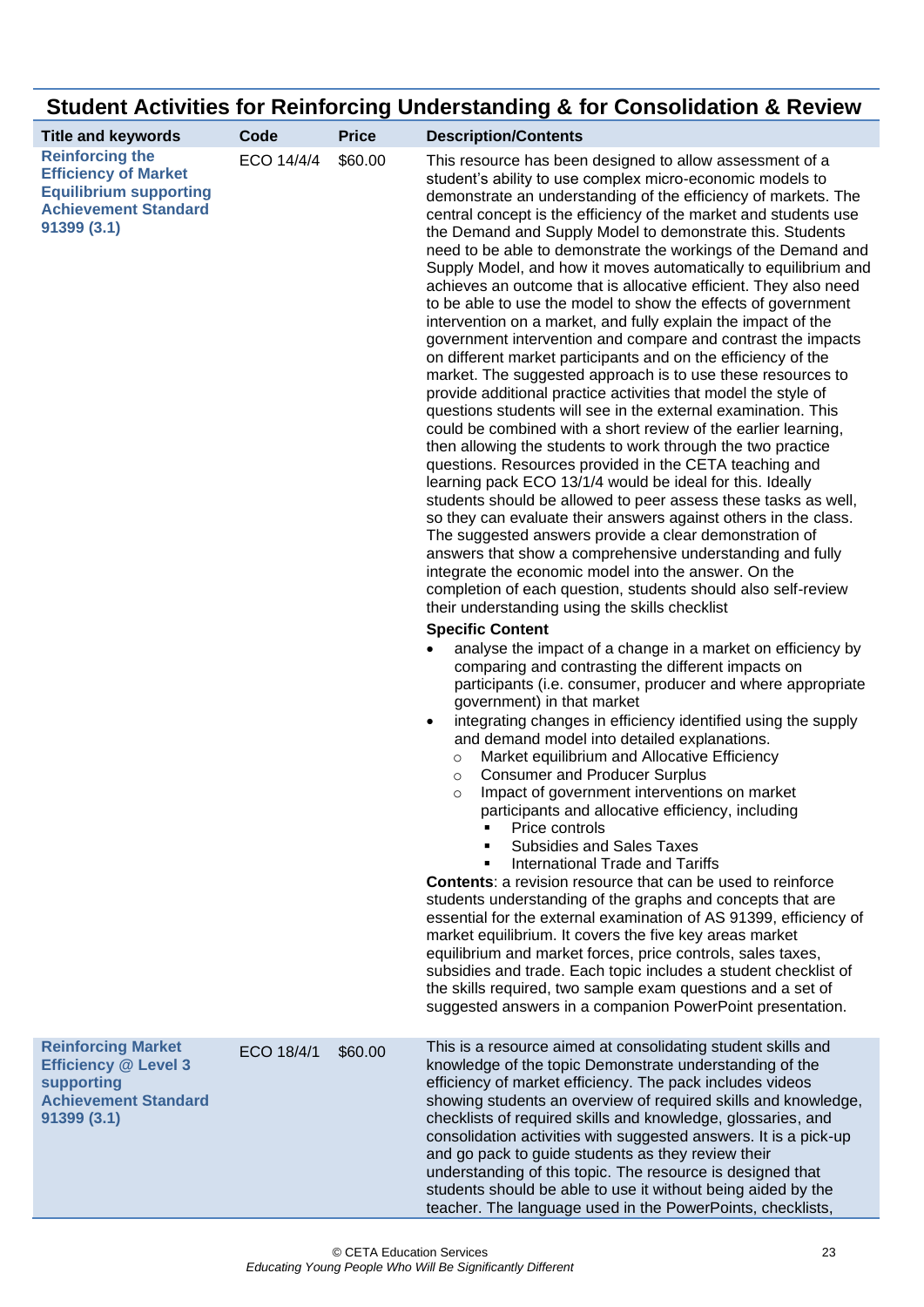|                                                                                                                                                                       |            |         | examples, suggested answers and videos is intended to support<br>students to engage and understand with the content. This<br>means that in some parts terms might be used that are not<br>'strictly economic" in their nature but will instead better aid the<br>students' understanding. Students should use their prior<br>knowledge, research, and notes to complete the glossary of<br>terms. It is suggested that teachers should check these are<br>correct. The videos are designed to give a quick overview and/or<br>reminder to the students of the key points and skills within that<br>topic. It was felt that it would be helpful for students to see how<br>each step is undertaken. Students should watch the videos and<br>then attempt the activities worksheets There are four<br>worksheets, one for each topic. Each worksheet has been split<br>into different parts in, order to consolidate specific skills. The<br>skills that are being consolidated are written in bold at the top of<br>each part of the worksheet. Students can then tick these off on<br>the checklists provided once they are comfortable with them.<br>The worksheets get progressively harder with early questions<br>focusing on graphical and descriptive skills and the later<br>questions focusing on detailed essay-based skills.<br>It is important for understanding that students have access to the<br>suggested answers, so they can confirm and consolidate their<br>knowledge further. Teachers may also wish to consider other<br>CETA resources relating to this topic: a teaching and learning<br>pack ECO 13/1/4; interactive learning resources ECO 16/1/3/1<br>and ECO 17/2/2; revision pack ECO 14/4/4 and Achievement<br>Standards Assessment pack ECO 13/2/3.<br>In order for students to clearly understand the voice over<br>files, CETA recommends that the students use headphones<br>when using the voice over files in this resource.<br><b>Specific Content</b> |
|-----------------------------------------------------------------------------------------------------------------------------------------------------------------------|------------|---------|---------------------------------------------------------------------------------------------------------------------------------------------------------------------------------------------------------------------------------------------------------------------------------------------------------------------------------------------------------------------------------------------------------------------------------------------------------------------------------------------------------------------------------------------------------------------------------------------------------------------------------------------------------------------------------------------------------------------------------------------------------------------------------------------------------------------------------------------------------------------------------------------------------------------------------------------------------------------------------------------------------------------------------------------------------------------------------------------------------------------------------------------------------------------------------------------------------------------------------------------------------------------------------------------------------------------------------------------------------------------------------------------------------------------------------------------------------------------------------------------------------------------------------------------------------------------------------------------------------------------------------------------------------------------------------------------------------------------------------------------------------------------------------------------------------------------------------------------------------------------------------------------------------------------------------------------------------------------------------------------|
|                                                                                                                                                                       |            |         | Establishing market equilibrium after a shift in demand or<br>supply (Market forces).<br>Analyse the effect of government interventions on efficiency:<br>Minimum and Maximum pricing, Tax, Subsidy and Quotas.<br>Analyse the effect of Government interventions on<br>efficiency: Price elasticity of demand or supply<br>Analyse the effect of government interventions on efficiency:                                                                                                                                                                                                                                                                                                                                                                                                                                                                                                                                                                                                                                                                                                                                                                                                                                                                                                                                                                                                                                                                                                                                                                                                                                                                                                                                                                                                                                                                                                                                                                                                   |
|                                                                                                                                                                       |            |         | International trade<br><b>Contents: Resource Descriptor; Content Overview PowerPoint</b><br>Student Checklists; Glossary of key terms; Overview of topic<br>Videos; 4 x Student Activities and Suggested Answers.                                                                                                                                                                                                                                                                                                                                                                                                                                                                                                                                                                                                                                                                                                                                                                                                                                                                                                                                                                                                                                                                                                                                                                                                                                                                                                                                                                                                                                                                                                                                                                                                                                                                                                                                                                           |
| <b>Reinforcing the</b><br><b>Efficiency of Different</b><br><b>Markets using Marginal</b><br><b>Analysis supporting</b><br><b>Achievement Standard</b><br>91400 (3.2) | ECO 15/1/3 | \$60.00 | This resource has been designed to reinforce the student's<br>ability to use complex micro-economic models and marginal<br>analysis to demonstrate an understanding of the efficiency of<br>market structures. The central concept is that marginal analysis<br>can be used to show that monopolies are allocatively inefficient.<br>Students use perfect competition and monopoly cost and<br>revenue curves to demonstrate this. Students need to be able to<br>demonstrate the workings of these models, and how they move<br>automatically to a profit maximising equilibrium that is allocative<br>efficient for perfect competition, but not for monopolies. They<br>also need to be able to use the model to show the effects of<br>government intervention on a monopoly and fully explain the<br>impact of the government intervention. Students should be able<br>compare and contrast long run vs. short run, perfect competition<br>vs. monopoly, changes in fixed vs. variable costs and pricing<br>options for government regulation.<br>The suggested approach is to use these resources to provide<br>additional practice activities that model the style of questions<br>students will see in the external examination. This could be<br>combined with a short review of the earlier learning, then                                                                                                                                                                                                                                                                                                                                                                                                                                                                                                                                                                                                                                                                        |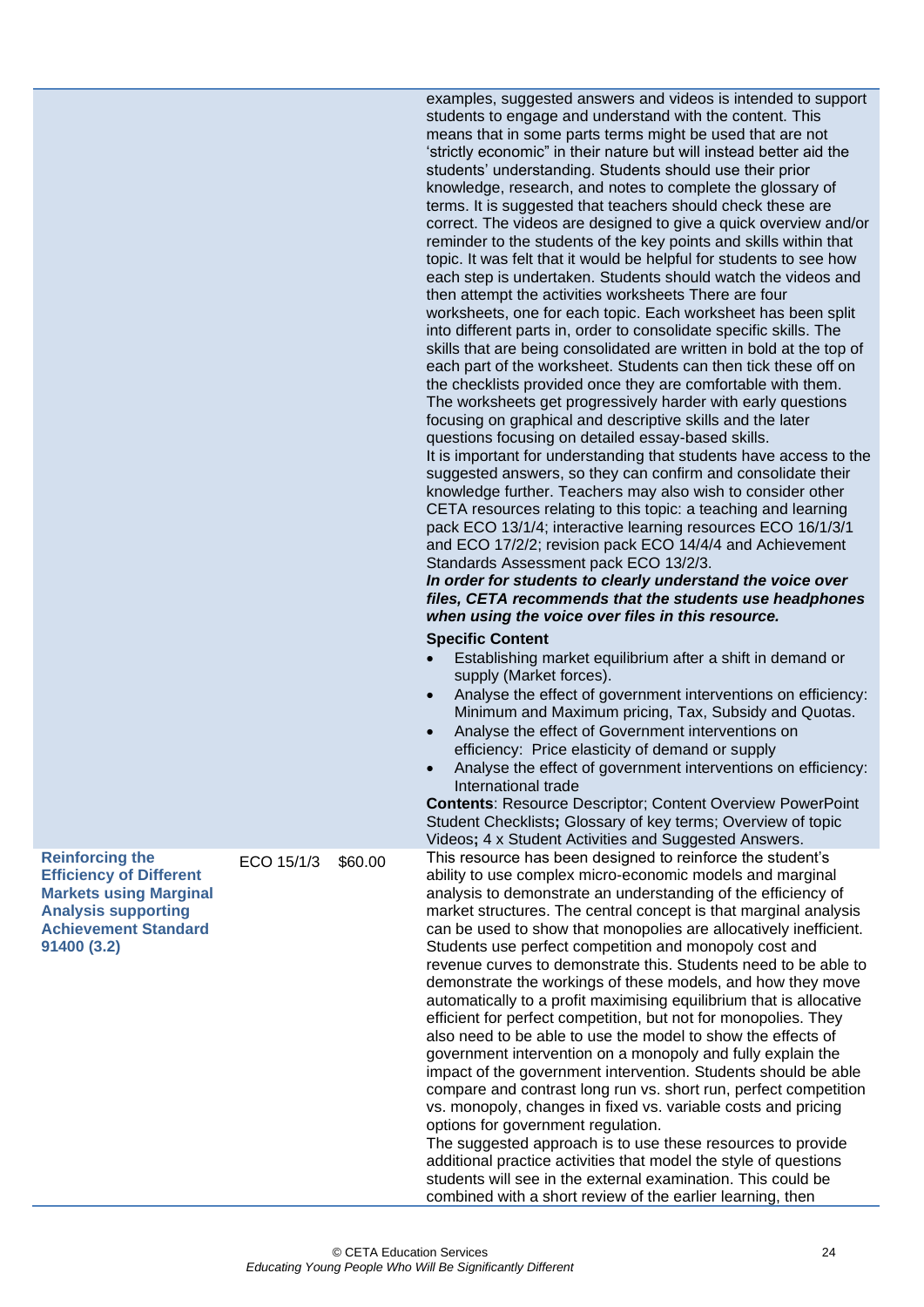|                                                                                                         |            |         | allowing the students to work through the two practice questions.<br>Resources provided in the CETA teaching and learning pack<br>ECO 13/1/2 would be ideal for this. Students should be allowed<br>to peer assess these tasks as well, so they can evaluate their<br>answers against others in the class. The suggested answers<br>provide a clear demonstration of answers that show a<br>comprehensive understanding and fully integrate the economic<br>model into the answer.<br><b>Specific Content</b><br>analyse the short and long run equilibrium in perfect<br>competition and monopoly market structures using marginal<br>analysis. By comparing and contrasting they will be able to<br>show that the monopoly market structure is allocatively<br>inefficient.<br>integrating changes in different market structures using the<br>cost and revenue curves and marginal analysis into detailed<br>explanations.<br>Short and long run equilibrium<br>$\circ$<br>Natural monopolies<br>$\circ$<br>Impact of government interventions on monopolies<br>$\circ$<br>through price regulation<br>Effects of changes in demand or costs, both fixed and<br>$\circ$<br>variable, on the different market structures                                                                                                                                                                                                                                                                                                                                                                                                                                                                         |
|---------------------------------------------------------------------------------------------------------|------------|---------|----------------------------------------------------------------------------------------------------------------------------------------------------------------------------------------------------------------------------------------------------------------------------------------------------------------------------------------------------------------------------------------------------------------------------------------------------------------------------------------------------------------------------------------------------------------------------------------------------------------------------------------------------------------------------------------------------------------------------------------------------------------------------------------------------------------------------------------------------------------------------------------------------------------------------------------------------------------------------------------------------------------------------------------------------------------------------------------------------------------------------------------------------------------------------------------------------------------------------------------------------------------------------------------------------------------------------------------------------------------------------------------------------------------------------------------------------------------------------------------------------------------------------------------------------------------------------------------------------------------------------------------------------------------------------------------------------|
|                                                                                                         |            |         | <b>Contents:</b> This is a revision resource that can be used to<br>reinforce students understanding of the graphs and concepts<br>that are essential for the external examination of AS 91400,<br>understanding the efficiency of market structures using marginal<br>analysis. It covers the five key areas perfect competition,<br>monopoly, comparing perfect competition to monopoly, natural<br>monopoly and the impact of changes to price or costs. Each<br>topic includes a student checklist of the skills required; two<br>sample exam questions and a set of suggested answers in<br>companion PowerPoint presentations                                                                                                                                                                                                                                                                                                                                                                                                                                                                                                                                                                                                                                                                                                                                                                                                                                                                                                                                                                                                                                                                |
| <b>Reinforcing Marginal</b><br><b>Analysis supporting</b><br><b>Achievement Standard</b><br>91400 (3.2) | ECO 15/4/3 | \$60.00 | This resource has been designed to reinforce the student's<br>ability to demonstrate an understanding of the efficiency of<br>different market structures using marginal analysis. It includes<br>31 pages of revision activities for students to complete, ranging<br>from simple profit diagrams for perfect competitors through to<br>complicated compare and contrast activities related to natural<br>monopoly pricing. There is a comprehensive checklist for<br>students to mark off what they know and areas they need to<br>concentrate on. The revision pack includes comprehensive<br>answers, as well as alternate answers at the achieved level if<br>students are just targeting that grade. The pack can be used by<br>teachers in class or could be given to students, with the<br>answers, to complete in their own time. The suggested approach<br>is to use these resources to provide additional practice activities<br>for students to complete in preparation for the external<br>examination. The pack can be used by teachers in class or could<br>be given to students, with the answers, to complete in their own<br><b>Specific Contents:</b><br>Illustrate on graphs for perfectly competitive and monopoly<br>firms:<br>the cost and revenues curves needed to determine its<br>$\circ$<br>profit maximizing output (in both the short and long run)<br>for perfectly competitive firms these are the D=AR=MR,<br>٠<br>MC and AC curves<br>for a monopoly firm these are D=AR, MR, MC, (and<br>٠<br>possibly the AC) curves<br>the profit maximising price and output position<br>$\circ$<br>for perfectly competitive firms this occurs where P (=MR)<br>٠<br>$= MC$ |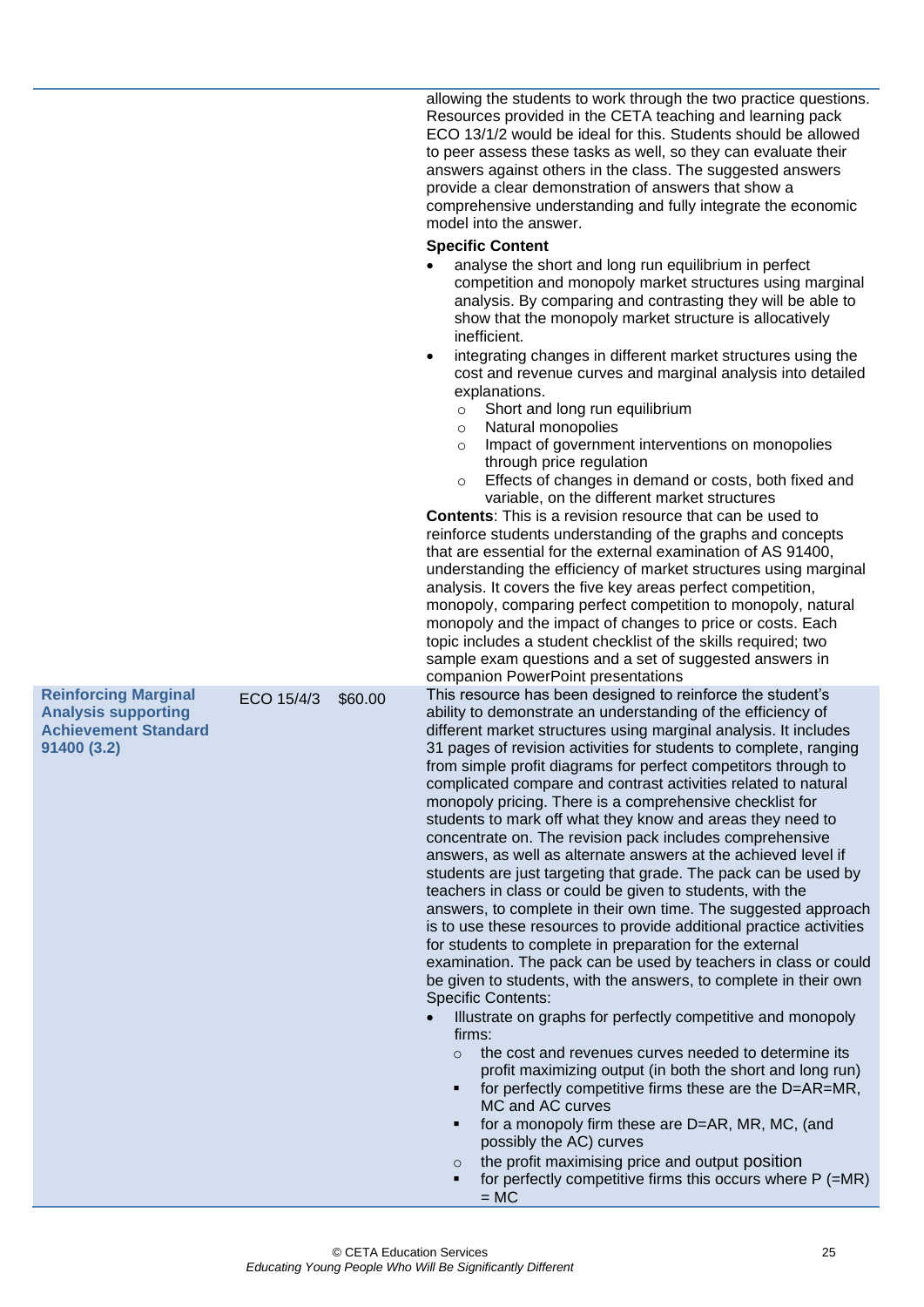- $\blacksquare$  for a monopoly firm this occurs where  $MR = MC$
- o the impact of changes, in monopoly and perfectly competitive markets, on the short and long run price and output decisions, of the monopoly and perfectly competitive firms, including changes in:
- demand which will shift the average and marginal revenue curves
- variable cost which will shift the marginal cost curve (and so the average cost curve)
- fixed costs which will shift the average cost curve.
- Illustrate on market graphs for:
	- o perfectly competitive firms
	- the market output which occurs where  $P(=\overline{AR}) = MC$ that is, the  $Q$  where  $S = D$  so total surpluses are maximized so it is allocatively efficient
	- o a monopoly firm
	- the market output which occurs where  $MR = MC$ that is, the Q where profits are maximised but MR < AR so a deadweight loss occurs, and monopoly markets are allocatively inefficient
	- the impact of government interventions that could be used to improve the efficiency of monopoly markets. Examples of government policies that could be used include:
	- regulations splitting up the monopoly, nationalising the monopoly or that order the firm to produce at the socially efficient output level
	- setting the price where  $P_{mono} = AC$  or subsidising the monopoly so  $P_{mono} = MC$
	- any other intervention that increases efficiency in a monopoly market.
- Provide detailed explanations of:
	- o pricing and output decisions for perfectly competitive and/or monopolist firms using marginal analysis
	- o the impact of a change in a market on the short and/or long run pricing and/or output decisions of a firm using marginal analysis
	- o the efficiency of perfectly competitive and monopoly market structures
	- o how a government policy(s) improves the efficiency of a monopoly market.
- Compare and contrast:
	- o the impact of a change in a market, using marginal analysis, on:
	- the short run and long run pricing and/or output decisions of a perfectly competitive firm
	- the short run and long run pricing and/or output decisions of a monopoly firm
	- perfectly competitive and monopoly firms, short and/or long run pricing and/or output decisions
	- the relative efficiency of perfectly competitive and monopoly markets
	- the effectiveness of different government policies that could be used to improve the efficiency of a monopoly market.

**Contents:** This is a revision resource that can be used to reinforce students understanding of the graphs and concepts that are essential for the external examination of AS 91400, demonstrate understanding of the efficiency of different market structures using marginal analysis. It covers three key areas; perfect competition, monopoly, and natural monopoly.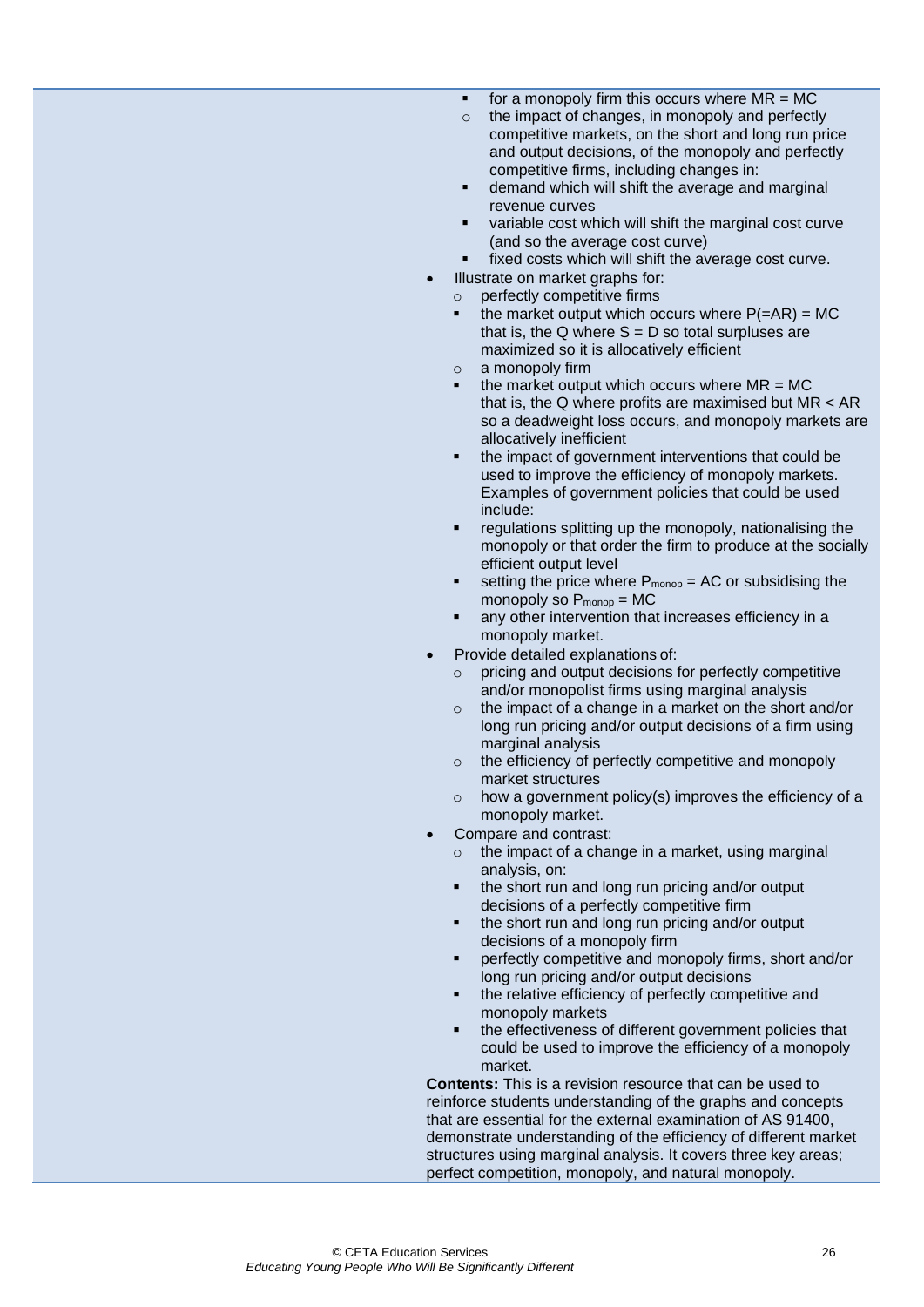| <b>Reinforcing Micro-</b><br><b>Economic Concepts</b><br>supporting<br><b>Achievement Standard</b><br>91401 (3.3)<br><b>Reinforcing Macro-</b> | ECO 15/3/2 | \$60.00 | This resource is designed to be used as a revision for Year 13<br>Economics, in, particular for the internally assessed<br>Achievement Standard 3.3 [AS 91401] - Demonstrate<br>understanding of micro-economic concepts. There are revision<br>questions on key ideas and economic models for each of the<br>possible 6 topics in this standard i.e.<br>marginal utility and demand<br>$\bullet$<br>diminishing returns and supply<br>$\bullet$<br>elasticity of demand<br>$\bullet$<br>elasticity of supply<br>$\bullet$<br>market structures (excluding perfect competition and<br>$\bullet$<br>monopoly)<br>role of prices and profits in determining resource<br>$\bullet$<br>allocation.<br>Students can complete these as either revision in class or as<br>homework. All resources are in a format that is ready to<br>photocopy and be used as class hand- outs. It contains a<br>student checklist so students can check if they have covered all<br>the main content and skills required to pass this standard.<br>Detailed answers to all activities are provided<br>The key ideas and models covered in this resource may also<br>provide some ideas on what to assess in this standard<br><b>Specific Content:</b><br>The following are the Key Concept Indicators identified in the<br>Teaching and Learning Guide for Economics.<br>Key concept indicators<br>For each microeconomic concept:<br>Defines or describes the microeconomic concept.<br>$\bullet$<br>Processes and/or presents sufficient data or information<br>$\bullet$<br>related to the microeconomic concept to support:<br>a detailed explanation of the microeconomic<br>$\circ$<br>concept<br>a justification about the implications of<br>$\circ$<br>microeconomic concept.<br>Illustrates the microeconomic concept on an appropriate<br>$\bullet$<br>economic model.<br>Provides a detailed explanation the microeconomic<br>$\bullet$<br>concept that is supported by reference to both:<br>specific processed and/or presented data or<br>$\circ$<br>information<br>information on the economic model used to<br>$\circ$<br>illustrate the concept.<br>Provides a detailed explanation to justify the implication<br>$\bullet$<br>of the micro economic concept for one of:<br>a consumer<br>$\circ$<br>a producer<br>$\circ$<br>government.<br>$\circ$<br>Note: The justification will need to be supported with references<br>to evidence from both an economic model and processed and/or<br>presented data or information.<br><b>Contents: Resource Descriptor [including Teacher Guidelines],</b><br>Key Points for this Standard, Student Checklist, Student<br>Revision Activities, Answers to all activities<br>This resource contains a variety of activities that can be used for |
|------------------------------------------------------------------------------------------------------------------------------------------------|------------|---------|---------------------------------------------------------------------------------------------------------------------------------------------------------------------------------------------------------------------------------------------------------------------------------------------------------------------------------------------------------------------------------------------------------------------------------------------------------------------------------------------------------------------------------------------------------------------------------------------------------------------------------------------------------------------------------------------------------------------------------------------------------------------------------------------------------------------------------------------------------------------------------------------------------------------------------------------------------------------------------------------------------------------------------------------------------------------------------------------------------------------------------------------------------------------------------------------------------------------------------------------------------------------------------------------------------------------------------------------------------------------------------------------------------------------------------------------------------------------------------------------------------------------------------------------------------------------------------------------------------------------------------------------------------------------------------------------------------------------------------------------------------------------------------------------------------------------------------------------------------------------------------------------------------------------------------------------------------------------------------------------------------------------------------------------------------------------------------------------------------------------------------------------------------------------------------------------------------------------------------------------------------------------------------------------------------------------------------------------------------------------------------------------------------------------------------------------------------------------------------------------------------------------------------------------------------------------------------------------------------------------------------------------------------------------------------------------------------------------------------------------------------------------------------------|
| <b>Economic Goals</b><br>supporting<br><b>Achievement Standard</b><br>91403 (3.5)                                                              | ECO 18/4/3 | \$60.00 | revision of the impact of government policies and other<br>influences on macro-economic goals, individually. Although<br>these activities are designed to be used at NZC Level 8, some<br>may also be useful for revision at NZC Level 7.<br>This resource is divided into the four major macro-economic<br>goals of: Price Stability, Economic Growth, Full Employment and<br>a Balanced Current Account. Each section begins with a variety<br>of questions and activities to check students' knowledge and                                                                                                                                                                                                                                                                                                                                                                                                                                                                                                                                                                                                                                                                                                                                                                                                                                                                                                                                                                                                                                                                                                                                                                                                                                                                                                                                                                                                                                                                                                                                                                                                                                                                                                                                                                                                                                                                                                                                                                                                                                                                                                                                                                                                                                                                         |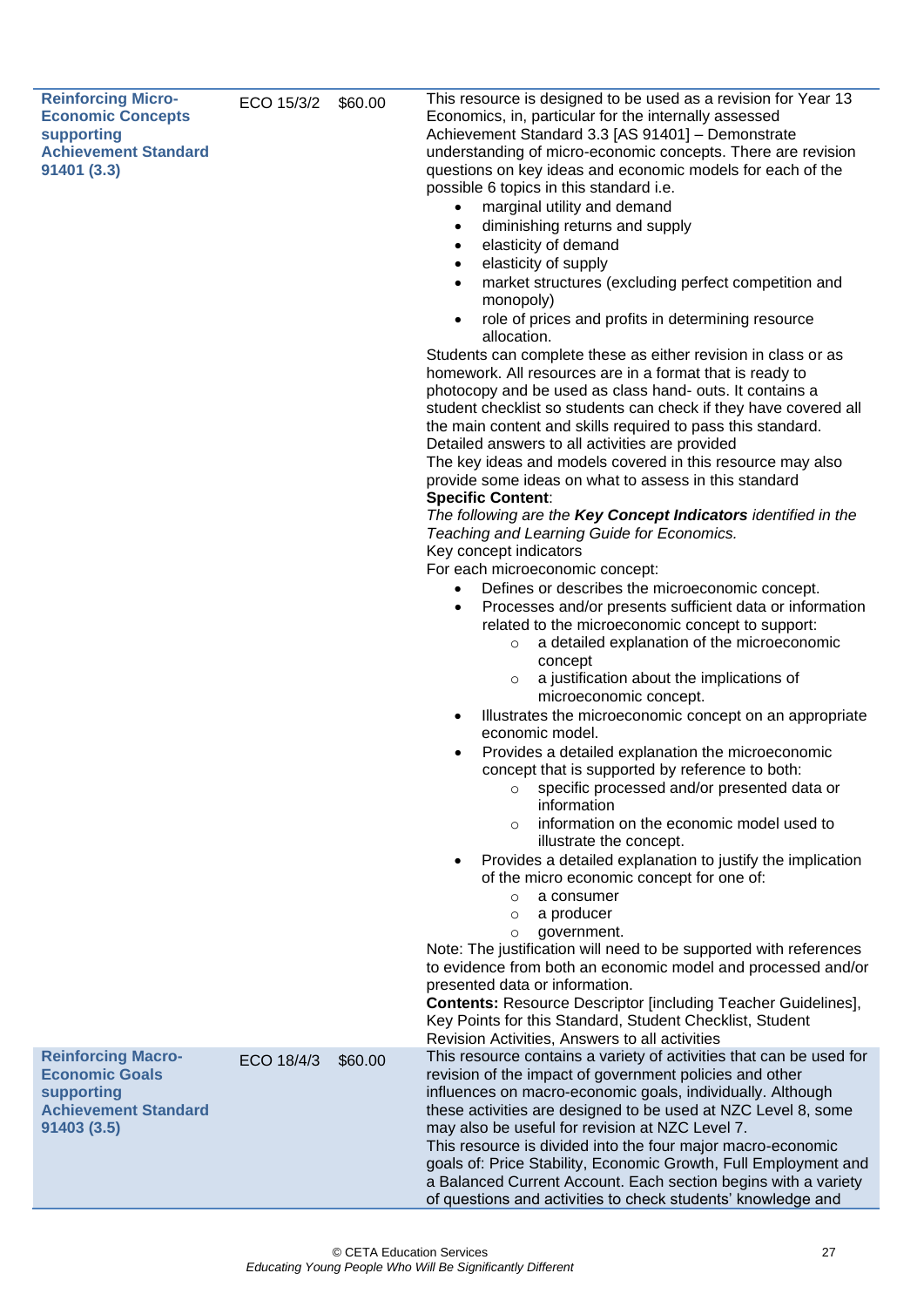builds up to longer answer questions that use relevant economic models.

The resource follows on from the Teaching & Learning Pack – ECO 13/1/3 and can lead on to the Practice Assessment Pack – ECO 13/2/1

This resource is designed to be used for revision at NZC Level 8. Each section could be used for revision after teaching each topic or used in its entirety at the end of teaching each topic. There is some overlap however, such as assuming knowledge of the OCR in relation to each macro-economic goal, so you may wish to begin with the Price Stability topic in your revision programme. Also provided is a student checklist and suggested answers. The suggested answers could be used to facilitate peer marking

#### **Specific Content:**

Describe the government goals of

- **Price Stability**
- **Economic Growth**
- Full Employment
- Balanced Current Account
- Use economic models including
- AD/AS Model
- Circular Flow Model
- Foreign Exchange Market Model

**Contents:** This is a revision resource that can be used to reinforce students understanding of the graphs and concepts related to achieving macro-economic goals that are essential for the external examination of AS 91403, demonstrate understanding of macro-economic influences on the New Zealand economy. It covers: Price Stability, Economic Growth, Full Employment and Balance Current Account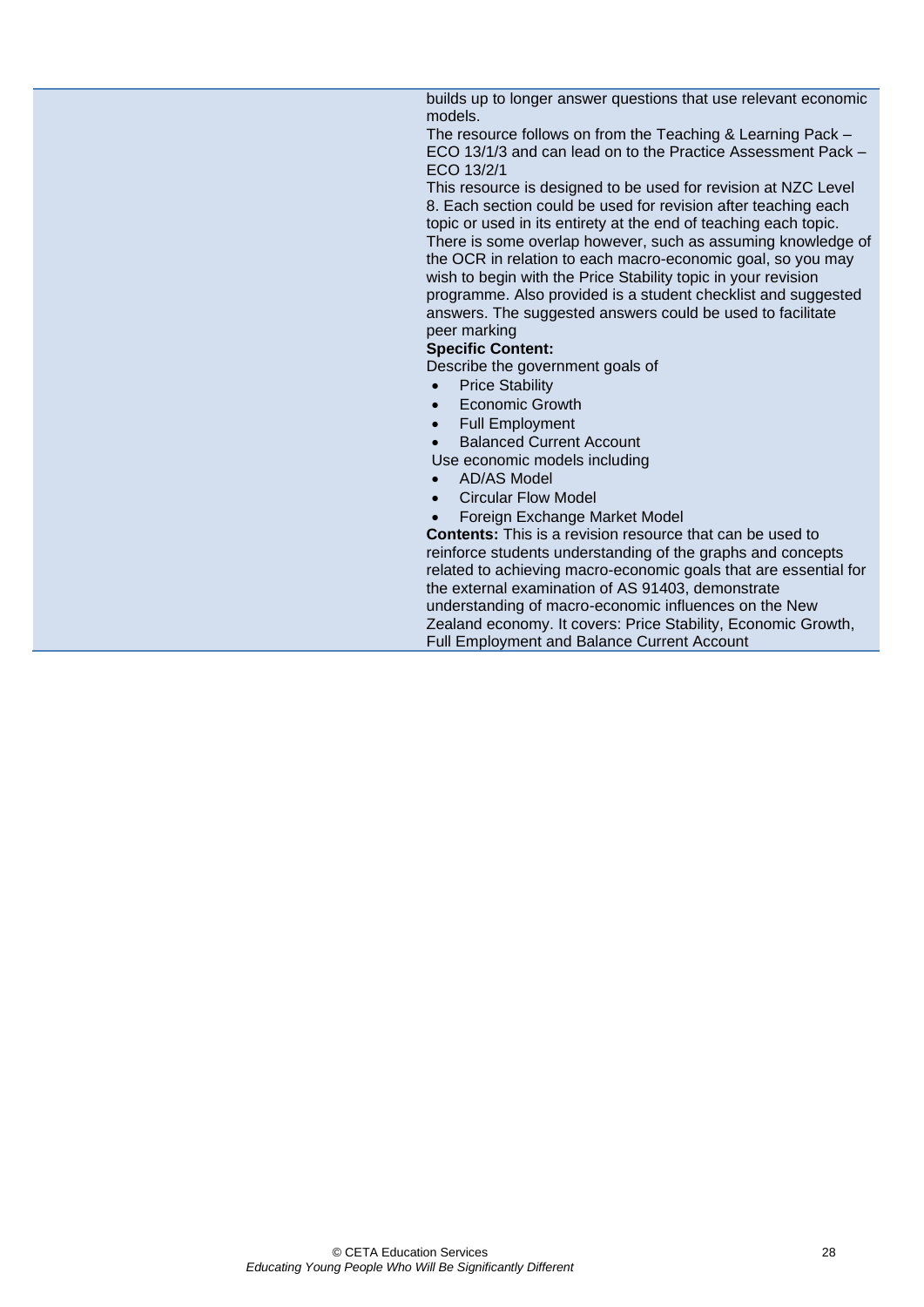<span id="page-32-1"></span><span id="page-32-0"></span>

| <b>Achievement Standards Assessments</b>                                              |            |              |                                                                                                                                                                                                                                                                                                                                                                                                                                                                                                                                                                                                                                                                                                                                                                                                                                                                                                                                                                                                                                                                                                                                                                                                                                                                                                                                                                                                                                                                                                                                                                                                                                                                       |  |
|---------------------------------------------------------------------------------------|------------|--------------|-----------------------------------------------------------------------------------------------------------------------------------------------------------------------------------------------------------------------------------------------------------------------------------------------------------------------------------------------------------------------------------------------------------------------------------------------------------------------------------------------------------------------------------------------------------------------------------------------------------------------------------------------------------------------------------------------------------------------------------------------------------------------------------------------------------------------------------------------------------------------------------------------------------------------------------------------------------------------------------------------------------------------------------------------------------------------------------------------------------------------------------------------------------------------------------------------------------------------------------------------------------------------------------------------------------------------------------------------------------------------------------------------------------------------------------------------------------------------------------------------------------------------------------------------------------------------------------------------------------------------------------------------------------------------|--|
| <b>Title and keywords</b>                                                             | Code       | <b>Price</b> | <b>Description/Contents</b>                                                                                                                                                                                                                                                                                                                                                                                                                                                                                                                                                                                                                                                                                                                                                                                                                                                                                                                                                                                                                                                                                                                                                                                                                                                                                                                                                                                                                                                                                                                                                                                                                                           |  |
| <b>Practice Assessment</b><br><b>Pack for External</b><br><b>Achievement Standard</b> | ECO 13/2/3 | \$45.00      | Demonstrate understanding of the efficiency of market<br>equilibrium                                                                                                                                                                                                                                                                                                                                                                                                                                                                                                                                                                                                                                                                                                                                                                                                                                                                                                                                                                                                                                                                                                                                                                                                                                                                                                                                                                                                                                                                                                                                                                                                  |  |
| 91399(3.1)<br><b>NO 1</b>                                                             |            |              | <b>Achievement Objectives 8.1 Understand that well-functioning</b><br>markets are efficient but that governments may need to<br>intervene where markets fail to deliver efficient or equitable<br>outcomes                                                                                                                                                                                                                                                                                                                                                                                                                                                                                                                                                                                                                                                                                                                                                                                                                                                                                                                                                                                                                                                                                                                                                                                                                                                                                                                                                                                                                                                            |  |
|                                                                                       |            |              | This resource has been designed to allow assessment of<br>students' ability to use more complex micro-economic models to<br>gain an understanding of the efficiency of markets. The central                                                                                                                                                                                                                                                                                                                                                                                                                                                                                                                                                                                                                                                                                                                                                                                                                                                                                                                                                                                                                                                                                                                                                                                                                                                                                                                                                                                                                                                                           |  |
| Formative & Summative<br>Assessment of Efficiency of<br>Market Equilibrium            |            |              | concept is the efficiency of the market and students use the<br>Demand and Supply Model to demonstrate this. Students need<br>to be able to demonstrate the workings of the Demand and<br>Supply Model, and how it moves automatically to equilibrium and<br>achieves an outcome that is allocative efficient. They also need<br>to be able to use the model to show the effects of government<br>intervention on a market, and fully explain the impact of the<br>government intervention on different market participants and on<br>the efficiency of the market. The suggested approach is to either<br>use the formative tasks to provide opportunities for assessment<br>during the teaching and learning program, and to provide<br>opportunities to provide feedback and feed-forward so students<br>can see how to improve their analysis. Each of the formative<br>task models a typical question from the practice exam. Students<br>should be encouraged to keep this for revision purposes and<br>resubmit these where their answers are deficient. Ideally<br>students should be allowed to peer assess these tasks as well,<br>so they can evaluate their answers against others in the class.<br>Alternatively, this resource could be used as a revision tool,<br>where students work through each task and self or peer assess<br>as each is completed. This would culminate in the students<br>completing the practice exam. All, of the formative tasks are<br>based on the same market, the market for strawberries at Xmas.<br>These can easily be altered and modified by the teacher to<br>provide further resources for formative assessment. |  |
|                                                                                       |            |              | The significance of the hurdler is to emphasise to the students<br>they have a series of challenges to overcome over the                                                                                                                                                                                                                                                                                                                                                                                                                                                                                                                                                                                                                                                                                                                                                                                                                                                                                                                                                                                                                                                                                                                                                                                                                                                                                                                                                                                                                                                                                                                                              |  |
|                                                                                       |            |              | progression of a unit of work. When a student sees this image, it<br>indicates that the work will be assessed, returned with<br>feedback/forward and should be retained for revision purposes.<br>They also know that any partial submission will be returned and<br>that their full commitment is required for these tasks.                                                                                                                                                                                                                                                                                                                                                                                                                                                                                                                                                                                                                                                                                                                                                                                                                                                                                                                                                                                                                                                                                                                                                                                                                                                                                                                                          |  |
|                                                                                       |            |              | This resource provides a series of assessment tasks suitable for<br>assessing students understanding of the content relating to<br>Achievement Standard 3.1; demonstrate understanding of the<br>efficiency of market equilibrium. It includes a series of six<br>formative assessment tasks together with suggested answers<br>and assessment schedules using Grade Score Marking (GSM).<br>The formative tasks allow the students to demonstrate their<br>understanding of market equilibrium, price controls, subsidies,<br>sales taxes and trade and tariffs and most importantly how these<br>impact on the efficiency of the market. The resource also<br>includes a complete practice exam that can be used as an in<br>school summative assessment. This has a suggested<br>assessment schedule using GSM. An example of a student<br>response is included to demonstrate what a high excellence<br>might look like.                                                                                                                                                                                                                                                                                                                                                                                                                                                                                                                                                                                                                                                                                                                                          |  |

© CETA Education Services 29 *Educating Young People Who Will Be Significantly Different*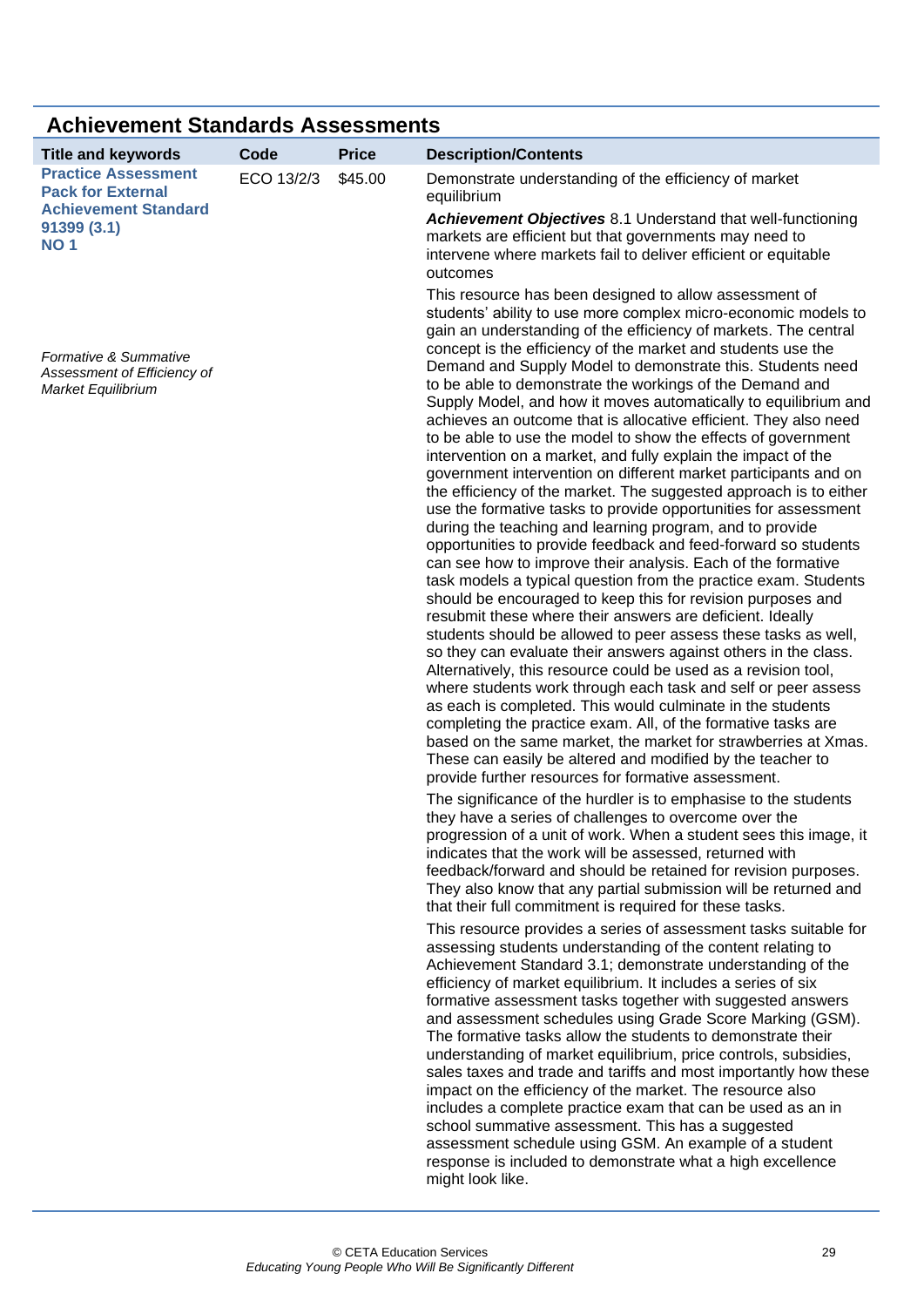<span id="page-33-0"></span>

| <b>Practice Assessment</b><br><b>Pack for External</b><br><b>Achievement Standard</b><br>91399(3.1)<br><b>NO2</b><br>Assessment of Efficiency of<br>Market Equilibrium | ECO 19/3/2 \$45.00 |         | Demonstrate understanding of the efficiency of market<br>equilibrium<br>Achievement Objective 8.1 Understand that well-functioning<br>markets are efficient but that governments may need to<br>intervene where markets fail to deliver efficient or equitable<br>outcomes<br>This resource has been designed to allow the assessment of a<br>student's ability to use more complex micro-economic models to<br>gain an understanding of the efficiency of markets. The central<br>concept is the efficiency of the market and students use the<br>Demand and Supply Model to demonstrate this. Students need<br>to be able to demonstrate the workings of the Demand and<br>Supply Model, and how it moves automatically to equilibrium and<br>achieves an outcome that is allocative efficient. They also need<br>to be able to use the model to show the effects of government<br>intervention on a market, and fully explain the impact of the<br>government intervention on different market participants and on<br>the efficiency of the market.<br>The suggested approach is to use the summative assessment to<br>provide students the opportunity to confirm their knowledge after<br>the completion of the teaching and learning program, and to<br>provide the teacher the opportunity to provide feedback and<br>feedforward to students so they can see how to improve their<br>analysis in an assessment scenario.<br>Each of the questions model a typical question from previous<br>exams. Students should be encouraged to keep this for revision<br>purposes and resubmit these where their answers are deficient.<br>Ideally students should be allowed to peer assess these tasks as<br>well, so they can evaluate their answers against others in the<br>class.<br><b>Specific Content</b><br>At conclusion of this topic students should be able to:<br>analysing the impact of a change in a market on efficiency<br>by comparing and contrasting the different impacts on<br>participants (i.e. consumer, producer and where appropriate<br>government) in that market<br>integrating changes in efficiency identified using the supply<br>and demand model into detailed explanations.<br>Market equilibrium and Allocative Efficiency<br><b>Consumer and Producer Surplus</b><br>$\circ$<br>Impact of government interventions on market<br>$\circ$<br>participants and allocative efficiency, including<br>Price controls<br><b>Subsidies and Sales Taxes</b><br>International Trade and Tariff |
|------------------------------------------------------------------------------------------------------------------------------------------------------------------------|--------------------|---------|----------------------------------------------------------------------------------------------------------------------------------------------------------------------------------------------------------------------------------------------------------------------------------------------------------------------------------------------------------------------------------------------------------------------------------------------------------------------------------------------------------------------------------------------------------------------------------------------------------------------------------------------------------------------------------------------------------------------------------------------------------------------------------------------------------------------------------------------------------------------------------------------------------------------------------------------------------------------------------------------------------------------------------------------------------------------------------------------------------------------------------------------------------------------------------------------------------------------------------------------------------------------------------------------------------------------------------------------------------------------------------------------------------------------------------------------------------------------------------------------------------------------------------------------------------------------------------------------------------------------------------------------------------------------------------------------------------------------------------------------------------------------------------------------------------------------------------------------------------------------------------------------------------------------------------------------------------------------------------------------------------------------------------------------------------------------------------------------------------------------------------------------------------------------------------------------------------------------------------------------------------------------------------------------------------------------------------------------------------------------------------------------------------------------------------------------------------------------------------------------------------------------------|
| <b>Practice Assessment</b><br><b>Pack for Internal</b><br><b>Achievement Standard</b><br>91400 (3.2)<br><b>NO1</b>                                                     | ECO 13/2/2         | \$45.00 | This resource of external Achievement Standard 91400 (3.2) -<br>demonstrate understanding of the efficiency of different market<br>structures using marginal analysis. The assessment pack<br>includes assessment questions, suggested answers and an<br>assessment schedule. The question paper includes extra lined<br>page and space graphs. Question and answer files have also<br>been saved as a pdf to ensure that the format does not moved<br>during copying.<br><b>Specific Content</b><br>gain a grade of excellence students will need to demonstrate a<br>comprehensive understanding of the standard by:<br>comparing and/or contrasting:<br>the efficiency of market structures<br>the impact of a change in a market on the short<br>and long run pricing and/or output decisions of a                                                                                                                                                                                                                                                                                                                                                                                                                                                                                                                                                                                                                                                                                                                                                                                                                                                                                                                                                                                                                                                                                                                                                                                                                                                                                                                                                                                                                                                                                                                                                                                                                                                                                                                     |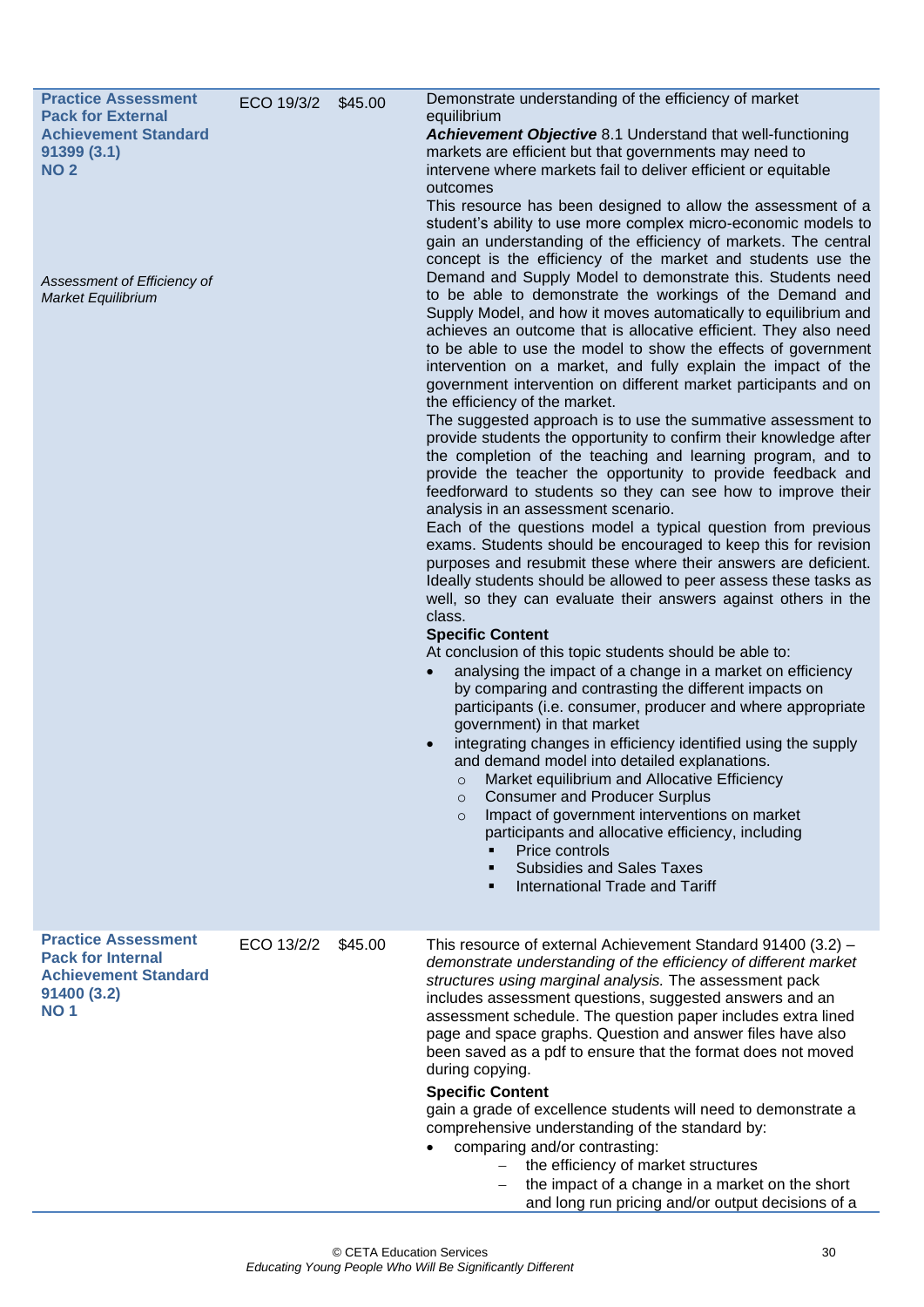firm using marginal analysis

- the effectiveness of government policies to improve the efficiency of a monopoly market
- integrating an economic model(s) into explanations relating to the efficiency of different market structures.

*Efficiency* refers to allocative efficiency of market equilibrium which occurs when the sum of consumer and producer surpluses are maximised (so 'total surpluses' are maximised). This includes recognising that deadweight loss indicates a market is allocatively inefficient.

A *market structure* refers to monopolies (including natural monopoly) and perfectly competitive firms. This may include the distinguishing features of monopoly and/or perfectly competitive markets.

*Marginal analysis* refers to using marginal revenue and marginal cost to determine the output and pricing decisions of firms. This includes demonstrating understanding:

- that perfectly competitive firms operate at the profit maximising output where  $P(=\text{MR}) = \text{MC}$  and are allocatively efficient; and/or
- that monopoly firms operate at the profit maximising output where marginal revenue equals marginal cost ( $MR = MC$ ) but are allocatively inefficient.

*Contents: Practice assessment for AS 91400 including assessment schedule and judgement statement*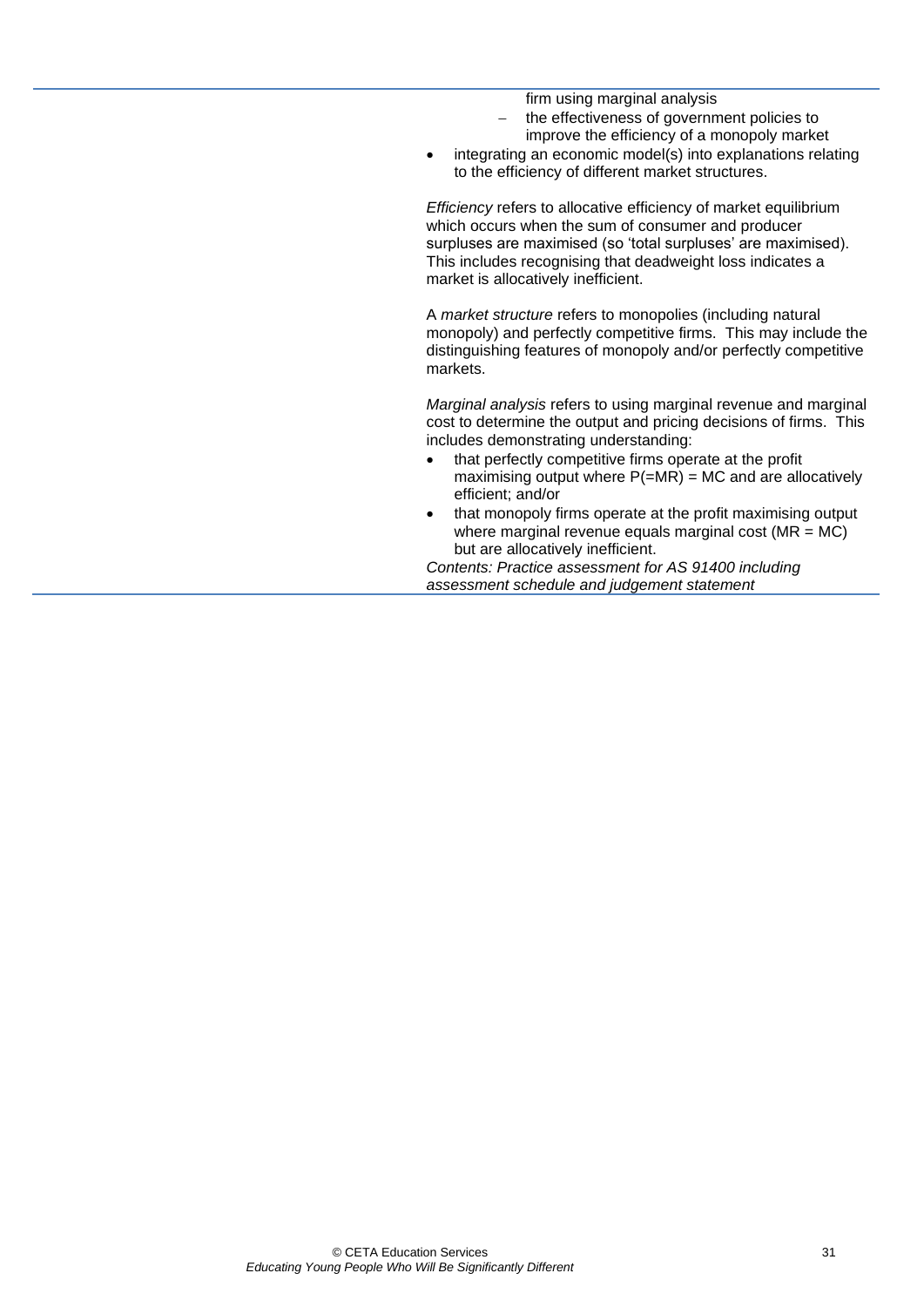<span id="page-35-0"></span>

| <b>Practice Assessment</b><br><b>Pack for Internal</b><br><b>Achievement Standard</b><br>91401 (3.3)<br><b>NO1</b><br><b>Micro-economic Concepts</b> | ECO 13/4/2 | \$45.00 | Demonstrate understanding of micro-economic concepts<br>Achievement Objective: Understand that well-functioning<br>markets are efficient but that governments may need to<br>intervene where markets fail to deliver efficient or equitable<br>outcomes<br>Achievement Objective: Understand that well-<br><b>This</b><br>resource is an assessment pack to address the requirements of<br>Achievement Standard 91401 (3.3). It includes assessment<br>activities for five microeconomic concepts marginal utility and<br>demand, diminishing returns and supply, elasticity of demand,<br>elasticity of supply, and the role of prices and profits in<br>determining resource allocation. The assessment activity has<br>been designed to collect evidence of student achievement into a<br>portfolio from which a final judgement can be made as to their<br>level of achievement. This portfolio consists of three tests to be<br>administered immediately after the relevant teaching and<br>learning has taken place. The first test is on marginal utility and<br>demand, and price elasticity of demand. The second test is on<br>diminishing returns and supply, and elasticity of supply. The third<br>test is on the role of prices and profits in determining resource<br>allocation. The assessment pack also contains suggested<br>answers for every question and an evidence statement which<br>includes an assessment schedule and judgement statement.<br>Only five of the six micro-economic concepts have been covered<br>in this assessment portfolio, with market structures (excluding<br>perfect competition and monopoly) being omitted. Students need<br>only achieve at the excellence level in two of the five micro-<br>economic concepts to obtain a final grade of Excellence but, |
|------------------------------------------------------------------------------------------------------------------------------------------------------|------------|---------|-----------------------------------------------------------------------------------------------------------------------------------------------------------------------------------------------------------------------------------------------------------------------------------------------------------------------------------------------------------------------------------------------------------------------------------------------------------------------------------------------------------------------------------------------------------------------------------------------------------------------------------------------------------------------------------------------------------------------------------------------------------------------------------------------------------------------------------------------------------------------------------------------------------------------------------------------------------------------------------------------------------------------------------------------------------------------------------------------------------------------------------------------------------------------------------------------------------------------------------------------------------------------------------------------------------------------------------------------------------------------------------------------------------------------------------------------------------------------------------------------------------------------------------------------------------------------------------------------------------------------------------------------------------------------------------------------------------------------------------------------------------------------------------------------------------------|
|                                                                                                                                                      |            |         | because this standard is assessed using the portfolio approach,<br>it is expected that they will achieve at the merit level in most<br>(2/3) of the other concepts. The cover sheet should be printed<br>on A3 paper and folded in half to keep each student's tests in.<br>Curriculum Links: Micro-economics; Markets provide incentives<br>and ration scarce resources; Economic models aid economic<br>analysis                                                                                                                                                                                                                                                                                                                                                                                                                                                                                                                                                                                                                                                                                                                                                                                                                                                                                                                                                                                                                                                                                                                                                                                                                                                                                                                                                                                              |
|                                                                                                                                                      |            |         | <b>Specific Content:</b><br>The law of diminishing marginal utility and demand<br>The optimum purchase rule<br>Calculating price elasticity of demand<br>$\bullet$<br>Determinants of price elasticity of demand<br>$\bullet$<br>The law of diminishing returns and supply<br>$\bullet$<br>Calculating price elasticity of supply<br>$\bullet$<br>The determinants of price elasticity of supply<br>$\bullet$<br>The supply and demand model<br>$\bullet$<br>Constructing a production possibility frontier (PPF)<br>$\bullet$<br>Explaining the shape of the PPF using the concept of<br>$\bullet$<br>increasing costs                                                                                                                                                                                                                                                                                                                                                                                                                                                                                                                                                                                                                                                                                                                                                                                                                                                                                                                                                                                                                                                                                                                                                                                         |
|                                                                                                                                                      |            |         | Assessment Conditions: Three tests to be administered in class<br>after the relevant teaching and learning have taken place.<br>Contents: Three Assessment Activities as part of a Portfolio;<br>Suggested Answers; Assessment Schedule, Judgement;<br><b>Statement, Cover Sheet</b>                                                                                                                                                                                                                                                                                                                                                                                                                                                                                                                                                                                                                                                                                                                                                                                                                                                                                                                                                                                                                                                                                                                                                                                                                                                                                                                                                                                                                                                                                                                            |
| <b>Practice Assessment</b><br><b>Pack for Internal</b><br><b>Achievement Standard</b><br>91402 (3.4) version 3<br><b>NO1</b>                         | ECO 13/4/3 | \$45.00 | Demonstrate understanding of government interventions to<br>correct market failures<br>Achievement Objective 8.1 Students will gain knowledge, skills,<br>and experience to understand that well-functioning markets are<br>efficient but that governments may need to intervene where<br>markets fail to deliver efficient or equitable outcomes.<br>This resource provides a model internal assessment activity<br>which addresses the requirements of Achievement Standard                                                                                                                                                                                                                                                                                                                                                                                                                                                                                                                                                                                                                                                                                                                                                                                                                                                                                                                                                                                                                                                                                                                                                                                                                                                                                                                                   |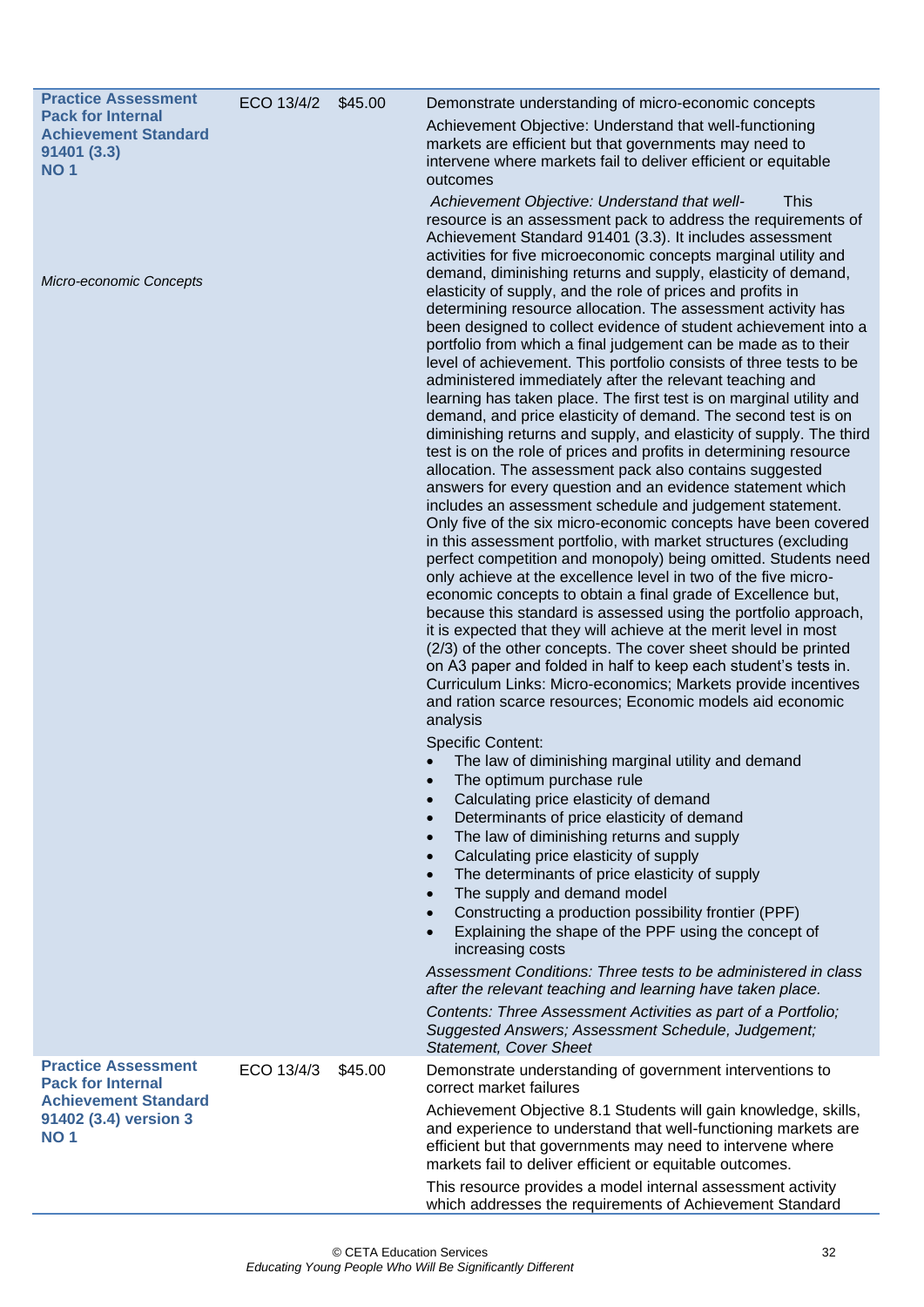*Market Failure Portfolio Task*

91402. This could be used as is or modified to fit with the content delivered in your school. A writing frame has been included as a tool to assist student planning for the assessment task. Students can use the self-review tool before submitting, or it can be used as a peer assessment guide. A grade overview sheet provides a template for providing feedback on the grading for students. Also included is a series of PowerPoint's covering the use of economic models to illustrate both the market failure and the effect of government intervention, plus a spreadsheet with a Lorenz curve Model.

#### **This resource has been rewritten to Version 3, taking into account the changes to the Achievement Standard 91402 (3.4) introduced 2018.**

of AS 91403. It can either be used in its entirety as an end of

Specific Content

|                                                                                            |            |         | The Assessment activity requires students to create a portfolio of<br>five submissions where they explain a market failure and a<br>current government intervention using economic models. From<br>the 5 submissions, they select 2 to develop further. They are<br>required to consider an alternative government intervention, fully<br>explain it using an economic model and make a justified<br>recommendation of the best intervention.                                                                                                                   |
|--------------------------------------------------------------------------------------------|------------|---------|-----------------------------------------------------------------------------------------------------------------------------------------------------------------------------------------------------------------------------------------------------------------------------------------------------------------------------------------------------------------------------------------------------------------------------------------------------------------------------------------------------------------------------------------------------------------|
|                                                                                            |            |         | The step up from merit to excellence is two-fold                                                                                                                                                                                                                                                                                                                                                                                                                                                                                                                |
|                                                                                            |            |         | Students need to make direct reference to any economic models<br>they have used appropriately in their explanations.                                                                                                                                                                                                                                                                                                                                                                                                                                            |
|                                                                                            |            |         | Students need to justify their selection of policies which should<br>involve some comparison of the policies or a clear reference to<br>the policy objective in explaining why a policy was or was not<br>appropriate.                                                                                                                                                                                                                                                                                                                                          |
|                                                                                            |            |         | A series of PowerPoint resources has been provided which will<br>allow students to appropriately apply the MB/MC model to<br>market failures caused by the externalities.                                                                                                                                                                                                                                                                                                                                                                                       |
|                                                                                            |            |         | Assessment Conditions: The assignment specifies students<br>make 5 to be eligible to complete the assessment. These are<br>reviewed by the teacher, and potentially they could be peer<br>reviewed as well. Students can prepare for their final 2 reports<br>by taking account of feedback provided and using the planning<br>frame. Their writing frames could be used as checkpoint to<br>monitor student progress and then retained as a check on<br>authenticity.                                                                                          |
|                                                                                            |            |         | Contents: Resource Descriptor; Teacher Guidelines;<br>Assessment Activity & Assessment Schedule; Writing Frame;<br>Self-Assessment Template; Grading Overview Sheet;<br>Supplementary Resources for Teaching & Learning, including 7<br><b>PowerPoints</b>                                                                                                                                                                                                                                                                                                      |
| <b>Practice Assessment</b><br><b>Pack for External</b>                                     | ECO 13/2/1 | \$45.00 | Demonstrate understanding of macro-economic influences on<br>the New Zealand economy                                                                                                                                                                                                                                                                                                                                                                                                                                                                            |
| <b>Achievement Standard</b><br>91403 (3.5)<br><b>NO 1</b>                                  |            |         | This resource is a practice assessment to address the<br>requirements of Achievement Standard 91403 (3.5) -<br>demonstrate understanding of macro-economic influences on<br>the New Zealand economy. The resource comprises three multi-<br>part questions each of which contains sufficient material for<br>students to achieve up to 'Excellence' grade. At the end of the<br>question paper there are spare lined pages and also two spare<br>grids that students can use if they wish The Assessment<br>Schedule has suggested solutions and suggested mark |
| Demonstrate understanding<br>of macro-economic<br>influences on the New<br>Zealand economy |            |         | allocation, as well as completed graphs as an appendix to the<br>schedule. Question and answer files have also been saved as a<br>pdf to ensure that the format does not moved during copying.<br>This resource is designed to be used on completion of teaching                                                                                                                                                                                                                                                                                                |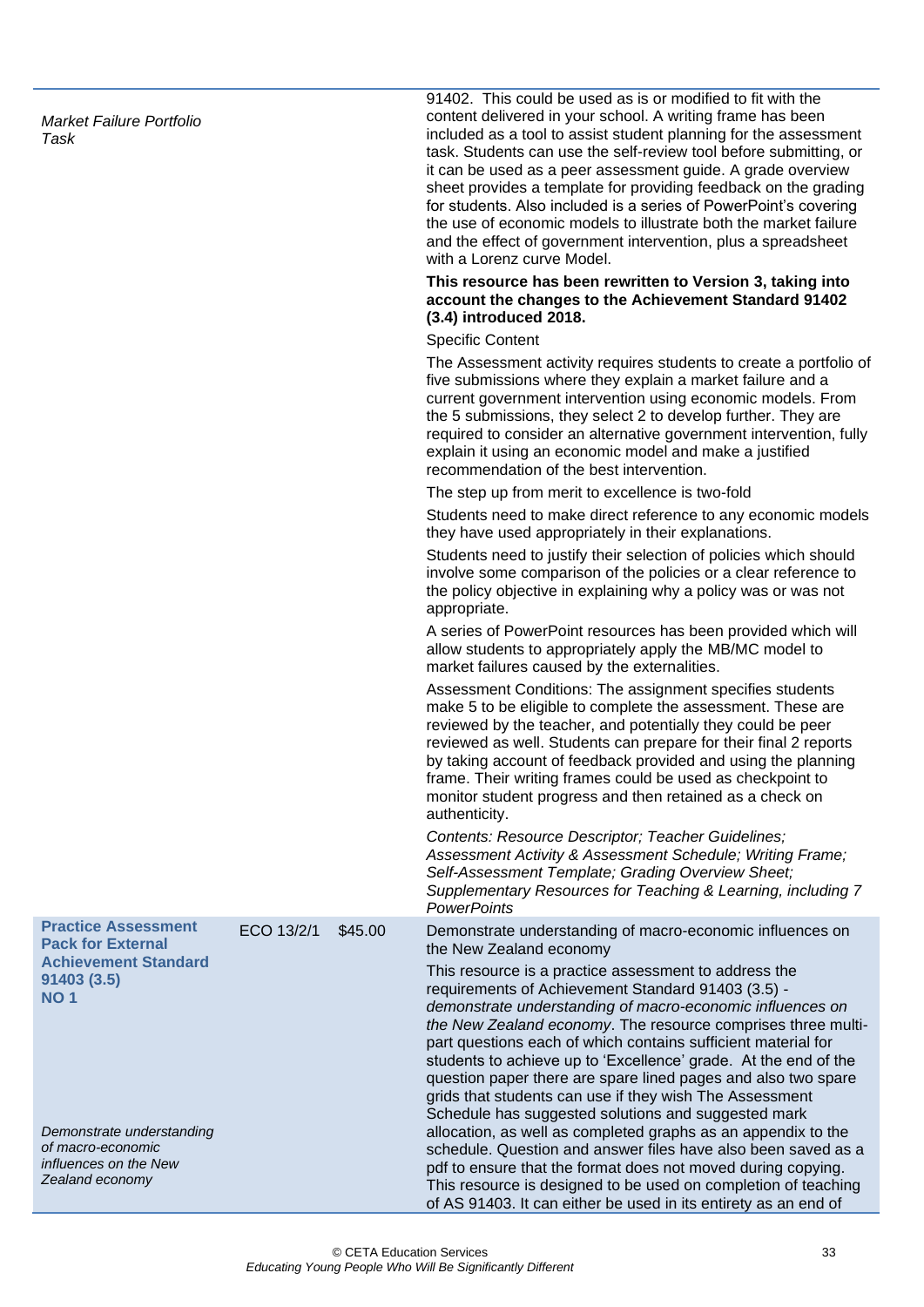| unit test or in three separate parts, with class marking and<br>discussion following each section. If used as a test a time<br>allowance of 60 minutes is recommended. |
|------------------------------------------------------------------------------------------------------------------------------------------------------------------------|
| Answers in the schedule provided are suggestions. It is of great<br>value to discuss any alternatives which arise with the students<br>and to award marks accordingly  |
| Contents: Resource Descriptor and Teacher Guidelines;<br><b>Assessment Activities; Suggested</b>                                                                       |
| <b>Solution/Assessment Schedule</b>                                                                                                                                    |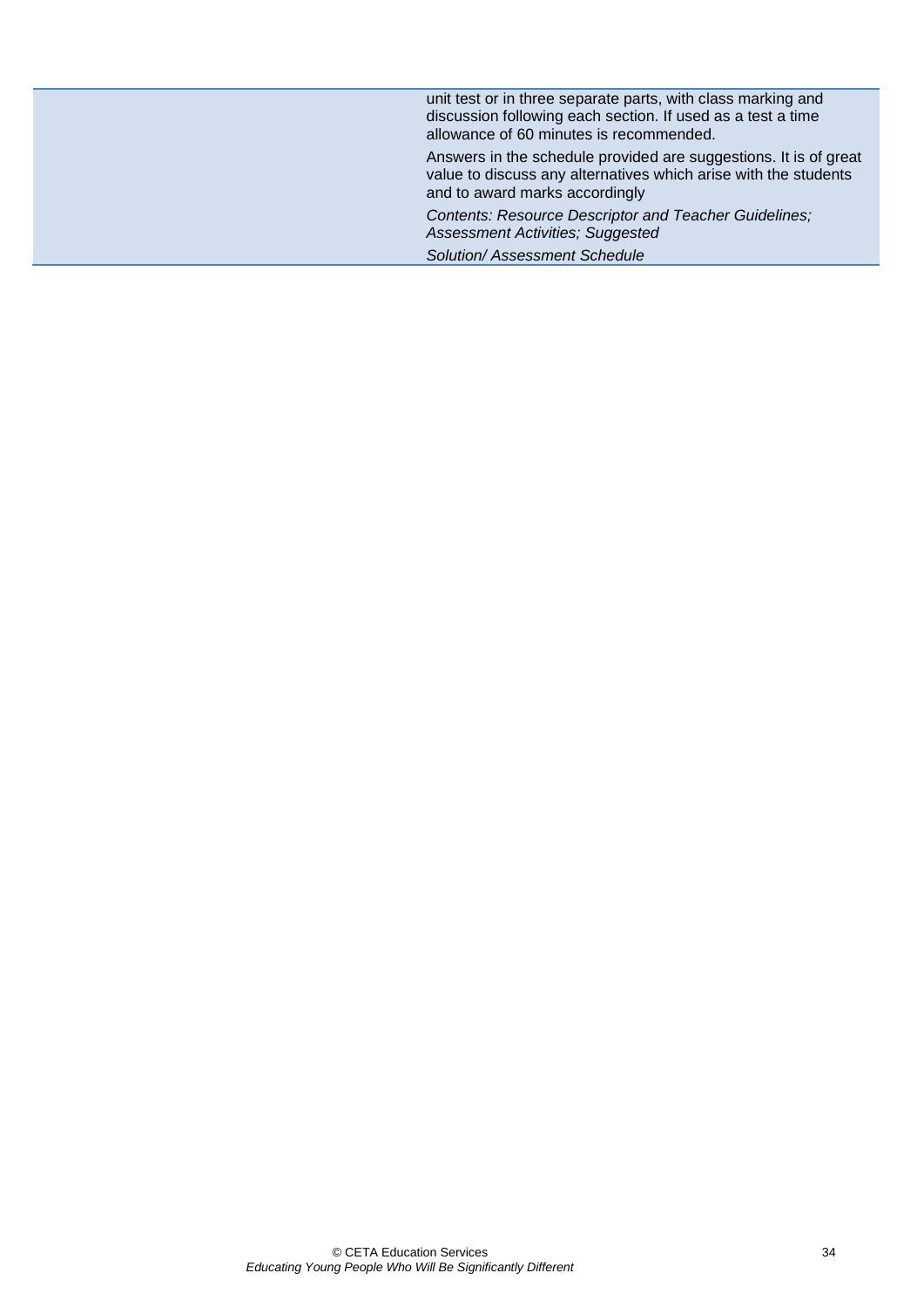<span id="page-38-3"></span><span id="page-38-2"></span><span id="page-38-1"></span><span id="page-38-0"></span>

| <b>CETA Practice Exams</b> |            |                                                                                    |                                                                                                                                                                                                                                                                                                                                                       |
|----------------------------|------------|------------------------------------------------------------------------------------|-------------------------------------------------------------------------------------------------------------------------------------------------------------------------------------------------------------------------------------------------------------------------------------------------------------------------------------------------------|
| 2021 NCEA Level 3          | EE L3 2021 | <b>CETA</b><br><b>Members</b><br>\$98.00<br>Non CETA                               | An examination that covers the three external Achievement<br>Standards 91399 (3.1), 91400 (3.2), 91403 (3.5). Includes<br>Techer Notes; Assessment Tasks, Assessment Schedule for<br>each of the Achievement Standards                                                                                                                                |
|                            |            | <b>Members</b><br>\$130.00                                                         | Individual Achievement Standards can be purchased at a cost<br>of \$55 per achievement standard for CETA members & \$87 per<br>achievement standards for non CETA members - state the<br>standard number when ordering                                                                                                                                |
| 2020 NCEA Level 3          | EE L3 2020 | <b>CETA</b><br><b>Members</b><br>\$98.00<br>Non CETA<br><b>Members</b><br>\$130.00 | An examination that covers the three external Achievement<br>Standards 91399 (3.1), 91400 (3.2), 91403 (3.5). Includes<br>Techer Notes; Assessment Tasks, Assessment Schedule for<br>each of the Achievement Standards<br>Individual Achievement Standards can be purchased at a cost<br>of \$55 per achievement standard for CETA members & \$87 per |
|                            |            |                                                                                    | achievement standards for non CETA members - state the<br>standard number when ordering                                                                                                                                                                                                                                                               |
| 2019 NCEA Level 3          | EE L3 2019 | <b>CETA</b><br><b>Members</b><br>\$98.00<br>Non CETA                               | An examination that covers the three external Achievement<br>Standards 91399 (3.1), 91400 (3.2), 91403 (3.5). Includes<br>Techer Notes; Assessment Tasks, Assessment Schedule for<br>each of the Achievement Standards                                                                                                                                |
|                            |            | <b>Members</b><br>\$130.00                                                         | Individual Achievement Standards can be purchased at a cost<br>of \$55 per achievement standard for CETA members & \$87 per<br>achievement standards for non CETA members – state the<br>standard number when ordering                                                                                                                                |
| 2018 NCEA Level 3          | EE L3 2018 | \$98.00                                                                            | An examination that covers the three external Achievement<br>Standards 91399 (3.1), 91400 (3.2), 91403 (3.5). Includes<br>Techer Notes; Assessment Tasks, Assessment Schedule for<br>each of the Achievement Standards                                                                                                                                |
|                            |            |                                                                                    | Individual Achievement Standards can be purchased at a cost<br>of \$55 per achievement standard – state the standard number<br>when ordering                                                                                                                                                                                                          |
| 2017 NCEA Level 3          | EE L3 2017 | \$98.00                                                                            | An examination that covers the three external Achievement<br>Standards 91399 (3.1), 91400 (3.2), 91403 (3.5). Includes<br>Techer Notes; Assessment Tasks, Assessment Schedule for<br>each of the Achievement Standards                                                                                                                                |
|                            |            |                                                                                    | Individual Achievement Standards can be purchased at a cost<br>of \$55 per achievement standard – state the standard number<br>when ordering                                                                                                                                                                                                          |
| 2016 NCEA Level 3          | EE L3 2016 | \$98.00                                                                            | An examination that covers the three external Achievement<br>Standards 91399 (3.1), 91400 (3.2), 91403 (3.5). Includes<br>Techer Notes; Assessment Tasks, Assessment Schedule for<br>each of the Achievement Standards                                                                                                                                |
|                            |            |                                                                                    | Individual Achievement Standards can be purchased at a cost<br>of \$55 per achievement standard – state the standard number<br>when ordering                                                                                                                                                                                                          |
| 2015 NCEA Level 3          | EE L3 2015 | \$98.00                                                                            | An examination that covers the three external Achievement<br>Standards 91399 (3.1), 91400 (3.2), 91403 (3.5). Includes<br>Assessment Tasks, Assessment Schedule, and Assessment<br>Sheet for each of the Achievement Standards                                                                                                                        |